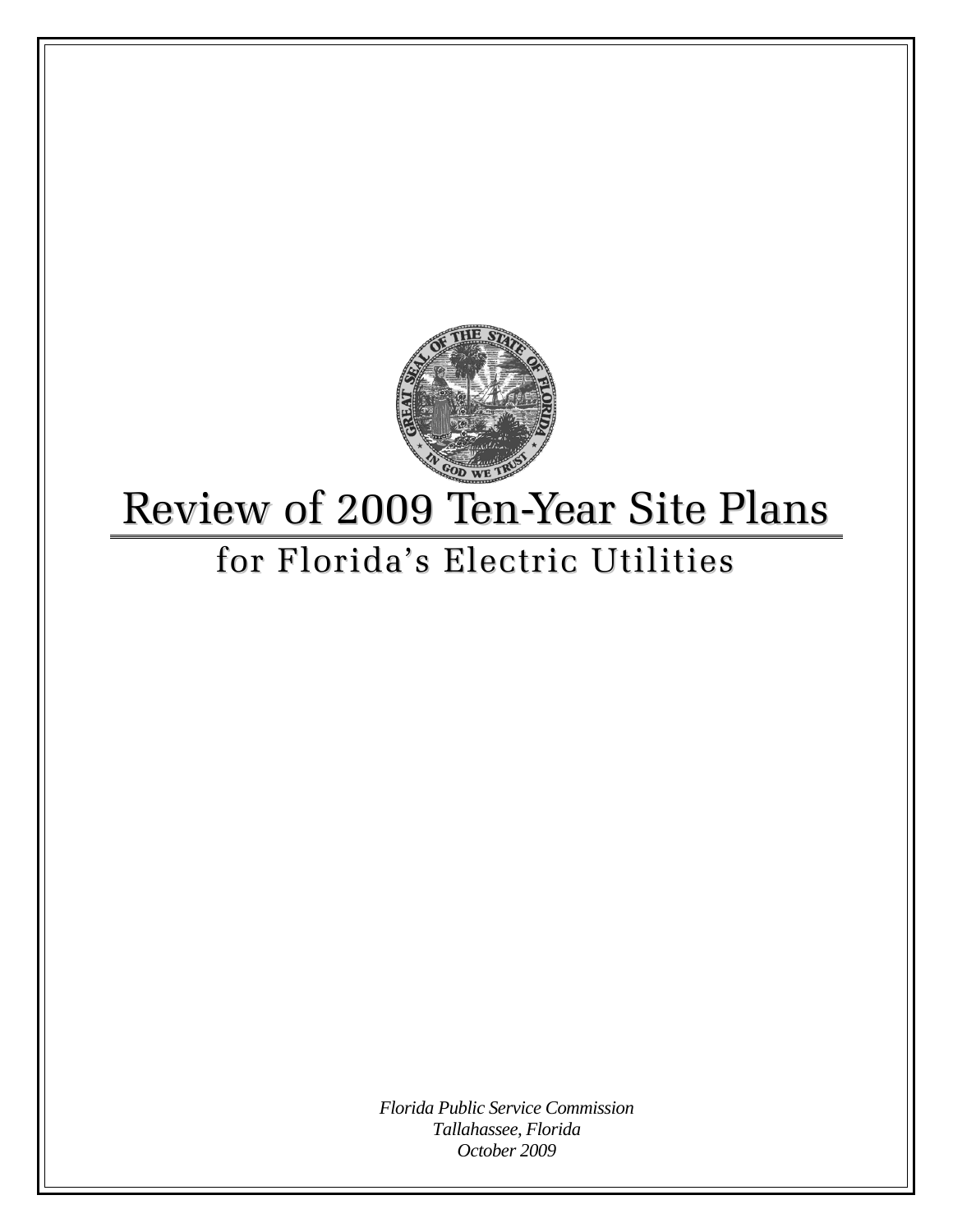## **TABLE OF CONTENTS**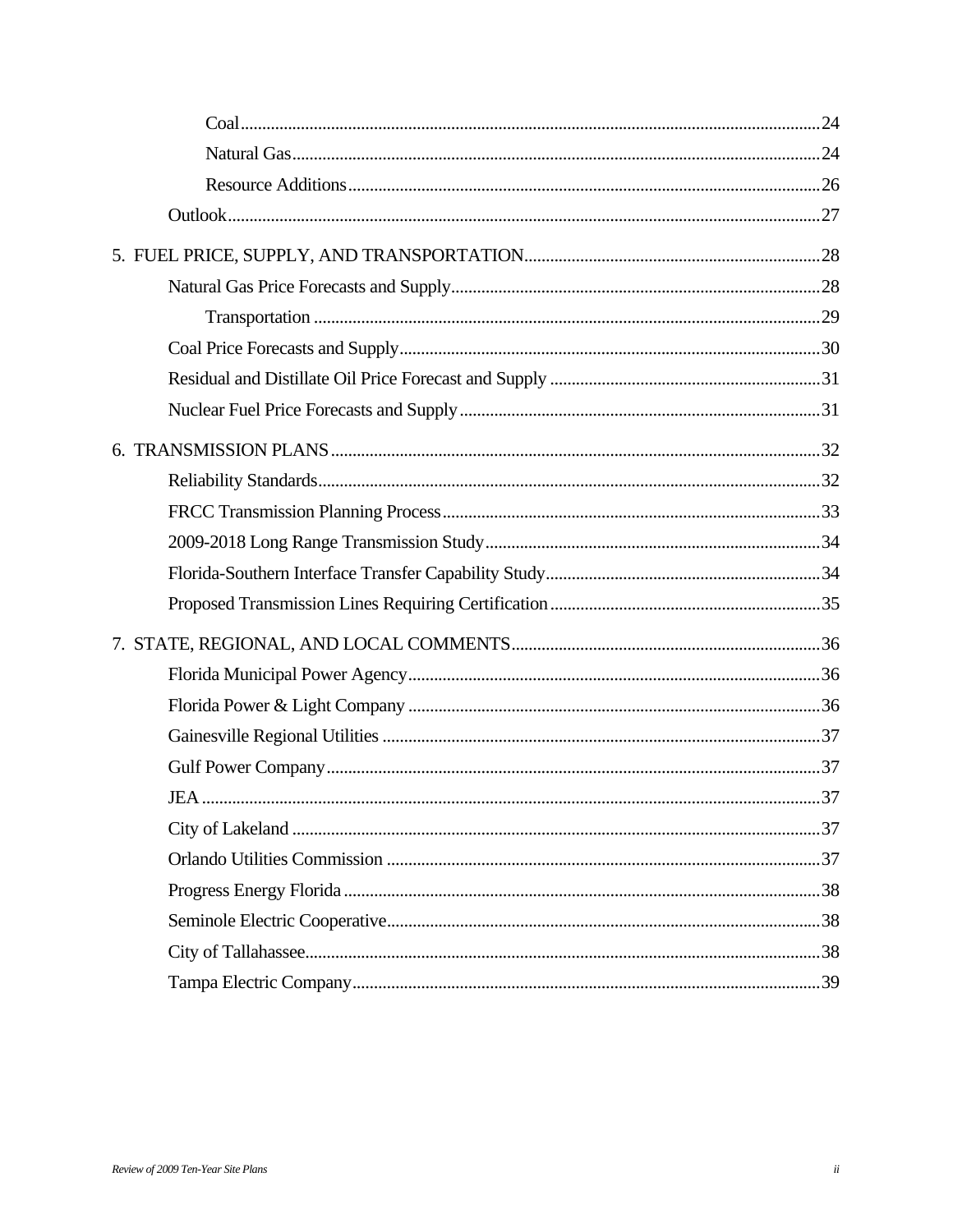## **LIST OF TABLES**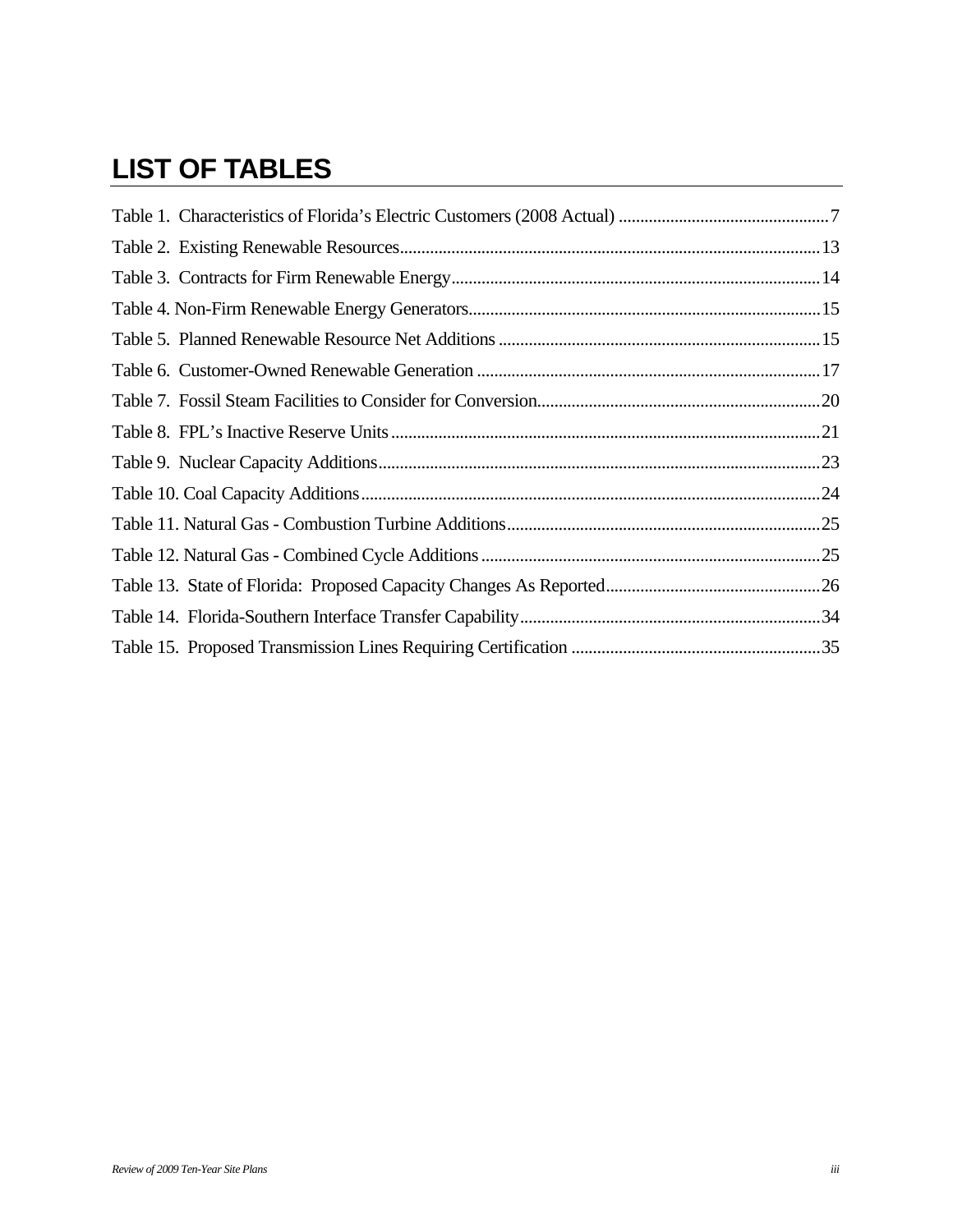## **LIST OF FIGURES**

| Figure 10. State of Florida: Electric Utility Summer Capacity (MW) Mix As Reported27 |  |
|--------------------------------------------------------------------------------------|--|
|                                                                                      |  |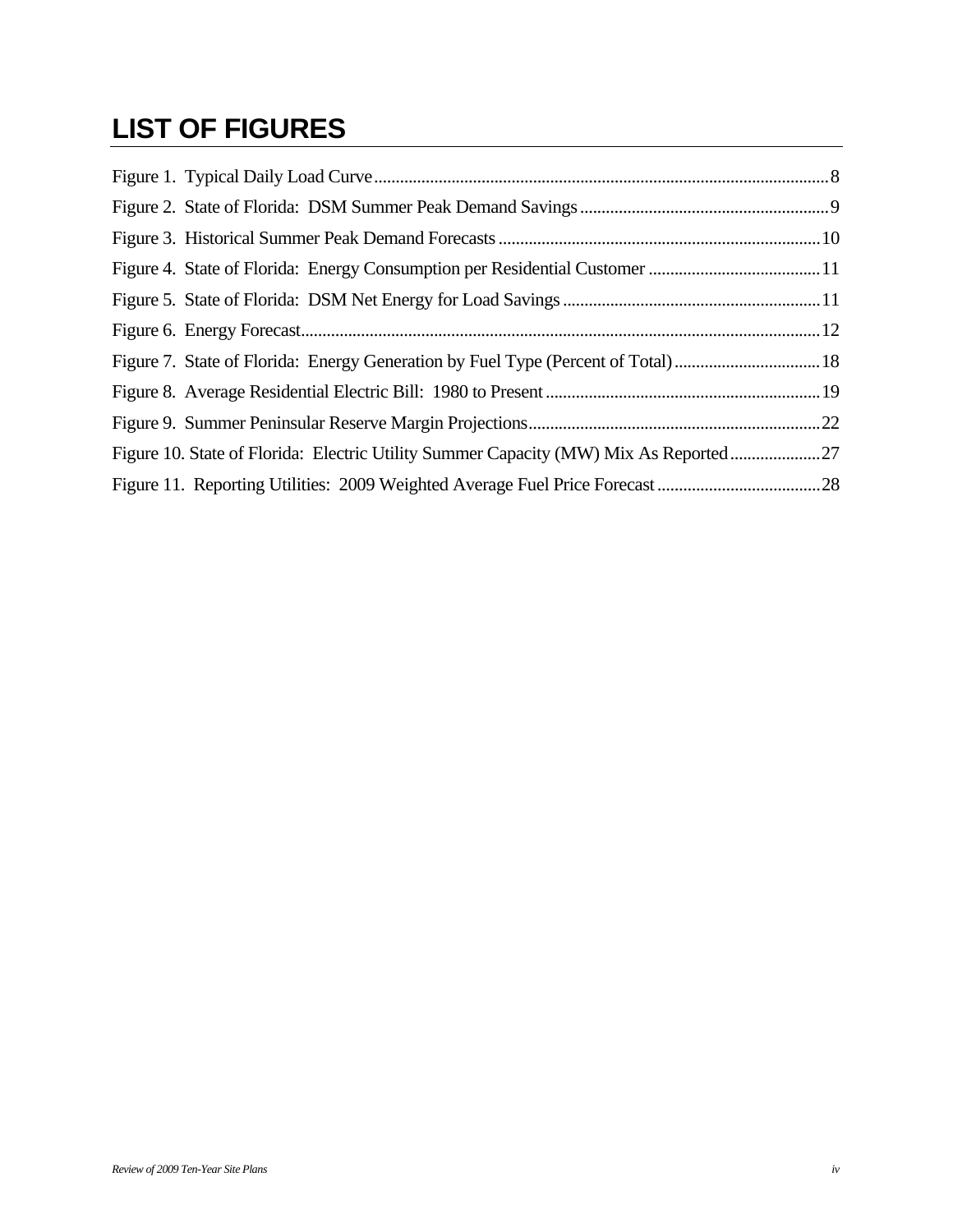## **LIST OF UTILITIES FILING A TEN-YEAR SITE PLAN**

- FMPA Florida Municipal Power Agency
- FPL Florida Power & Light Company
- GRU Gainesville Regional Utilities
- Gulf **Gulf Power Company**
- JEA JEA (formerly Jacksonville Electric Authority)
- LAK City of Lakeland
- OUC Orlando Utilities Commission
- SEC Seminole Electric Cooperative
- PEF Progress Energy Florida, Inc.
- TECO Tampa Electric Company
- TAL City of Tallahassee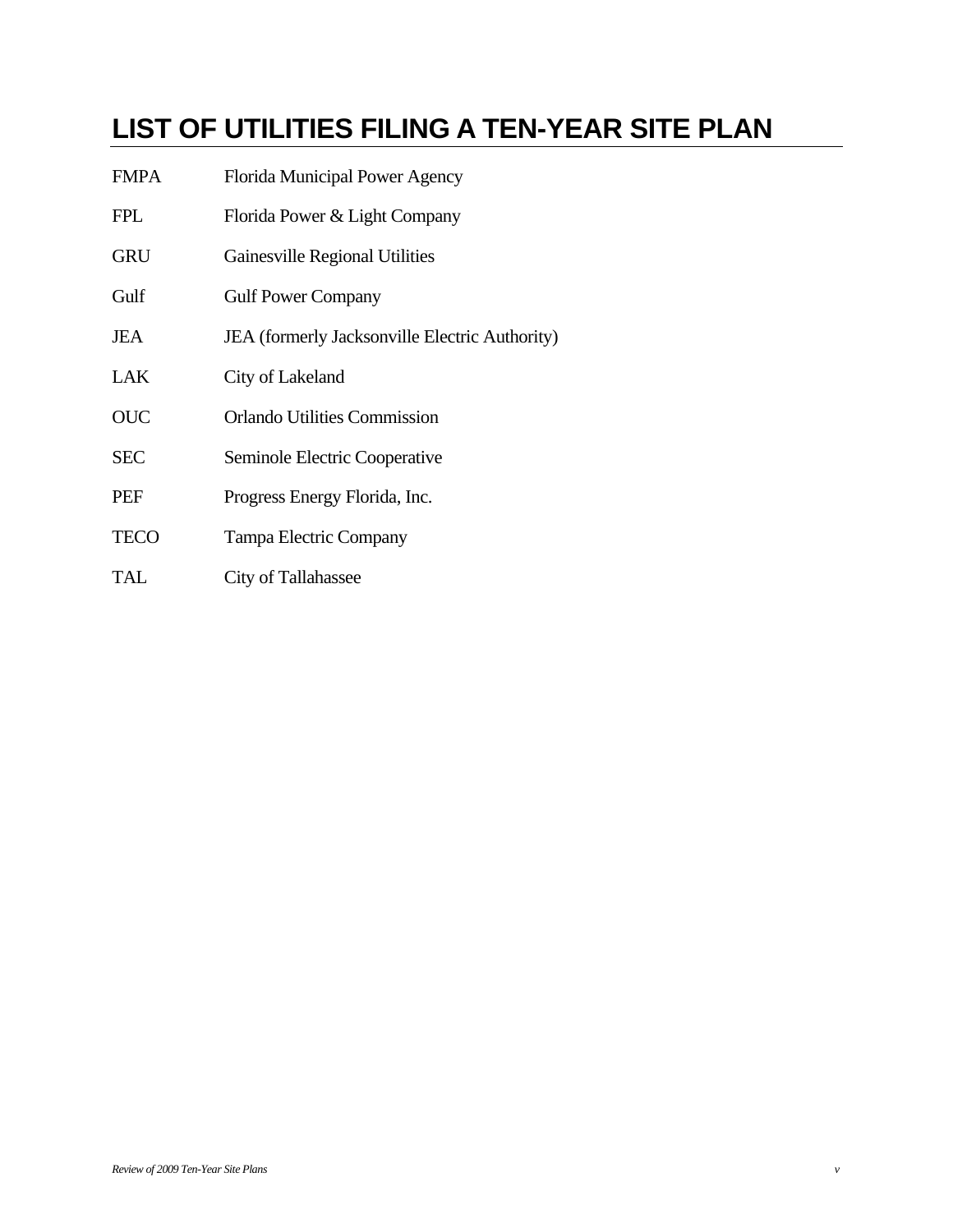## **LIST OF ACRONYMS**

| <b>Bcf</b>   | <b>Billion Cubic Feet</b>                                   |
|--------------|-------------------------------------------------------------|
| CC           | Combined Cycle generating unit                              |
| Commission   | Florida Public Service Commission                           |
| <b>CT</b>    | Combustion Turbine generating unit                          |
| <b>DEP</b>   | Florida Department of Environmental Protection              |
| <b>DOE</b>   | <b>United States Department of Energy</b>                   |
| <b>DSM</b>   | Demand-Side Management                                      |
| <b>ECCR</b>  | <b>Energy Conservation Cost Recovery Clause</b>             |
| <b>EIA</b>   | <b>Energy Information Administration</b>                    |
| <b>ERO</b>   | <b>Electric Reliability Organization</b>                    |
| <b>FEECA</b> | Florida Energy Efficiency and Conservation Act              |
| <b>FGT</b>   | Florida Gas Transmission                                    |
| <b>FRCC</b>  | Florida Reliability Coordinating Council                    |
| GWh          | Gigawatt-Hour                                               |
| <b>IGCC</b>  | Integrated Coal Gasification Combined Cycle generating unit |
| <b>LFG</b>   | <b>Landfill Gas</b>                                         |
| <b>LNG</b>   | <b>Liquefied Natural Gas</b>                                |
| <b>MMBtu</b> | <b>Million British Thermal Units</b>                        |
| <b>MSW</b>   | <b>Municipal Solid Waste</b>                                |
| <b>MW</b>    | Megawatt                                                    |
| <b>NEL</b>   | Net Energy for Load                                         |
| <b>NERC</b>  | North American Electric Reliability Corporation             |
| <b>NUG</b>   | <b>Non-Utility Generator</b>                                |
| <b>PPSA</b>  | <b>Power Plant Siting Act</b>                               |
| <b>RTO</b>   | <b>Regional Transmission Organization</b>                   |
| <b>TLSA</b>  | <b>Transmission Line Siting Act</b>                         |
| <b>TYSP</b>  | Ten-Year Site Plan                                          |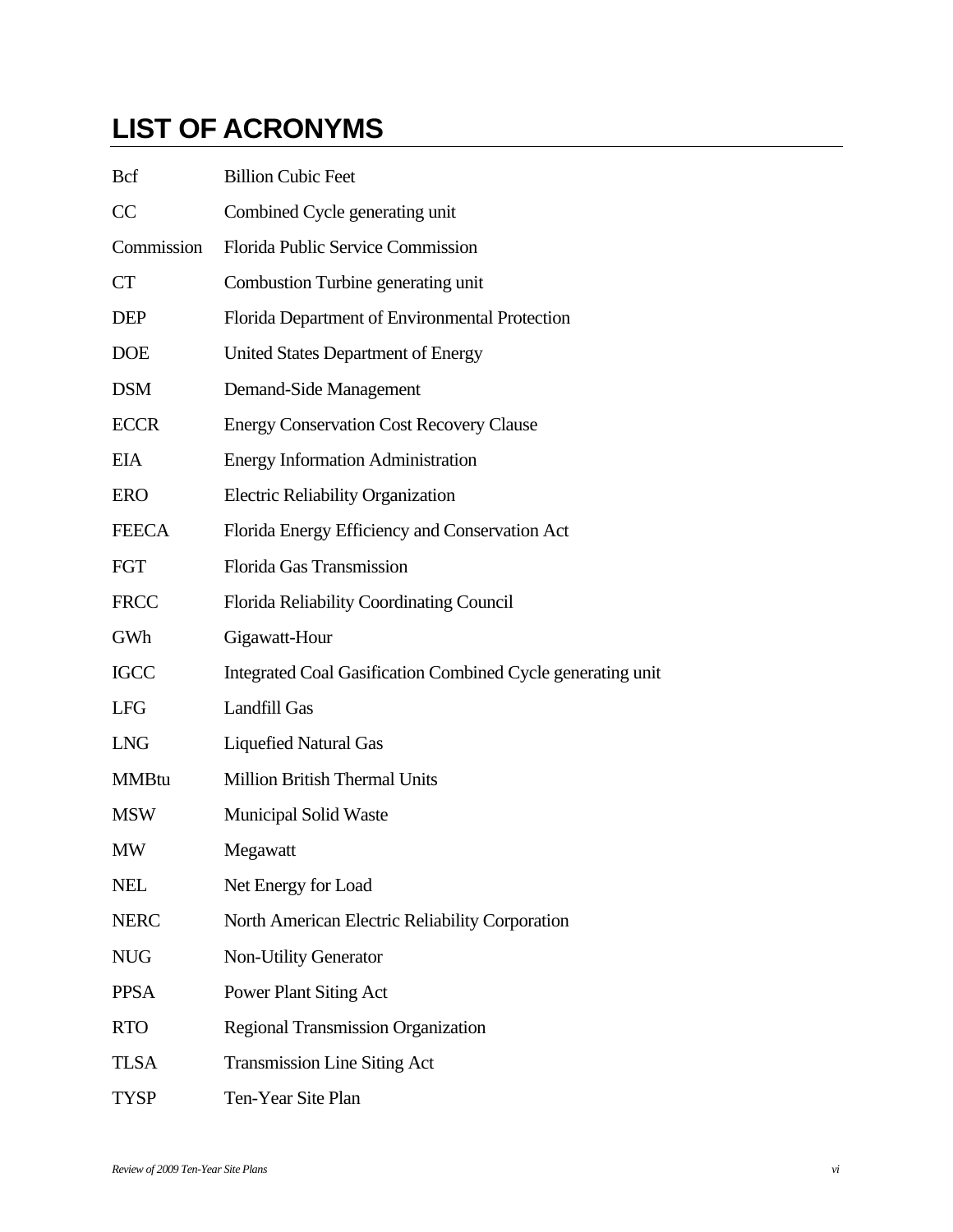## **1. EXECUTIVE SUMMARY**

Pursuant to Section 186.801(1), Florida Statutes (F.S.), each generating electric utility must submit to the Florida Public Service Commission (Commission) a ten-year site plan which estimates the utility's power generating needs and the general location of its proposed power plant sites over the ten-year planning horizon. The Commission is required to perform a preliminary study of each plan and classify them as either "suitable" or "unsuitable." All findings of the Commission are made available to the Florida Department of Environmental Protection (DEP) for its consideration at any subsequent electrical power plant site certification proceedings. A copy of this report is also posted on the Commission Web site and is available to the public.

The Commission has reviewed the Ten-Year Site Plans filed by the eleven reporting utilities in Florida and finds that the projections of load growth appear reasonable.<sup>1</sup> Several utilities have reported net customer losses, and the state as a whole has reported a decline in population. It is unclear at this time whether this decline is a short term phenomenon based on current economic conditions in Florida and the nation as a whole or is a portent of a longer term downturn in population growth and energy usage in the state. In response to declining load forecasts, the reporting utilities have modified the number and size of additional generation facilities required in order to maintain an adequate supply of electricity at a reasonable cost. At the time of filing, the state's electric utilities planned to add a net summer capacity of 10,225 MW over the next 10 years. This figure represents a decrease of approximately 4,000 MW of net summer capacity compared to the 2008 Ten-Year Site Plans. As in past years, the majority of new capacity planned is expected to come from gas-fired units, with nuclear generation representing the next largest fuel source addition. The Commission finds the 2009 Ten-Year Site Plans filed by the eleven reporting utilities to be suitable for planning purposes.

While the 2009 Ten-Year Site Plans are suitable for planning purposes, they are subject to modification due to several factors including changes to fuel cost, energy use projections, evolving technology, and shifting energy policy. Therefore, the Commission will continue to closely monitor the future rate of load growth in Florida and its effect on the need for additional generation and transmission facilities in the state.

### **Reliable and Affordable Power**

Pursuant to Section 366.03, F.S., each public utility has a statutory obligation to serve every customer within its service territory. Florida's utilities must continue to explore all measures to ensure the most efficient means of producing and delivering reliable and affordable power to their customers. Multiple components are required to create an effective energy policy for Florida. Conservation and demand-side management, renewable generation, modernization of existing utility generation resources, and new generation facilities combine to provide the necessary services to every customer.

 $\overline{a}$ 

<sup>1</sup> Investor-owned utilities (IOUs) filing 2009 Ten-Year Site Plans include Florida Power & Light Company (FPL), Tampa Electric Company (TECO), Gulf Power Company (GULF), and Progress Energy Florida, Inc. (PEF). Municipal utilities filing 2009 Ten-Year Site Plans include Florida Municipal Power Agency (FMPA), Orlando Utilities Commission (OUC), City of Lakeland (LAK), City of Tallahassee (TAL), JEA (formerly Jacksonville Electric Authority), and Gainesville Regional Utilities (GRU). Seminole Electric Cooperative (SEC) also filed a 2009 Ten-Year Site Plan.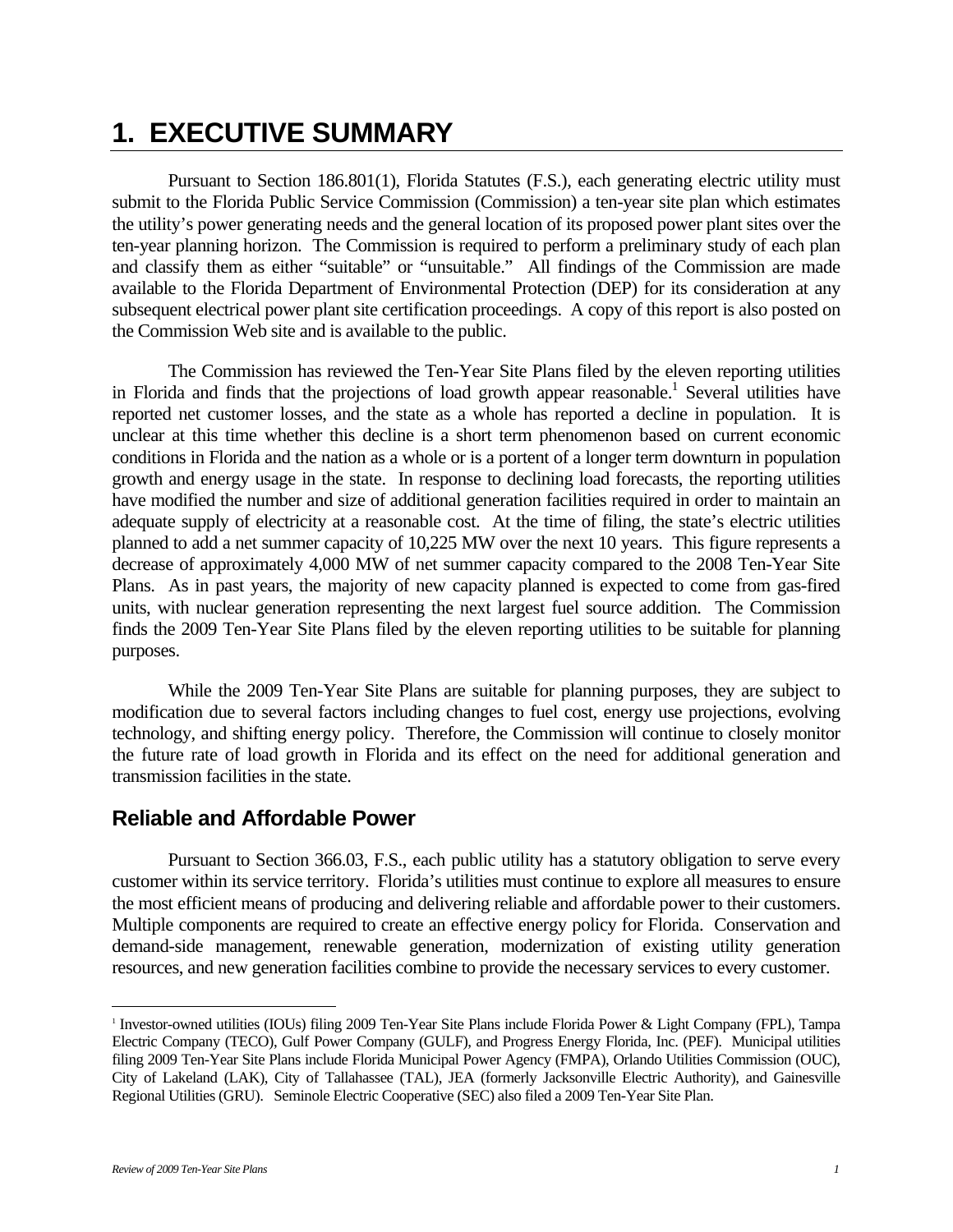#### **Conservation and Demand-Side Management**

The first step in any resource planning process is to focus on the efficient use of electricity by consumers. Florida's utilities can efficiently serve their customers by offering demand-side management (DSM) and conservation programs designed to use fewer resources at lower cost. Because DSM programs are voluntary, customer choice is a fundamental component in reducing the state's dependence upon expensive fuels and reduction of greenhouse gas emissions. Consequently, DSM programs that educate consumers to make smart energy choices are particularly important.

Over the planning period, Florida's utilities have projected nearly 8,000 MW of summer demand peak load reduction, and more than 10,000 GWh of annual energy savings from their DSM and energy efficiency programs. The demand reductions projected in the 2009 Ten-Year Site Plans are based on goals and subsequent programs which were approved by the Commission in 2004. Current rules require the Commission to review DSM goals every five years. On June 6, 2008, the Commission opened seven dockets in order to satisfy this requirement.

Also, in 2008, the Legislature amended Section 366.82, F.S., which directs the Commission's process for establishing DSM and energy conservation goals. More specifically, the Commission must now consider the impact of demand-side renewable energy systems as well as an expanded scope of potential conservation and efficiency measures. Additional considerations include the need for incentives and the effect of greenhouse gas compliance costs. A hearing in Docket Nos. 080407- EG through 080413-EG was held on August 10-13, 2009. New goals will be set in December 2009 and will be reflected in the utilities' 2010 Ten-Year Site Plans.

#### **Renewable Generation**

Renewable generation is another key component of providing clean, reliable, and affordable power to Florida's electric utility customers. Currently, approximately 1,170 MW of renewable generation are operating in Florida. Roughly 470 MW are sold to Florida's utilities as firm capacity, and the remaining capacity is either sold on a non-firm basis or used internally by the owners of the renewable generation facility.

Historically, relatively high capital and operating costs, as well as limited physical applications, have hampered the development of renewable energy in the state. The 2009 Ten-Year Site Plans indicate that approximately 750 MW of new renewable projects are planned through the year 2018. While these new projects are a significant increase from the existing level of renewable generation, current utility-owned generation is approximately 55,000 MW, so the contribution toward fuel diversification from renewable energy remains relatively small.

The Commission has taken steps to promote renewable generation on the customer's side of the meter as well. In April 2008, amendments made by the Commission to Rule 25-6.065, Florida Administrative Code (F.A.C.), relating to interconnection and net metering of small customer-owned renewable generation, became effective. $2$  Such changes promote the development of small customerowned renewable generation by streamlining the interconnection process and allowing for monthly credits for excess on-site renewable generation on the retail customer's bill. Currently, Florida's

1

<sup>&</sup>lt;sup>2</sup> See Order No. PSC-08-0161-FOF-EI, issued March 19, 2008, Docket No. 070674-EI, In re: Interconnection and Net Metering of Customer-Owned Renewable Generation.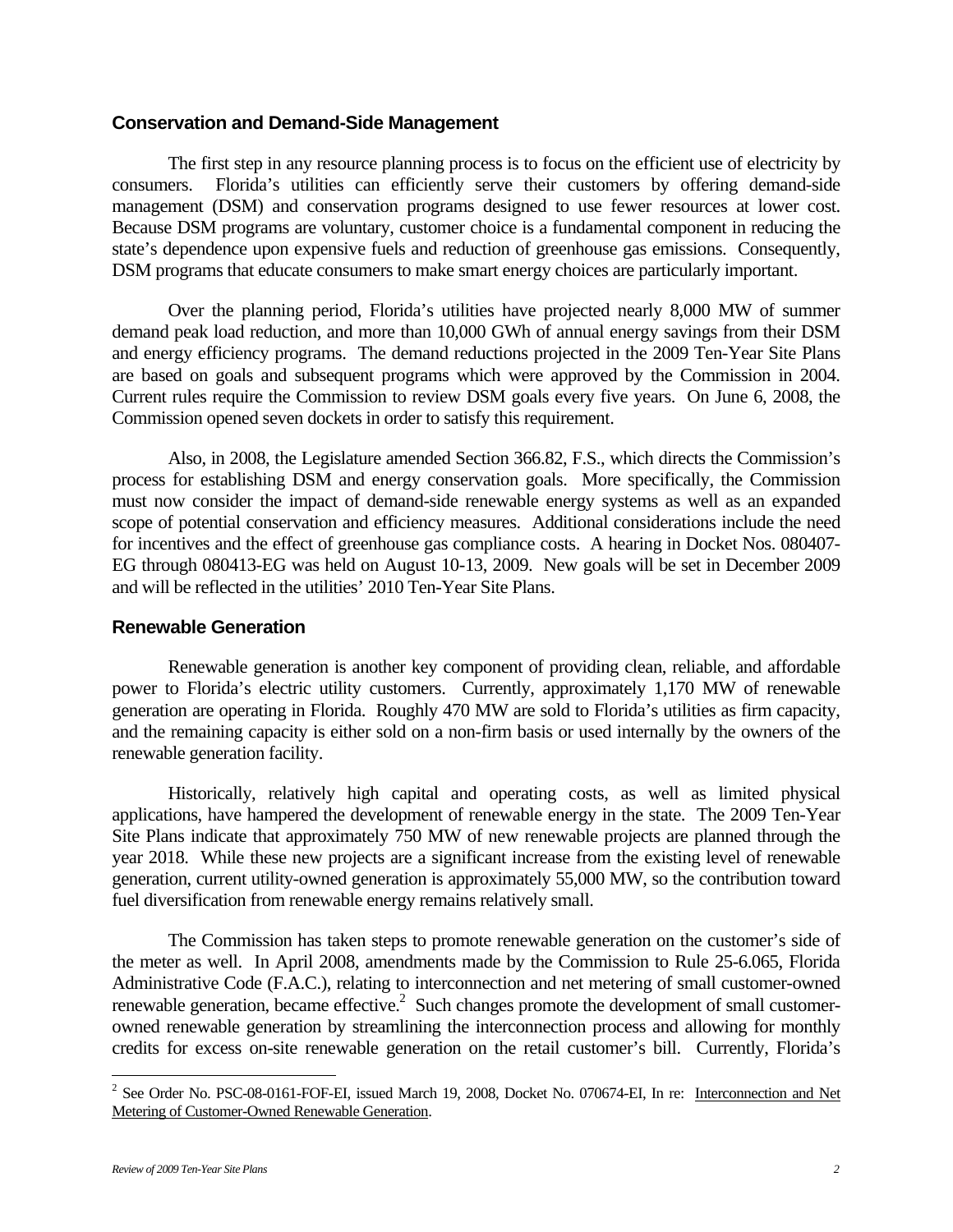utilities report approximately 600 residential interconnections with a total capacity of approximately 2.8 MW.

#### **Modernization of Existing Utility Generation**

Current projections indicate that the state's total energy demand will surpass existing DSM and energy efficiency programs offered by Florida's utilities and planned renewable generation. As a result, the remaining generation needs must be met by traditional utility generation.

When considering the addition of supply-side generation, Florida's electric utilities must consider how best to serve their customers cleanly, reliably, and affordably. The modernization of existing units plays a key role in addressing all of these issues. Such projects may require the temporary removal of existing units, thus impacting reliability until the completion of the modernization. Modernization of units allows for an increased output of power and improved fuel efficiency for the same or lower emission rates. The Commission has recently approved several projects involving modernization with a combined capacity of approximately 3,600 MW.

Only a portion of Florida's fossil units are considered suitable for modernization. Of the 6,845 MW of generation identified by the utilities for modernization, over 1,100 MW is coal-fired, and several units are being considered for retirement. FPL has also announced plans to place several of its fossil-steam units in Inactive Reserve, approximately 2,400 MW of generation, which will improve the overall system efficiency. The Commission encourages utilities to continue to explore potential conversion projects and report the feasibility of each conversion in next year's Ten Year-Site Plans.

#### **New Generation Facilities**

Fuel diversity is a strategic concern when the construction of new supply-side generation is necessary. Maintaining a balanced mix of fuel sources enhances the reliability of supply and allows utilities to mitigate the effects of volatile price fluctuations. In previous Ten-Year Site Plans, Florida's utilities responded to fuel diversity concerns through the inclusion of multiple coal-fired power plants. Due to a combination of fuel cost uncertainties, high capital costs, and uncertainties regarding potential environmental costs related to possible carbon emission regulations, more than 3,500 MW of coal-fired generation was canceled. Despite initial opposition, Seminole Electric Cooperative received final certification of Seminole Unit 3, a 750 MW coal-fired power plant, on June 13, 2008. Seminole Unit 3 has an in-service date of May 2016, and represents the only planned addition to Florida's coal-fired generating capacity.

Because nuclear generation is one generating technology that provides base-load capacity that produces no greenhouse gas emissions, it has become a cornerstone of an energy efficient Florida. In 2007 and 2008, the Commission approved the need for approximately 5,000 MW of additional nuclear capacity based primarily on projected fuel cost savings. All existing nuclear units are scheduled to receive capacity uprates, and the 4,400 MW of proposed new power plants will mark the first construction of new nuclear generation in Florida in more than 20 years. The 2009 Ten-Year Site Plan for PEF contains the first two units, Levy Units 1 and 2, which are scheduled to be completed in 2016 and 2017, respectively. However, since the publishing of its Ten-Year Site Plan, PEF has announced that the Levy Units will face a minimum delay of 20 months related to their schedule with the Nuclear Regulatory Commission. FPL's Turkey Point Unit 6, scheduled for an in-service date of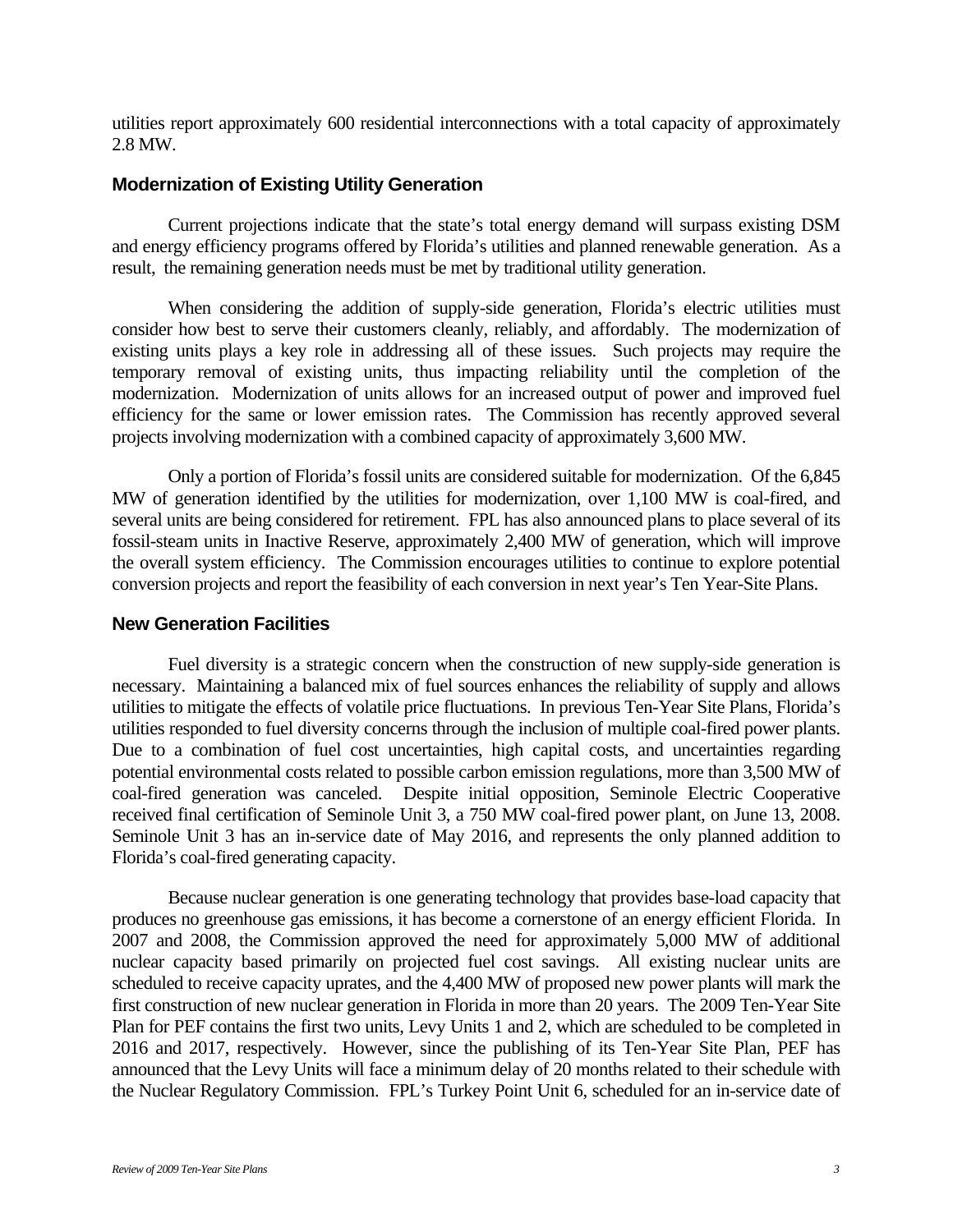2018, is also contained in FPL's 2009 Ten-Year Site Plan, but Unit 7 does not appear in the schedules since the in-service date is 2020.

Due to the long permitting and construction periods involved with nuclear generating plants, coupled with the cancellation of more than 3,500 MW of coal-fired generation, natural gas-fired generation has become the default fuel of choice. The 2009 Ten-Year Site Plans include the net addition of approximately 11,000 MW of natural gas generation. The 2008 Ten-Year Site Plans included roughly 15,500 MW. This decline can be attributed in part to the reduction in load forecasts, and the inclusion of the nuclear units in the 2009 Ten-Year Site Plans. A majority of the capacity identified in the 2009 Ten-Year Site Plans has already received a determination of need from the Commission or is under construction. A single proposed unit, TECO's 555 MW combined cycle unit with an in-service date of May 2018, would still require certification by the Commission. Given typical lead times associated with combined cycle units, a petition would be expected for this unit by 2014.

Even with the identified new base-load coal and nuclear units, Florida's dependence on natural gas is projected to increase from 40.4 percent in 2008 to 46.7 percent by 2018. As the state continues to construct new natural gas-fired generation, natural gas storage and supply becomes increasingly significant in ensuring the reliability of the state's electrical system. Multiple supply options and sufficient storage are critical to maintain the integrity of Florida's electric system during supply disruptions due to severe storms and hurricanes. Florida's utilities have begun increasing the amount of natural gas storage that is available to the state. Utilities should continue to evaluate diversity within a fuel type, such as liquefied natural gas (LNG) and gas storage, as options to traditional sources and delivery methods for natural gas.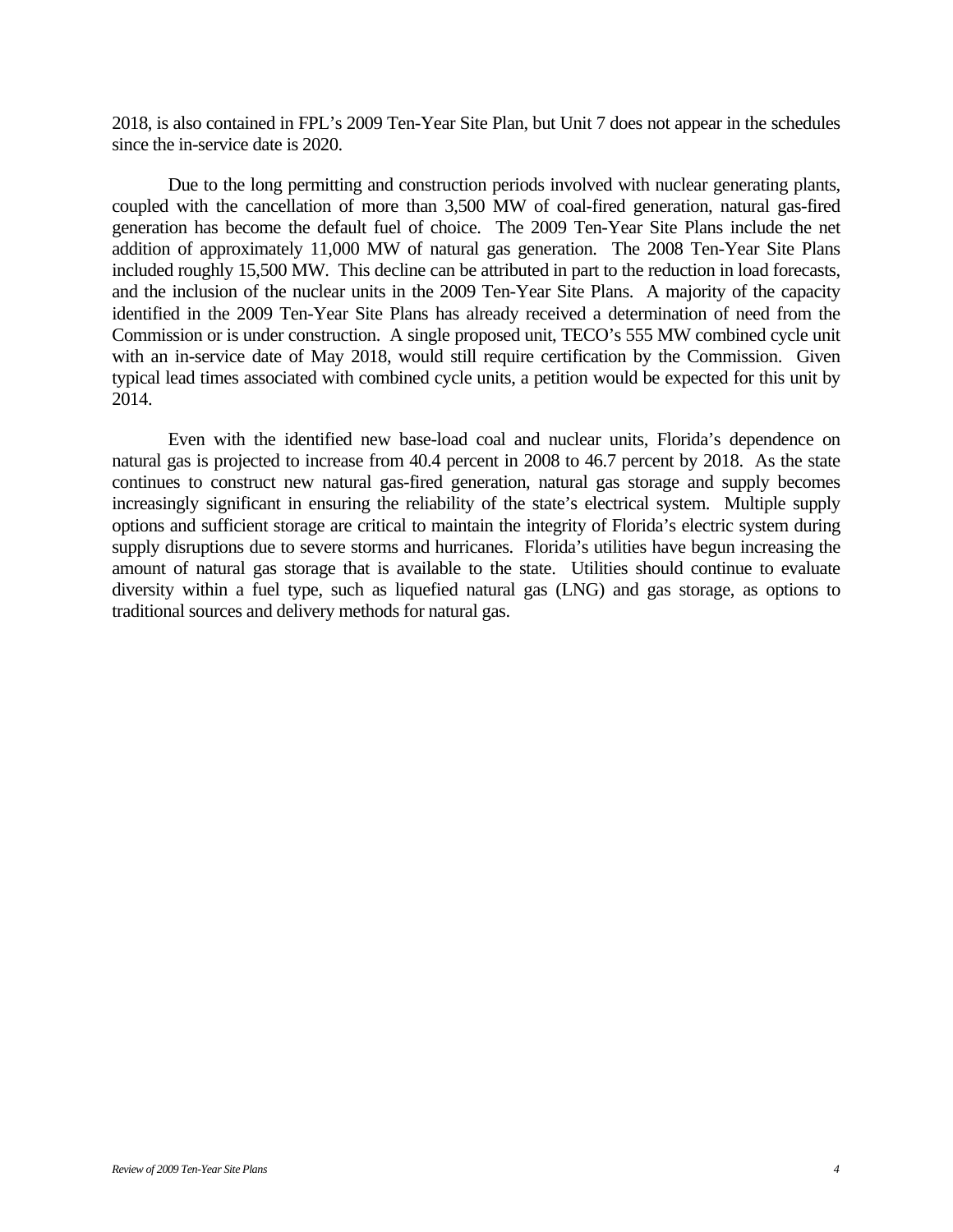## **2. INTRODUCTION**

A Ten-Year Site Plan gives state, regional, and local agencies advance notice of proposed power plants and transmission facilities. The Commission receives comments from these agencies regarding various issues of concern, and these comments are summarized in Chapter 7. Because a utility's Ten-Year Site Plan is a planning document containing tentative data, it may not contain sufficient information to allow regional planning councils, water management districts, and other review agencies to evaluate site-specific issues within their jurisdictions. Each utility must provide detailed data, based on in-depth environmental assessments, during certification proceedings under the Power Plant Siting Act (PPSA), Sections 403.501-403.518, F.S., or the Transmission Line Siting Act (TLSA), Sections 403.52-406.5365, F.S.

## **Statutory Authority**

Section 186.801, F.S., requires that all major generating electric utilities in Florida submit a Ten-Year Site Plan to the Florida Public Service Commission for annual review. To fulfill the requirements of Section 186.801, F.S., the Commission has adopted Rules 25-22.070 through 25- 22.072, F.A.C. Each utility's Ten-Year Site Plan contains projections of the utility's electric power needs, fuel requirements, and the general location of proposed power plant sites and major transmission facilities. Utilities whose existing generating capacity is below 250 megawatts (MW) are exempt from this requirement unless the utility plans to build a new unit larger than 75 MW within the ten-year planning period.

Also in accordance with the Section 186.801, F.S., the Commission performs a preliminary study of each Ten-Year Site Plan and is required to determine whether it is **suitable** or **unsuitable**. The results of the Commission's study are contained in this report, *Review of 2009 Ten-Year Site Plans*, which is forwarded to the Florida Department of Environmental Protection (DEP) for use in subsequent power plant siting proceedings.

Section 377.703(2)(e), F.S., requires the Commission to analyze and provide natural gas and electricity forecasts to the Florida Energy and Climate Commission. The Ten-Year Site Plan Review also fulfills this statutory requirement.

### **Information Sources**

In April 2009, 11 utilities filed their Ten-Year Site Plans, and on August 19, 2009, the Commission held a public workshop to facilitate discussion of the plans. In addition to the individual utility filings, the Commission relies on cost and performance data obtained through supplemental data requests made to the reporting utilities, as well as other sources. The Florida Reliability Coordinating Council (FRCC) annually publishes several documents that assess the adequacy and reliability of Peninsular Florida's<sup>3</sup> generating units and transmission system. The Commission used the following FRCC documents to supplement this review:

<u>.</u>

 $3$  Peninsular Florida refers to the FRCC region which includes all utilities with the exception of Gulf Power Company.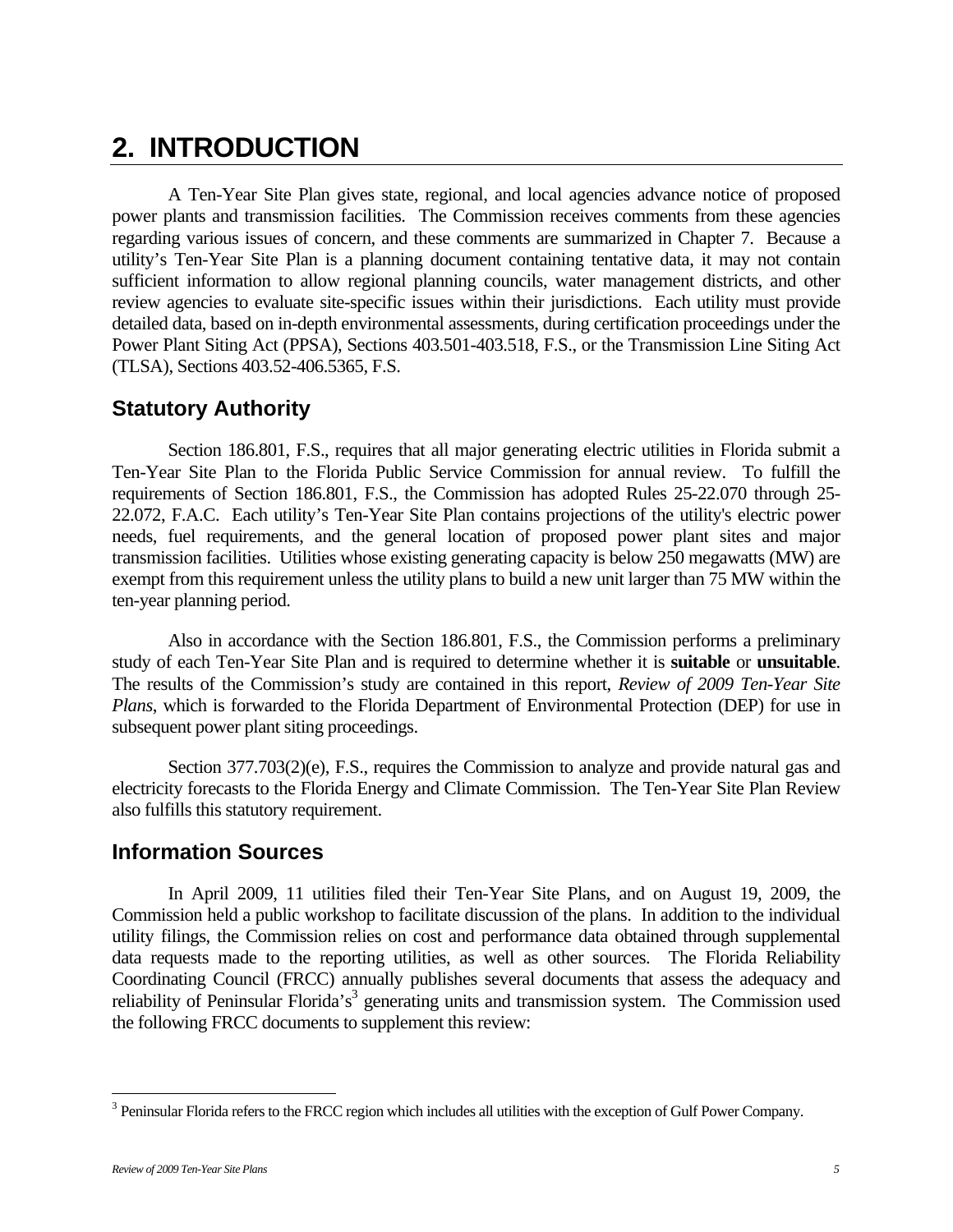- The *2009 Regional Load and Resource Plan* contains aggregate data on demand and energy, capacity and reserves, and proposed new generating unit and transmission line additions for Peninsular Florida as well as statewide. The FRCC submitted this study in July 2009.
- The *2009 Reliability Assessment* is an aggregate study of generating unit availability, forced outage rates, load forecast methodologies, and gas pipeline availability. The FRCC submitted this study in August 2009.
- The *Long Range Transmission Reliability Study* is an assessment of the adequacy of Peninsular Florida's bulk power and transmission system. The study includes both short-term (2009-2013) detailed analysis and long-term (2014-2018) evaluation of developing trends that would require transmission additions or other corrective action. The FRCC submitted an executive summary of this study in August 2009.

## **Suitability**

The Commission has reviewed the Ten-Year Site Plans filed by the 11 reporting utilities<sup>4</sup> and finds that the projections of load growth appear reasonable and that the reporting utilities have identified additional generation facilities required in order to maintain an adequate supply of electricity at a reasonable cost. Therefore, the Commission finds the 2009 Ten-Year Site Plans filed by the 11 reporting utilities to be **suitable** for planning purposes.

Since the Ten-Year Site Plan is not a binding plan of action on electric utilities, the Commission's classification of a Ten-Year Site Plan as suitable or unsuitable has no formal effect on the utility. Such a classification does not constitute a finding or determination in docketed matters before the Commission. The Commission may address any concerns raised by a utility's Ten-Year Site Plan at a public hearing.

 $\overline{a}$ 

<sup>4</sup> Investor-owned utilities (IOUs) filing 2009 Ten-Year Site Plans include Florida Power & Light Company (FPL), Tampa Electric Company (TECO), Gulf Power Company (Gulf), and Progress Energy Florida, Inc. (PEF). Municipal utilities filing 2009 Ten-Year Site Plans include Florida Municipal Power Agency (FMPA), Orlando Utilities Commission (OUC), City of Lakeland (LAK), City of Tallahassee (TAL), JEA (formerly Jacksonville Electric Authority), and Gainesville Regional Utilities (GRU). Seminole Electric Cooperative (SEC) also filed a 2009 Ten-Year Site Plan.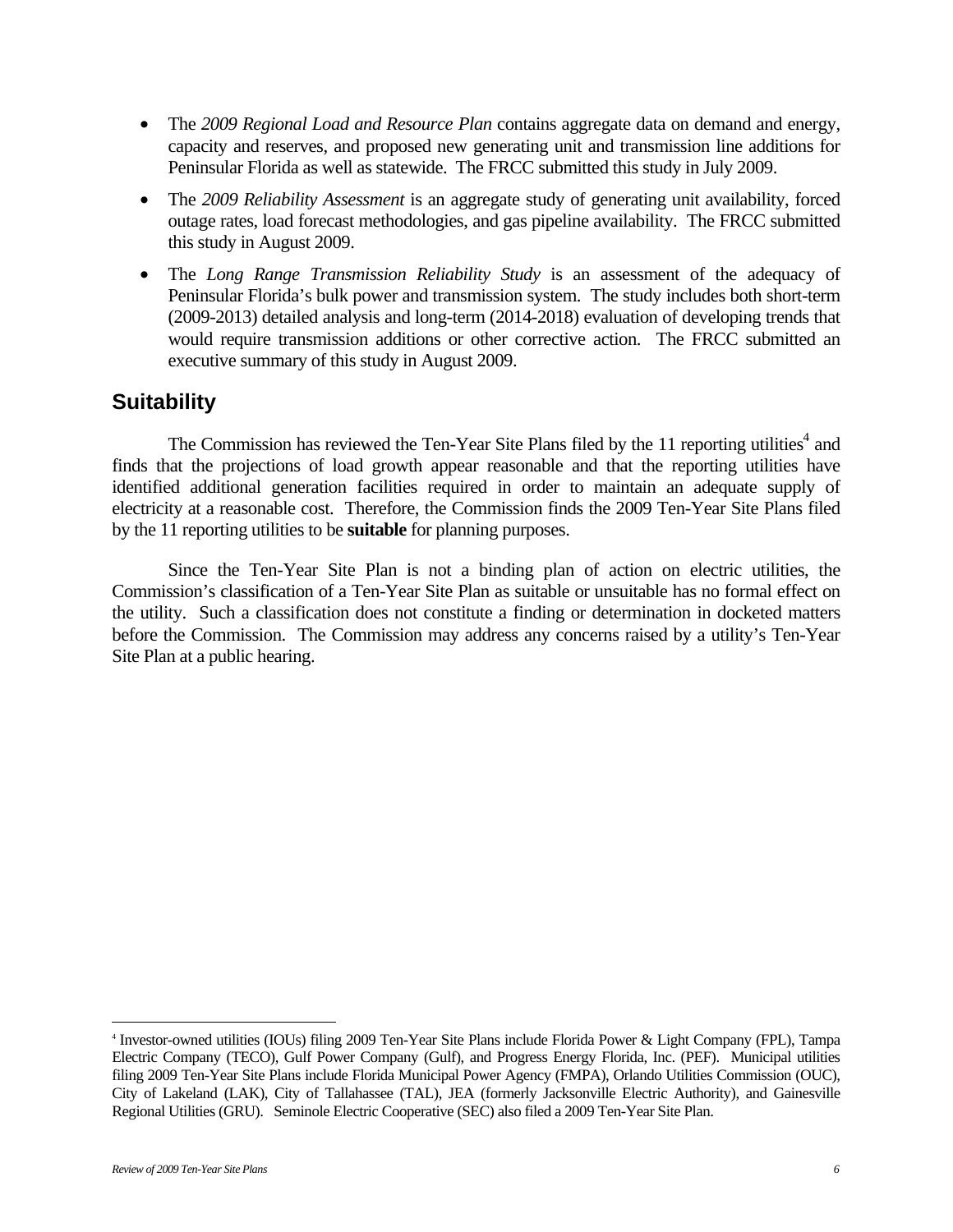## **3. DEMAND AND ENERGY FORECASTS**

Historical data forms the foundation for utility load and energy forecasts. These data take into account energy usage patterns, trends in population growth, demographics, and weather data for the utility's service territory. Florida's electrical demand and energy requirements are heavily dependent on the energy consumption behaviors of residential customers. As shown in Table 1 below, residential customers make up close to 90 percent of Florida's electric customers, and purchase more than 50 percent of the state's electric energy.

| <b>Customer Class</b> | <b>Number of Customers</b> | % of Customers | <b>Energy Sales (GWh)</b> | % of Sales |
|-----------------------|----------------------------|----------------|---------------------------|------------|
| Residential           | 8,351,253                  | 88.7           | 112.431                   | 51.8       |
| Commercial            | 1,036,598                  | 11.0           | 82,205                    | 37.8       |
| Industrial            | 30.134                     | 0.3            | 22.615                    | 10.4       |
| <b>Total</b>          | 9,417,985                  | 100.0          | 217,251                   | 100.0      |

|  |  | Table 1. Characteristics of Florida's Electric Customers (2008 Actual) |  |  |  |  |
|--|--|------------------------------------------------------------------------|--|--|--|--|
|--|--|------------------------------------------------------------------------|--|--|--|--|

A utility's peak demand and energy forecasts serve as the starting point for determining new capacity additions needed to reliably and efficiently serve load. Reducing load and energy requirements is essential in deferring the need for additional generating capacity as well as reducing the burning of fossil fuels. Key to controlling load and energy usage is customer participation in utility-sponsored DSM and energy conservation programs.

## **Demand-Side Management and Energy Efficiency**

Since 1980, utilities have offered DSM programs to customers based on the requirements of the Florida Energy Efficiency and Conservation Act (FEECA).<sup>5</sup> FEECA emphasizes reducing the growth rates of weather-sensitive peak demand, reducing and controlling the growth rates of electricity consumption, and reducing the consumption of scarce resources such as petroleum fuels. To accomplish these objectives, FEECA requires the Commission to establish conservation and DSM goals and requires all IOUs and any municipal or cooperative utility with annual energy sales of at least 2,000 GWh as of July 1, 1993, to implement DSM programs to meet the established goals. Demand and energy goals for the seven FEECA utilities (FPL, FPUC,<sup>6</sup> Gulf, JEA, OUC, PEF, and TECO) were last set in July 2004. The goals set by the Commission represent a minimum threshold utilities must meet before building any major power plants.

The seven Florida utilities which are subject to FEECA currently offer more than 100 DSM and conservation programs to residential, commercial, and industrial customers. Energy audit programs provide a first step for utilities and customers to assess conservation opportunities for Florida's electric customers and serve as the foundation for all other DSM and conservation programs. All FEECA utilities are required to offer energy audits to residential customers, pursuant to Section 366.82(5), F.S., and most utilities also provide energy audits for commercial/industrial customers.

 $\overline{a}$ 

<sup>&</sup>lt;sup>5</sup> Sections 366.80-366.85 and 403.519, F.S.

<sup>&</sup>lt;sup>6</sup> Florida Public Utilities Corporation (FPUC) is a non-generating, investor-owned utility subject to FEECA's requirements. FPUC does not file a Ten-Year Site Plan with the Commission.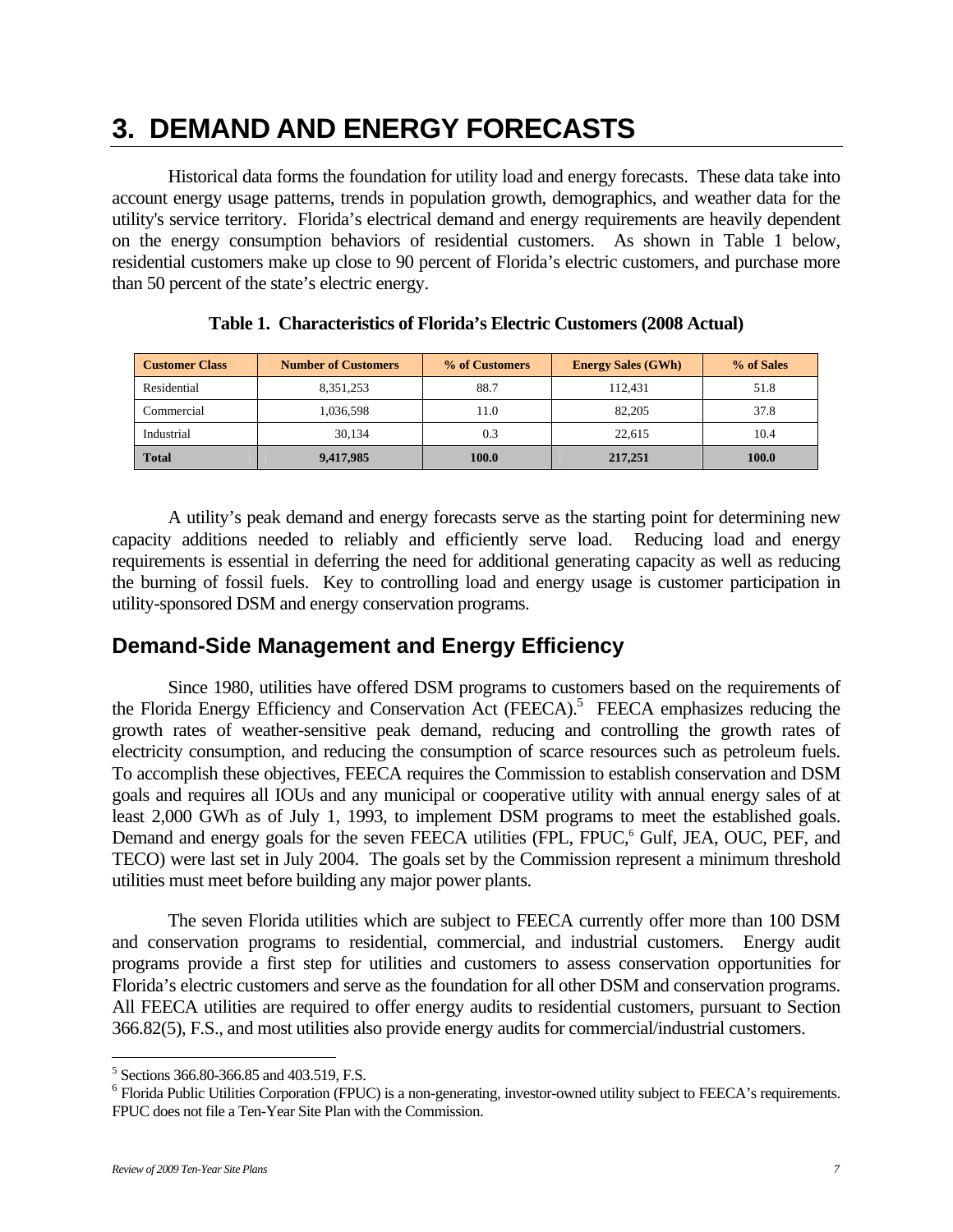Load and energy savings from non-dispatchable DSM programs (conservation), such as ceiling insulation installation, enable utilities and customers to realize sustained energy savings over time. Savings from dispatchable DSM, such as load management and interruptible load programs, also play a significant role in any utility energy conservation plan. Load management programs pay the participant for allowing the utility to control when certain electric appliances are available for use. Interruptible load programs allow a utility to interrupt specific services to a commercial or industrial customer. Load management and interruptible service are measures that allow reductions in system peak demand when needed. In 2008, the Legislature amended Section 366.82, F.S., which directs the Commission's process for establishing DSM and energy conservation goals. More specifically, the Commission must now consider the impact of demand-side renewable energy systems and an expanded scope of potential conservation and efficiency measures. Additional considerations include the need for incentives and the effect of greenhouse gas compliance costs. A hearing in Docket Nos. 080407-EG through 080413-EG was held on August 10 - 13, 2009. New goals will be set in December 2009 and should be reflected in the utilities' 2010 Ten-Year Site Plans.

#### **Peak Demand**

Seasonal peak demand, which is a measure of the amount of electric power required at a specific point in time (measured in MW), determines the timing and size of a capacity addition. The high proportion of residential customers in Florida results in more pronounced summer and winter peak demands than in a state with a higher proportion of industrial customers. Figure 1 illustrates a typical daily load curve for peak summer and winter days in Florida. In the summer, customer demand begins to climb in the morning and peaks in the early evening, a pattern which corresponds to increasing air conditioning loads. In contrast, the winter load curve has two peaks, the largest in midmorning followed by a smaller peak in the late evening. Both correspond to heating loads.



**Figure 1. Typical Daily Load Curve**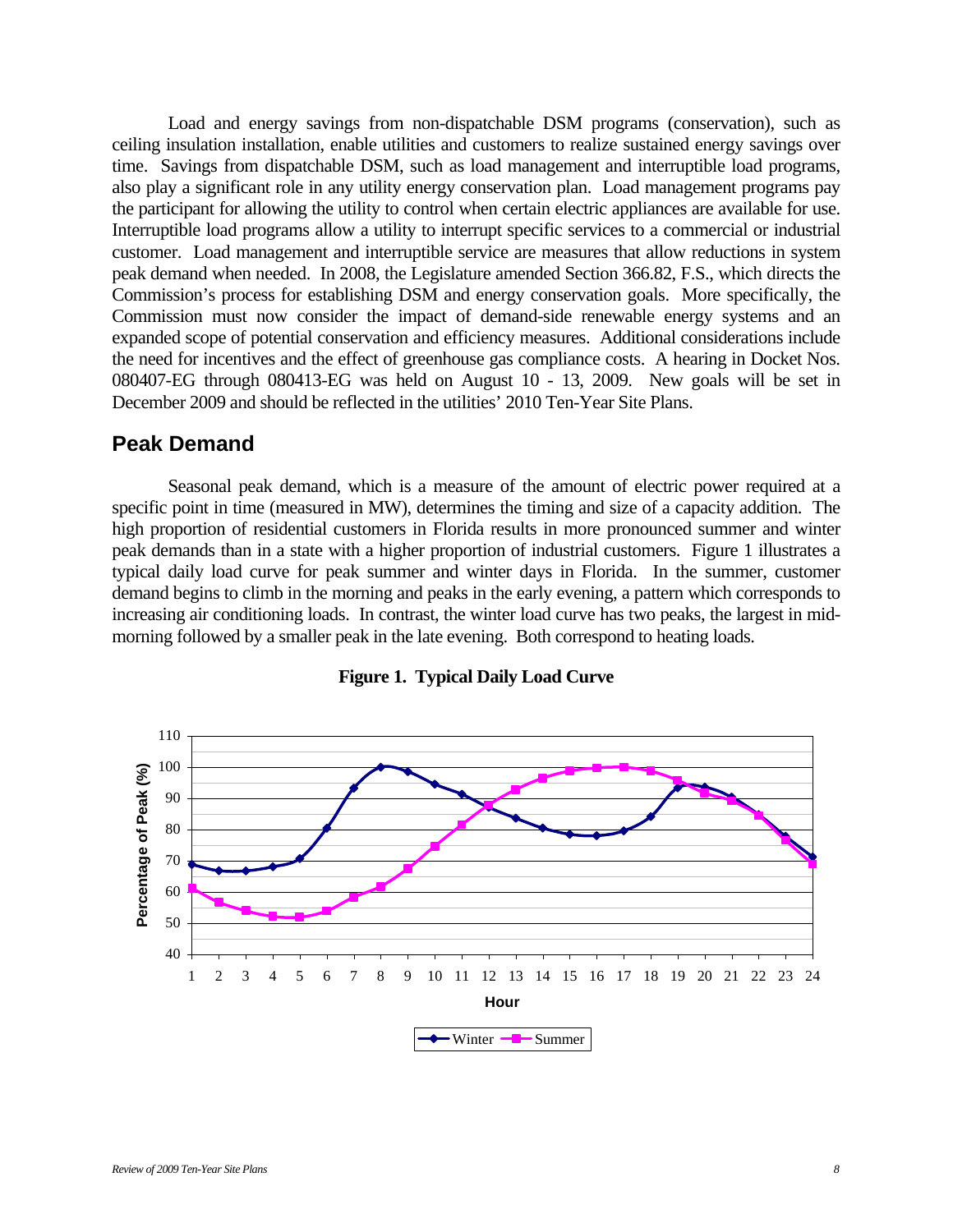Historically, Florida's actual electric demand has been highest in the summer. Although the 2008 winter peak demand was greater than the 2008 summer peak demand, current forecasts project greater demand in the summer throughout the planning period. Consequently future capacity additions, if necessary, will likely be governed by the projected summer peak demand.

As discussed, DSM is a critical component in the reduction of load requirements for both residential and commercial customers. DSM programs are projected to reduce summer peak demand by just over 6,000 MW in 2009 to nearly 8,000 MW by 2018. Projections indicate a summer peak demand reduction of approximately 12 percent from DSM for each year between 2009 and 2018. Figure 2 below illustrates the projected total amounts of summer peak demand savings from utilitysponsored DSM programs over the ten-year planning horizon.



**Figure 2. State of Florida: DSM Summer Peak Demand Savings** 

In addition to DSM, the deterioration of economic conditions and lower customer growth have resulted in a significant reduction in peak demand projections. The severity of current conditions has resulted in a decrease in Florida's population, marking the first time in 63 years (the last during World War II) that the population of Florida decreased rather than increased.To further illustrate the extent of current conditions, peak demand over the planning period is expected to grow at an annual rate of 1.8 percent. Actual peak demand, over the prior 10 years (1999-2008), grew at a rate of more than 3 percent.

Although the utilities have decreased their summer peak demand forecasts consistently since 2006, current forecasts reflect a much greater reduction as a result of the previously discussed circumstances. Over a ten-year planning period, current annual summer peak demand forecasts are, on average, more than 3,000 MW less than the last year's forecasts. Figure 3 on the next page illustrates the magnitude of the utilities' most recent reduction in peak demand forecasts when compared to prior forecasts.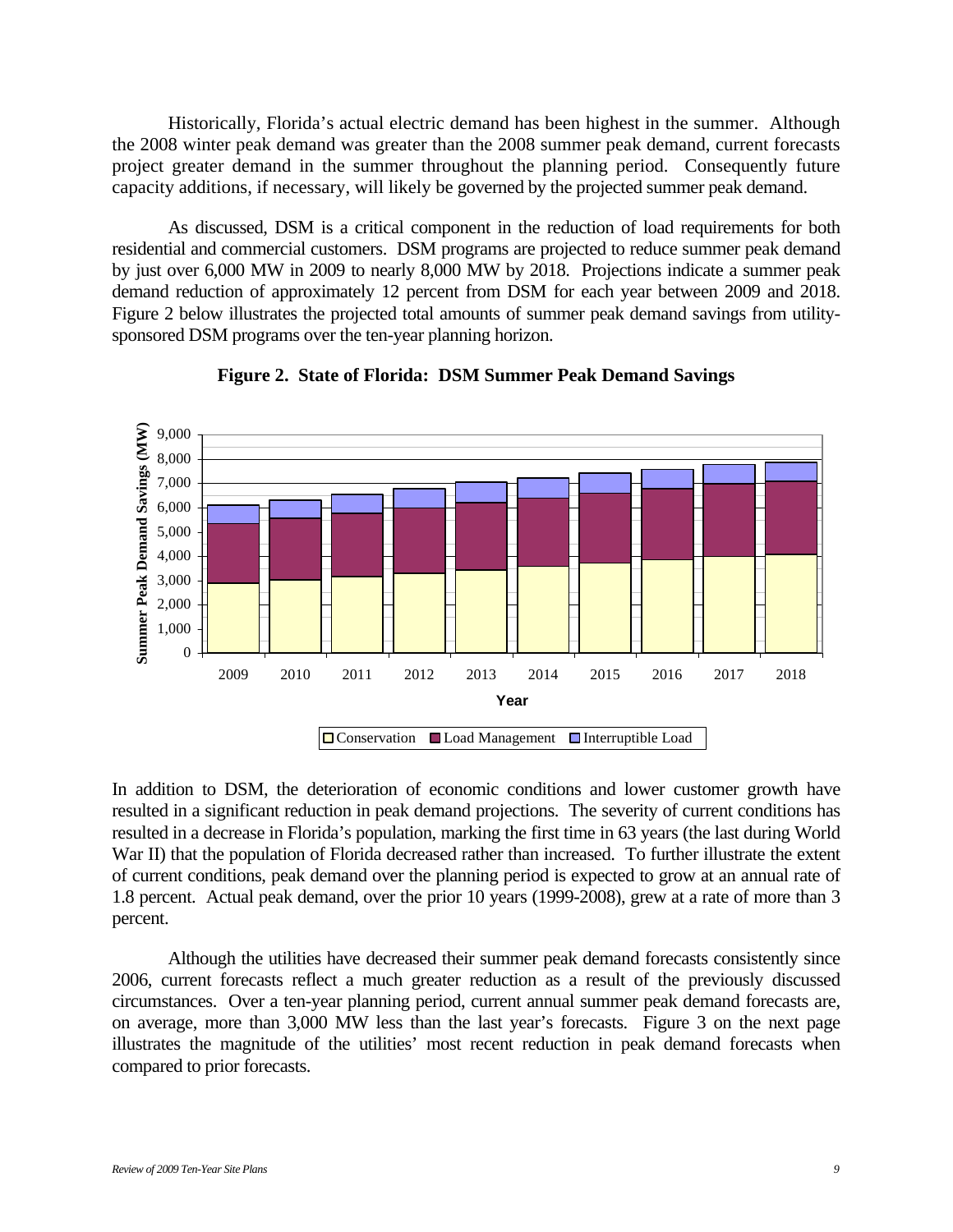



### **Net Energy for Load**

Net energy for load, which is an accumulation of demand over time (measured in GWh), determines the type of capacity addition that is necessary to meet customers' needs. Per customer energy consumption, which is ultimately used to determine the utilities' net energy for load, is not affected by the slowed growth rate. However, per customer energy consumption is greatly affected by economic prosperity. The effects of the current recession, with regard to energy consumption in Florida, are clearly illustrated in the utilities' forecasts of per customer usage within the residential sector. Per customer energy usage has trended downward since peaking in 2003. Last year in 2008, actual per customer consumption dropped more than 500 kWh/yr from 2007's actual consumption and more than 1,000 kWh/yr from the actual peak consumption in 2003. In a departure from prior forecasts, Florida's utilities are projecting declining per customer energy consumption over the planning period. This point is illustrated in Figure 4 on the next page.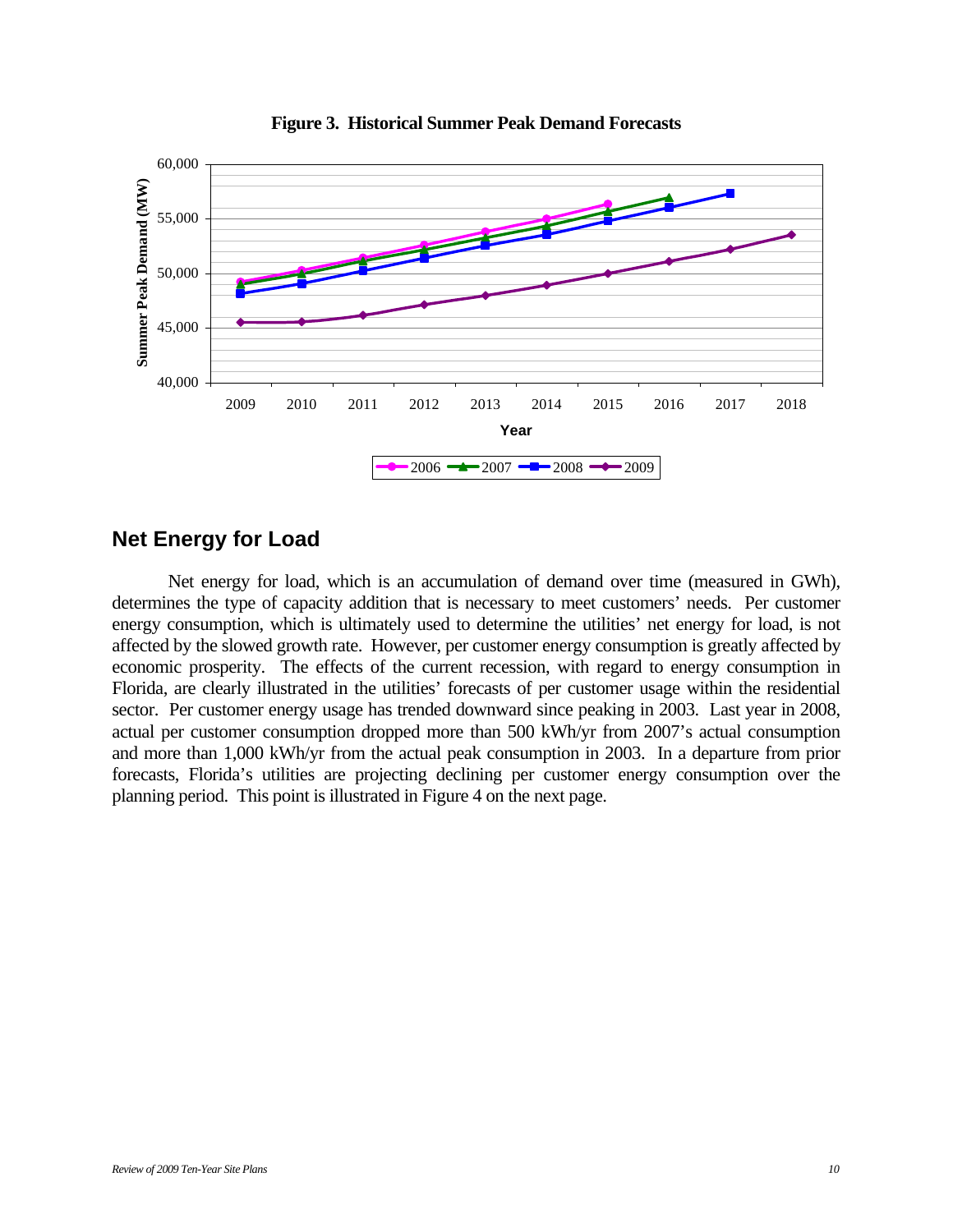

**Figure 4. State of Florida: Energy Consumption per Residential Customer** 

Declining per customer energy consumption is not only a result of current economic conditions, but also of mandated energy efficiency measures, voluntary conservation efforts, and customer participation in utility DSM programs. DSM is projected to reduce annual energy consumption by 7,500 GWh in 2009 to approximately 10,250 GWh in 2018. Such energy savings allow utilities to avoid burning fossil fuels. Figure 5 below illustrates the projected total amounts of annual energy savings from utility-sponsored DSM programs over the ten-year planning horizon.



**Figure 5. State of Florida: DSM Net Energy for Load Savings**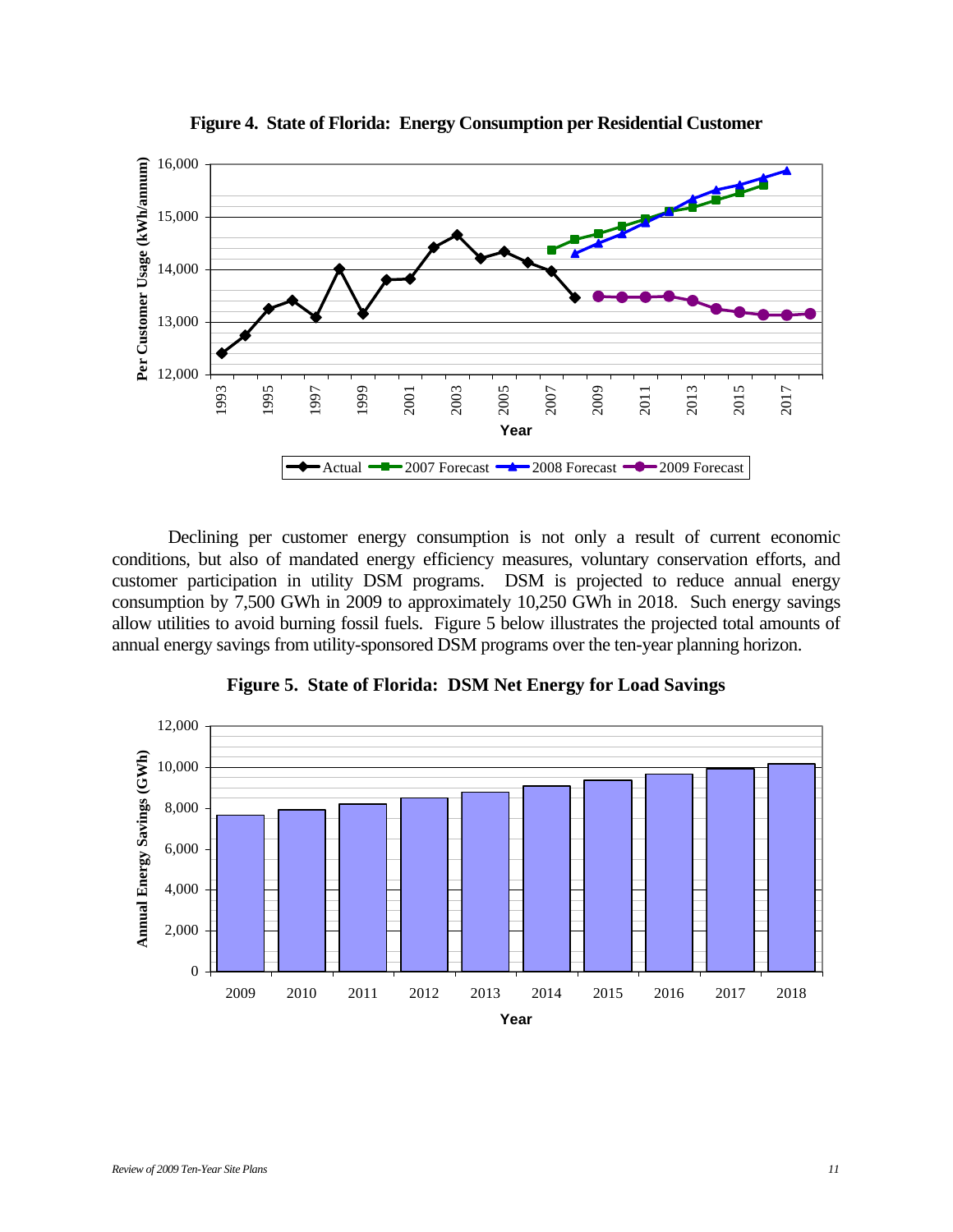The utilities' current peak demand forecasts are significantly below previous years' forecasts. A similar trend can be seen in the utilities' energy forecasts as current annual net energy for load projections are on average nearly 6,000 GWh less than last year's projections. Figure 6 below illustrates the reduced energy forecasts when compared with prior years.



**Figure 6. Energy Forecast** 

#### **Outlook**

Current forecasts are significantly affected by the state and national economic conditions. These conditions have resulted in dramatic reductions in energy consumption. Historically, utilities have seen an increase in energy sales following a recession. FPL, Florida's largest utility, projects a return to historical growth rates as soon as 2012. Several utilities have reported net customer losses, and the state as a whole has reported a decline in population. It is unclear at this time whether this decline is a short term phenomenon based on current economic conditions in Florida and the nation as a whole, or is a portent of a longer term down turn in population growth and energy usage in the state.

Another key element to future energy consumption is increasing conservation efforts. In 2008, the Legislature amended Section 366.82, F.S., which directs the Commission's process for establishing DSM and energy conservation goals. Specifically, the Commission must now consider the impact of demand-side renewable energy systems and an expanded scope of potential conservation and efficiency measures. Additional considerations include the need for incentives and the effect of greenhouse gas compliance costs. A hearing in Docket Nos. 080407-EG through 080413-EG was held on August 10 - 13, 2009. New goals will be set in December 2009 and should be reflected in the utilities' 2010 Ten-Year Site Plans.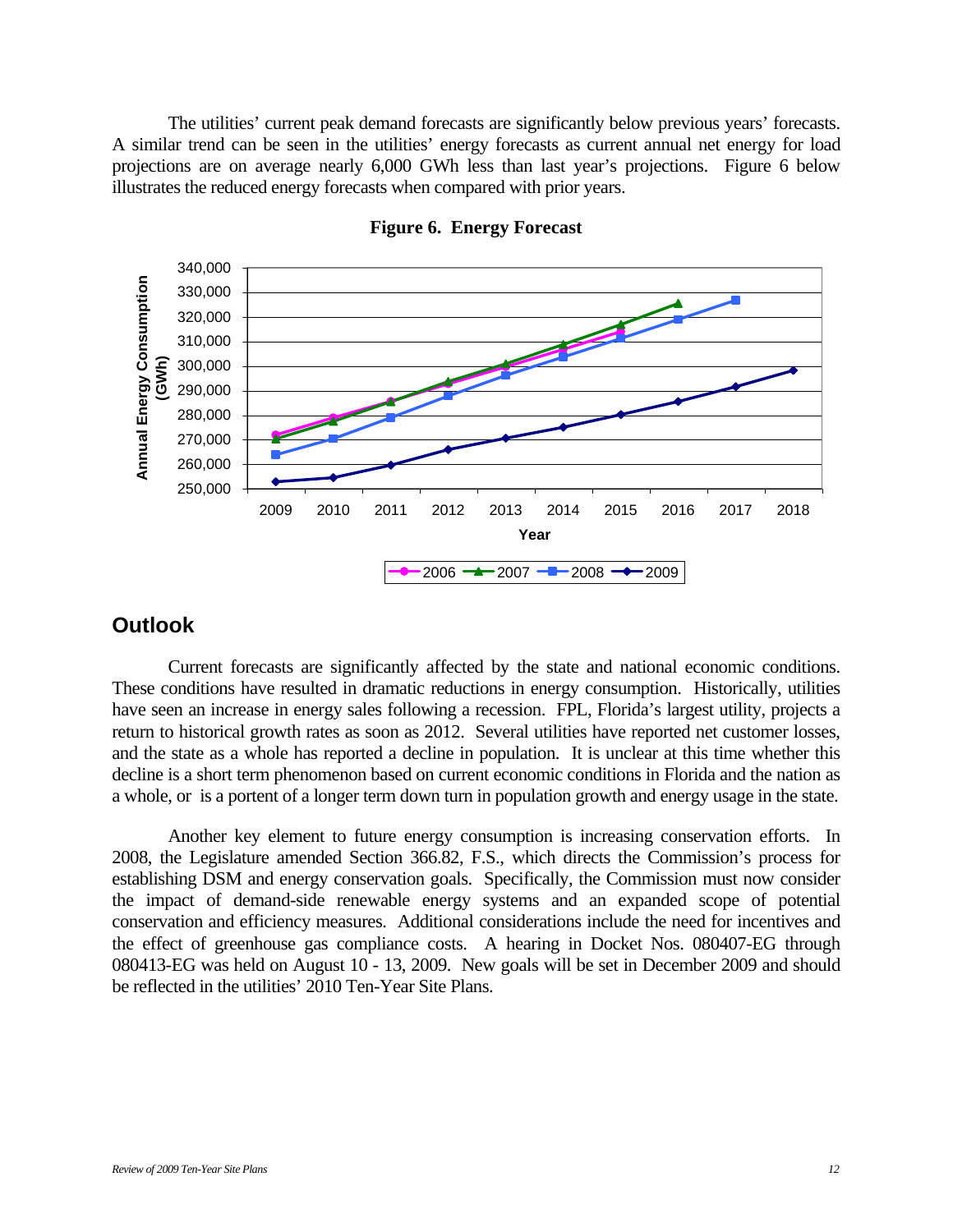## **4. ENERGY GENERATION**

Current projections indicate that the state's total energy needs will surpass the existing DSM and energy efficiency programs offered by Florida's utilities. For this reason, the addition of supplyside generation is necessary to satisfy reliability requirements. Florida's electric utilities must consider several strategic and economic factors prior to selecting a supply-side resource. In recent years, the Legislature and the Commission have stressed the importance of utilities reducing the state's dependence on natural gas, which generated over 40 percent of the state's energy in 2008, and maintaining a balanced fuel supply. A balanced fuel supply adds value in terms of supply reliability and price stability.

Florida's utilities must additionally address growing environmental concerns. Discussions regarding renewable generation requirements and emission requirements for substances such as carbon dioxide, are underway at both the state and national level. Potential incremental environmental requirements and costs, therefore, must also be considered as utilities explore supply-side resources. Such costs are particularly critical when considering fossil fuel-fired generation.

### **Renewable Energy Generation**

Despite currently providing a small percentage of the utilities' total energy supply, renewable generation is a key component to Florida's energy future by reducing reliance on fossil fuels and improving environmental conditions. In Florida, renewable energy is primarily fueled by municipal solid waste, biomass, and waste heat energy sources. Currently, renewable energy facilities provide more than 1,170 MW of firm and non-firm capacity. Table 2 below summarizes Florida's existing renewable resources according to the FRCC.

| <b>Fuel Type</b>      | <b>Capacity (MW)</b> |
|-----------------------|----------------------|
| Solar                 | 2.8                  |
| Wind                  | 0.0                  |
| <b>Biomass</b>        | 343.2                |
| Municipal Solid Waste | 403.7                |
| <b>Waste Heat</b>     | 323.8                |
| Landfill Gas          | 42.7                 |
| Hydro                 | 54.5                 |
| <b>Total</b>          | 1170.7               |

#### **Table 2. Existing Renewable Resources**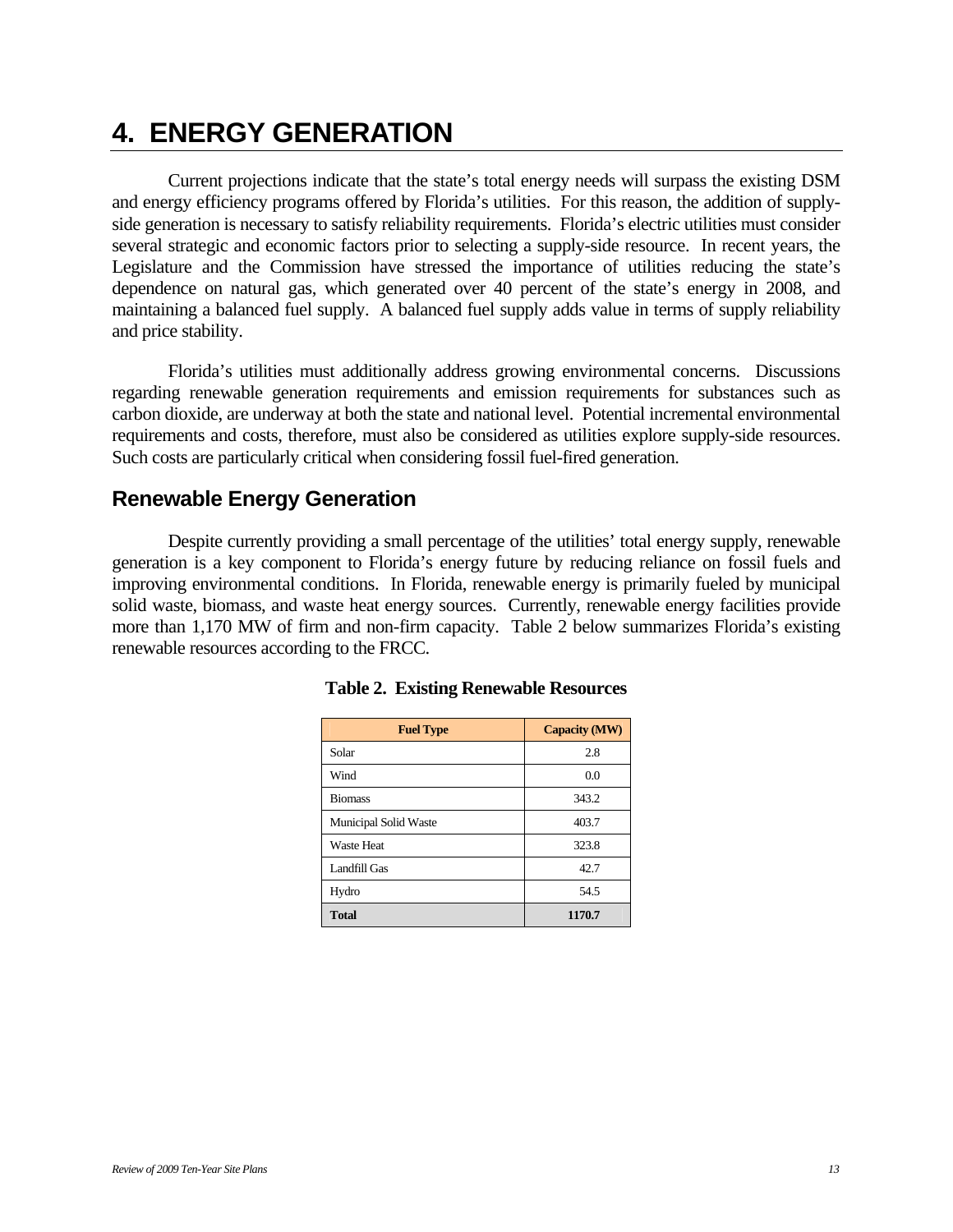A portion of Florida's renewable energy generation comes from renewable generators which sell to electric utilities under firm contracts. Capacity purchased under a firm contract from these renewable energy sources can defer the need for utilities to construct power plants. Florida's utilities currently purchase more than 470 MW of firm renewable generation. Table 3 below lists firm contracts with the Ten-Year Site Plan utilities.

| <b>Purchasing Utility</b>  | <b>Facility Name</b>                 | <b>Fuel Type</b> | <b>Contracted</b><br><b>Firm Capacity</b><br>(MW) | <b>Commercial</b><br><b>In-Service Date</b> |
|----------------------------|--------------------------------------|------------------|---------------------------------------------------|---------------------------------------------|
| <b>GRU</b>                 | G2 Energy                            | <b>LFG</b>       | 3.0                                               | 2008                                        |
| <b>SEC</b>                 | Bioenergy                            | LFG.             | 7.0                                               | 2005                                        |
| <b>SEC</b>                 | <b>Brevard Energy</b>                | <b>LFG</b>       | 9.0                                               | 2008                                        |
| <b>SEC</b>                 | <b>Timberline Energy</b>             | <b>LFG</b>       | 1.6                                               | 2008                                        |
| <b>SEC</b>                 | Seminole Landfill                    | LFG.             | 6.2                                               | 2007                                        |
| <b>FPL</b>                 | <b>Broward-North</b>                 | <b>MSW</b>       | 56.0                                              | 1992                                        |
| <b>FPL</b>                 | <b>Broward-South</b>                 | <b>MSW</b>       | 54.0                                              | 1991                                        |
| <b>FPL</b>                 | Palm Beach County                    | <b>MSW</b>       | 50.0                                              | 2005                                        |
| PEF                        | Dade County Resource Recovery        | <b>MSW</b>       | 43.0                                              | 1991                                        |
| PEF                        | Lake County Resource Recovery        |                  | 12.8                                              | 1990                                        |
| PEF                        | Pasco County Resource Recovery       | <b>MSW</b>       | 23.0                                              | 1991                                        |
| PEF                        | Pinellas County Resource Recovery    | <b>MSW</b>       | 40.0                                              | 1983                                        |
| PEF                        | Pinellas County Resource Recovery    | <b>MSW</b>       | 14.8                                              | 1986                                        |
| <b>SEC</b>                 | Lee County Resource Recovery         | <b>MSW</b>       | 50.0                                              | 1999                                        |
| <b>TECO</b>                | City Of Tampa Refuse-To-Energy       | <b>MSW</b>       | 19.0                                              | 1985                                        |
| <b>TECO</b>                | Hillsborough County Refuse-To-Energy | <b>MSW</b>       | 23.0                                              | 1987                                        |
| <b>JEA</b>                 | Trailridge                           |                  | 9.6                                               | 2008                                        |
| PEF                        | <b>Ridge Generating Station</b>      |                  | 39.6                                              | 1994                                        |
| <b>SEC</b>                 | <b>Timber Energy</b>                 | <b>WDS</b>       | 12.0                                              | 2004                                        |
| <b>Total Firm Capacity</b> |                                      |                  | 473.6                                             |                                             |

**Table 3. Contracts for Firm Renewable Energy** 

Renewable energy facilities also produce over 630 MW of non-firm capacity for sale to utilities on an as-available basis. Energy purchased on an as-available basis is considered non-firm capacity, so Florida's utilities do not count on this generation for reliability purposes. However, the energy produced by these utilities can give a utility the ability to avoid burning fossil fuels from existing generators. Table 4 on the next page details the various non-firm energy purchases.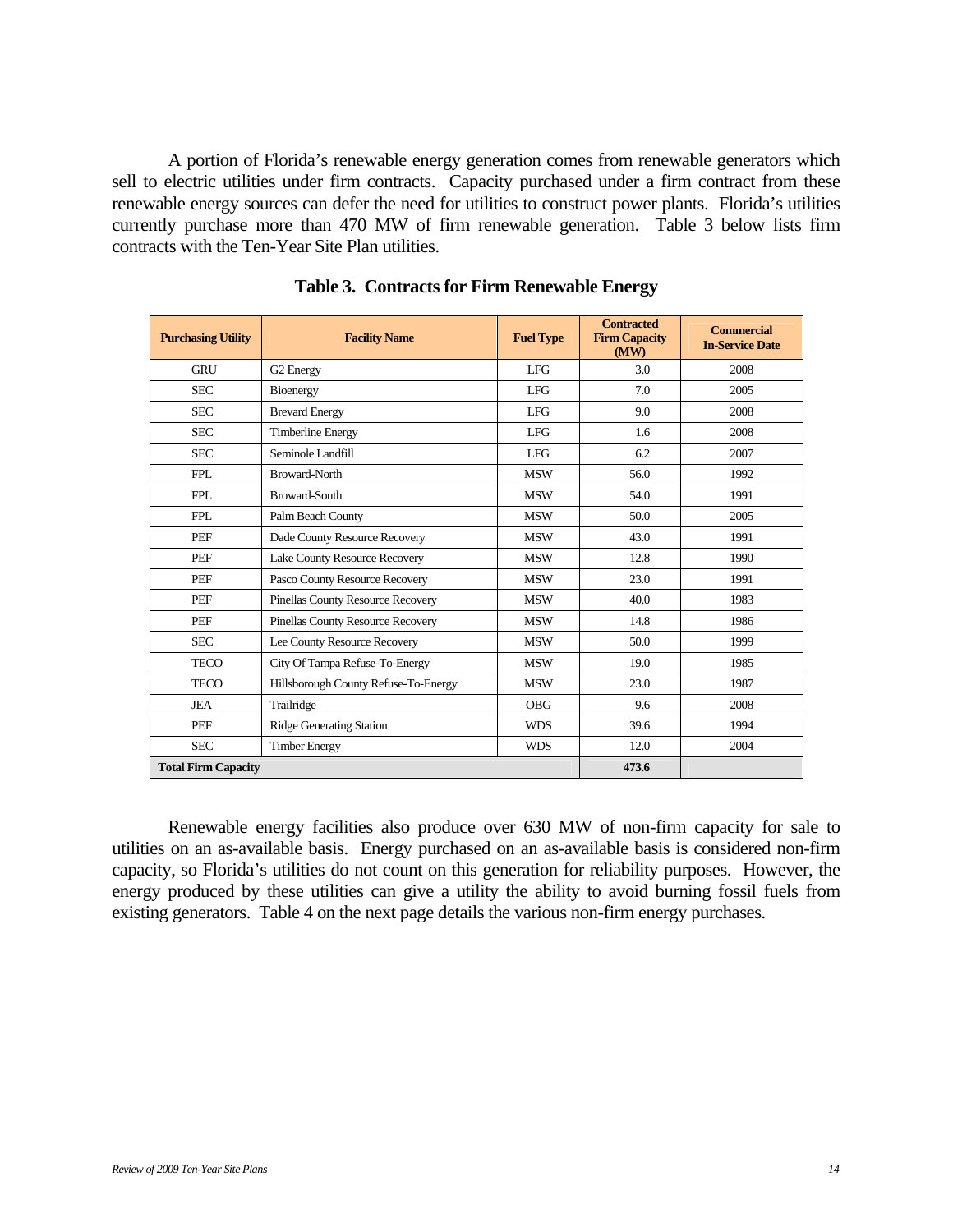| <b>Purchasing Utility</b>      | <b>Facility Name</b>               | <b>Fuel Type</b> | <b>Non-Firm</b><br><b>Capacity (MW)</b> | <b>Commercial</b><br><b>In-Service Date</b> |
|--------------------------------|------------------------------------|------------------|-----------------------------------------|---------------------------------------------|
| Gulf                           | Montenay Bay LLC                   | <b>MSW</b>       | 12.5                                    | 1987                                        |
| <b>TECO</b>                    | City Of Tampa Sewage               | <b>OBG</b>       | 1.6                                     | 1989                                        |
| <b>FMPA</b>                    | <b>US Sugar Corporation</b>        | <b>OBS</b>       | 26.5                                    | 1984                                        |
| <b>FPL</b>                     | Okeelanta                          | <b>OBS</b>       | 70.0                                    | 1995                                        |
| <b>FPL</b>                     | <b>US Sugar-Bryant</b>             | <b>OBS</b>       | 20.0                                    | 1980                                        |
| <b>FPL</b>                     | <b>Tomoka Farms</b>                | LFG              | 3.8                                     | 1998                                        |
| <b>FPL</b>                     | Georgia Pacific                    | <b>WDS</b>       | 52.0                                    | 1983                                        |
| PEF                            | Jefferson Power                    | <b>WDS</b>       | 6.0                                     | 2002                                        |
| PEF                            | Proctor & Gamble (Buckeye)         | <b>WDS</b>       | 38.0                                    | 1954                                        |
| Gulf                           | <b>International Paper Company</b> | <b>WDS</b>       | 42.8                                    | 1983                                        |
| Gulf                           | <b>Stone Container</b>             | <b>WDS</b>       | 34.7                                    | 1960                                        |
| <b>TECO</b>                    | Millpoint                          | WH               | 47.0                                    | 1995                                        |
| <b>TECO</b>                    | <b>CF</b> Industries               | <b>WH</b>        | 35.3                                    | 1988                                        |
| <b>TECO</b>                    | New Wales                          | WH               | 90.0                                    | 1984                                        |
| <b>TECO</b>                    | Ridgewood                          | WH               | 76.0                                    | 1992                                        |
| <b>TECO</b>                    | South Pierce                       | WH               | 33.5                                    | 1969                                        |
| PEF                            | Potash Of Saskatchewan             | WH               | 42.0                                    | 1980 & 1986                                 |
| <b>Total Non-Firm Capacity</b> |                                    |                  | 631.7                                   |                                             |

#### **Table 4. Non-Firm Renewable Energy Generators**

#### **Proposed Renewable Generation**

Florida's utilities plan to construct or purchase an additional 750 MW of renewable generation over the ten-year planning period. The majority of the state's generation additions are currently proposed to come from biomass, with significant amounts from solar and municipal solid waste as well. Table 5, below, summarizes the planned renewable resources through the planning horizon according to the FRCC.

| <b>Fuel Type</b>      | <b>Capacity (MW)</b> |
|-----------------------|----------------------|
| Solar                 | 147.0                |
| Wind                  | 13.8                 |
| <b>Biomass</b>        | 498.0                |
| Municipal Solid Waste | 80.9                 |
| <b>Waste Heat</b>     | 0.0                  |
| Landfill Gas          | 5.7                  |
| Hydro                 | 2.0                  |
| <b>Total</b>          | 747.4                |

|  |  |  |  | Table 5. Planned Renewable Resource Net Additions |
|--|--|--|--|---------------------------------------------------|
|--|--|--|--|---------------------------------------------------|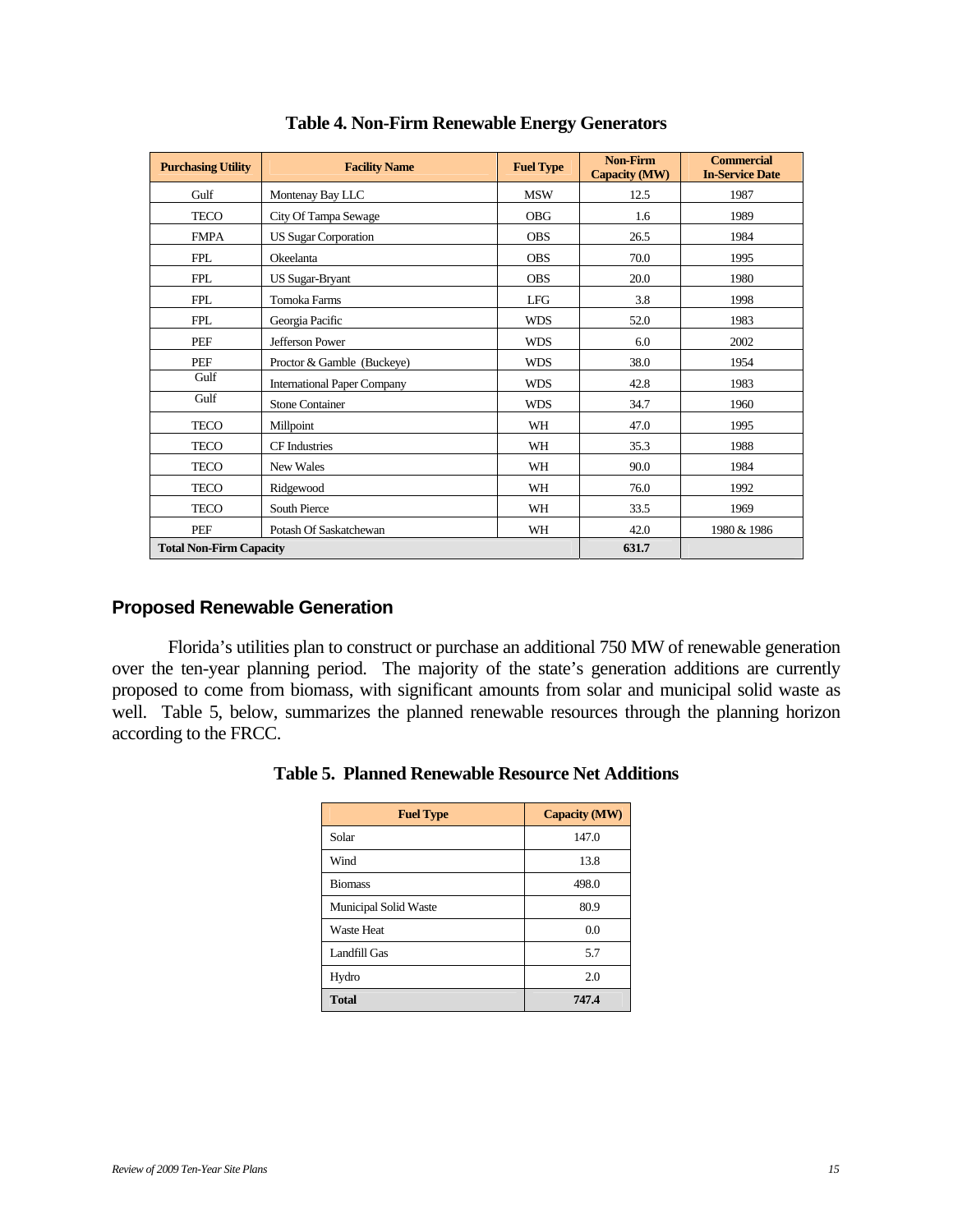#### **Legislative and Commission Actions to Encourage Renewables**

Recently, the Legislature and Commission have taken several steps to encourage additional development of renewable generation while minimizing the cost of power supply to retail ratepayers. The 2008 Legislature passed several amendments to Section 366.92, F.S. Specifically, Section 366.92(2), F.S., was amended to require the Commission to draft rules to establish a renewable portfolio standard (RPS) which will require each investor-owned utility (IOU) to supply a percentage of their retail electricity sales from renewable energy sources located in Florida. The statute requires specific focus to be placed on existing and potential sources of renewable energy in Florida and the economic impact of new renewable generation. The Commission submitted a draft rule, along with alternate language and supporting documents, to the Legislature in February 2009.

In order to demonstrate the feasibility and viability of clean energy systems, the Florida Legislature passed amendments to Section 366.92, F.S. One amendment allows full cost recovery under the environmental cost recovery clause for renewable energy projects that are zero greenhouse gas emitting at the point of generation up to a total of 110 MW. On July 15, 2008, the Commission approved FPL's petition for the approval of eligibility for cost recovery of 3 solar energy projects totaling 110 MW.

 FPL is currently constructing 110 MW of solar capacity at 2 photovoltaic (PV) sites and a single solar thermal site, and was granted approval for cost recovery. DeSoto Solar and Space Coast Solar will generate 25 MW and 10 MW, respectively. DeSoto Solar will use a tracking array of solar PV panels, while Space Coast Solar will use fixed array solar PV panels. Both projects will convert energy from sunlight directly into electricity. FPL will consider both DeSoto Solar and Space Coast Solar as non-firm resources until sufficient operating experience is obtained to determine what contribution these facilities can reliably provide at FPL's system's peak hours.

 FPL's largest proposed project, Martin Solar, will be a 75 MW solar thermal steam generating facility at the existing Martin Power Plant Site in Martin County, Florida. Martin Solar is designed to serve as a "fuel substitution" resource, and not to provide firm capacity. Martin Solar involves the installation of solar thermal technology integrated into the existing steam cycle for the currently operating Martin Power Plant Unit 8, a natural gas-fired combined cycle plant. The supplemental steam to be supplied by Martin Solar for the Unit 8 heat recovery steam generators will be generated from the concentration of solar radiation via parabolic trough solar collectors.

In April 2008, the Commission amended Rule 25-6.065, F.A.C., on interconnection and net metering for customer-owned renewable generation. The rule requires the IOUs to offer a standard interconnection agreement with an expedited interconnection process and net metering for all types of renewable generation up to 2 MW in capacity. Customers first benefit from such renewable systems by reducing their energy purchases from the utility. Net metering provides an additional benefit by allowing customers with excess renewable energy production to reduce future energy purchases from the utility.

The Commission's rule requires all electric utilities to annually report data associated with their interconnection and net metering programs. Data submitted in April 2009 show that the number of customers owning renewable generation systems in Florida is growing. Electric IOUs report that 383 customers owned solar photovoltaic systems in 2008, up from 99 in 2007.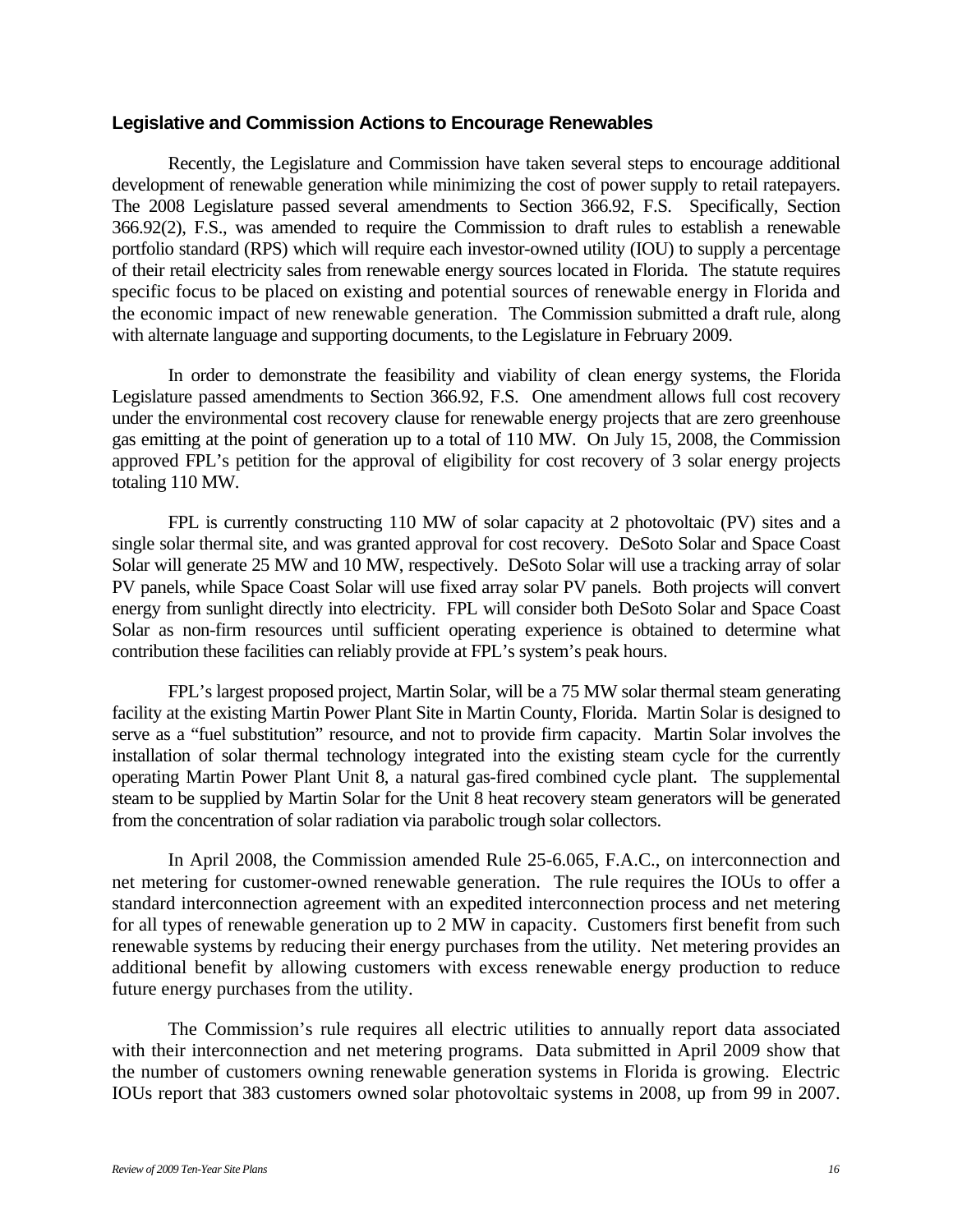For all electric utilities, about 2,800 kilowatts (2.8 MW) of solar photovoltaic capacity from 577 systems have been installed statewide. Based on an average 4 kW peak demand, this solar photovoltaic energy provides enough power for approximately 700 households.

Florida's utilities reported the following information on customer-owned renewable generation for 2008 on Table 6 below.

| <b>Utility Type</b>            | <b>Connections</b> | <b>Non-Firm Capacity (kW)</b> |
|--------------------------------|--------------------|-------------------------------|
| Investor-Owned                 | 383                | 1,761                         |
| Municipal                      | 137                | 797                           |
| Rural Electric<br>Cooperatives | 57                 | 272                           |
| <b>Total</b>                   | 577                | 2,830                         |

**Table 6. Customer-Owned Renewable Generation** 

#### **Traditional Energy Generation and a Balanced Fuel Supply**

Prior to the late 1970s, Florida's utilities used oil as the primary fuel source for generating electricity. Following the dramatic increase in oil prices in the 1970s, Florida's utilities made a concerted effort to add generating units that used solid fuels. One early response was the purchase of economical "coal-by-wire" from the Southern Company, which had a temporary surplus of coal-fired generation resources already constructed. The Commission supported the utilities' efforts to maintain fuel diversity with regulatory programs such as the Oil Backout Cost Recovery Factor, which gave utilities an incentive to recover costs of converting from oil-based generation to other fuels, and the Energy Broker, a computerized system which matched buyers and sellers of economy energy to minimize the real time fuel costs of the participating utilities.

Prior to congressional repeal of the Power Plant and Industrial Fuel Use Act in 1987, natural gas demand had declined substantially because of restrictions on its usage as a boiler utility fuel. These restrictions contributed to a significant oversupply of gas, resulting in falling prices. Shortly after the repeal, a new era of highly efficient, flexible, environmentally preferred combustion turbine (CT) and combined cycle (CC) units entered the market. The addition of these technologies by Florida's utilities fostered an increase in the use of natural gas to produce electricity.

Due to the state's continued increase in the demand for electricity and the relatively low natural gas prices during the 1990s, Florida's utilities continued to add gas-fired generating units to satisfy economic and reliability needs. Figure 7, on the next page, illustrates Florida's energy generation by fuel type and the growth of overall energy demands which utilities were required to serve. As shown in Figure 7, natural gas generation has increased from nearly 16.8 percent of the state's electricity requirements in 1998 to 40.4 percent in 2008. Current projections indicate that natural gas generation will supply 46.7 percent of the state's energy generation by 2018.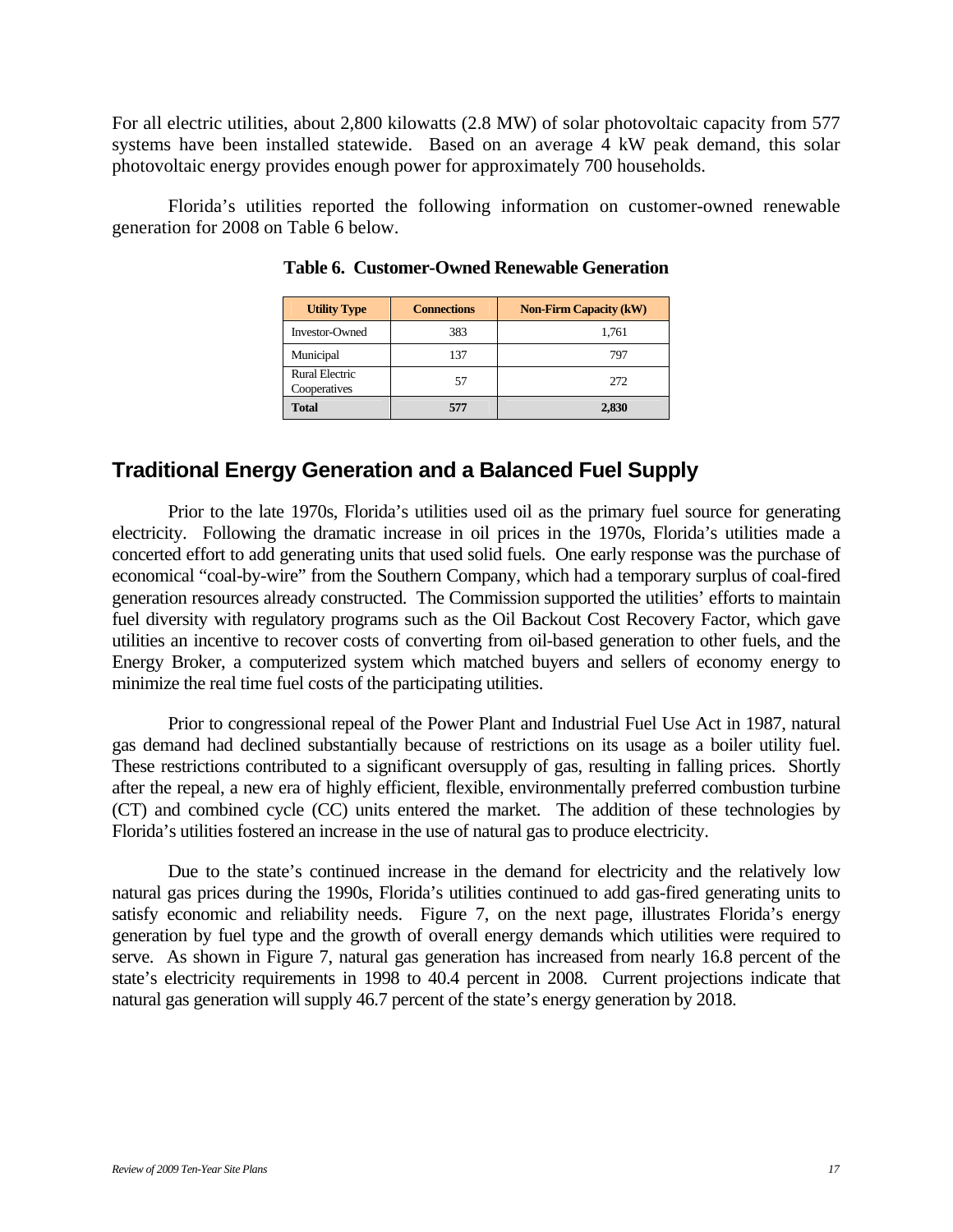

**Figure 7. State of Florida: Energy Generation by Fuel Type (Percent of Total)** 

Between 1980 and 2000, moderate fuel prices, as well as a balanced planning approach used by Florida's utilities, resulted in relatively stable average electricity prices for Florida's ratepayers with real prices actually declining. Starting in 2001, natural gas prices began to increase nationwide, and as a result, electricity prices have been increasing consistently since 2003. This increase is illustrated in Figure 8 on the next page.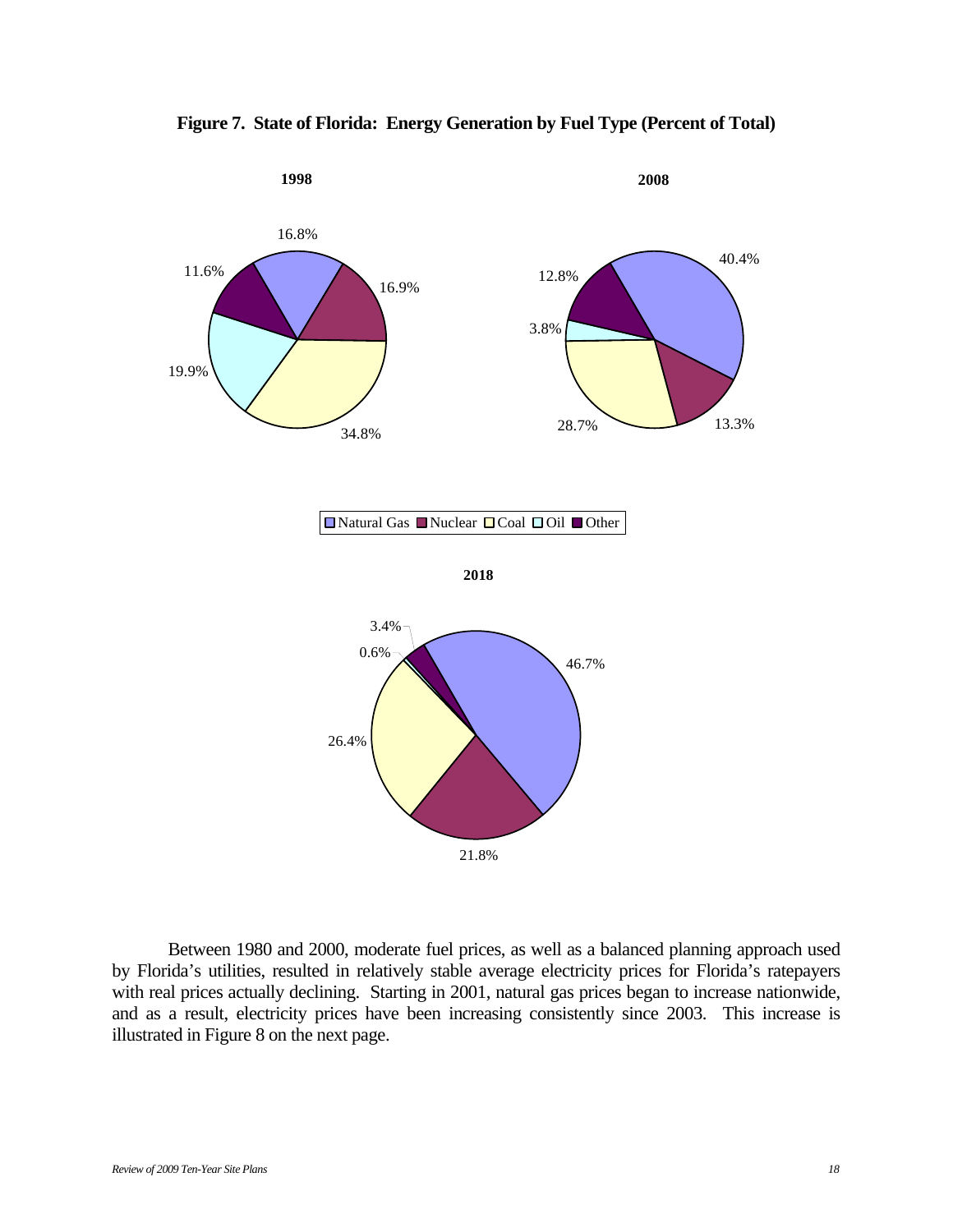

**Figure 8. Average Residential Electric Bill: 1980 to Present** 

Moreover, in 2005, hurricanes and tropical storms in the Gulf of Mexico caused short-term spikes due to gas supply disruptions. The effects of higher, volatile gas prices have been dramatic on customer bills. Such events illustrate the importance of a balanced fuel supply since fuel diversity can serve as a risk mitigation strategy by providing a dampening effect on fuel price volatility caused by daily market conditions.

Over the last 20 years, Florida's utilities have turned to natural gas to satisfy the state's growing energy demand. The recent volatility of natural gas prices, however, has shown that the overdependence on a single fuel can lead to an unacceptable risk of supply disruptions and rate increases. Unfortunately, fuel diversity cannot be achieved overnight.

#### **Utility Generation Efficiency and Modernization**

When considering the addition of supply-side generation, Florida's electric utilities must consider many environmental, economic, and reliability issues. The modernization of existing units plays a key role in addressing each of these issues. The conversion of less efficient fossil steam generation to combined cycle generation increases capacity while improving the thermal efficiency of the existing unit, results in less fuel use, and lower emissions. Such projects may require the temporary removal of existing units, thus impacting reliability until the completion of the modernization. Utilities should continue to explore potential conversion projects and report the feasibility of each conversion in next year's Ten Year-Site Plans.

In response to a staff data request, the Ten-Year Site Plan utilities identified facilities that are potentially capable of conversion. Table 7 on the next page summarizes their responses.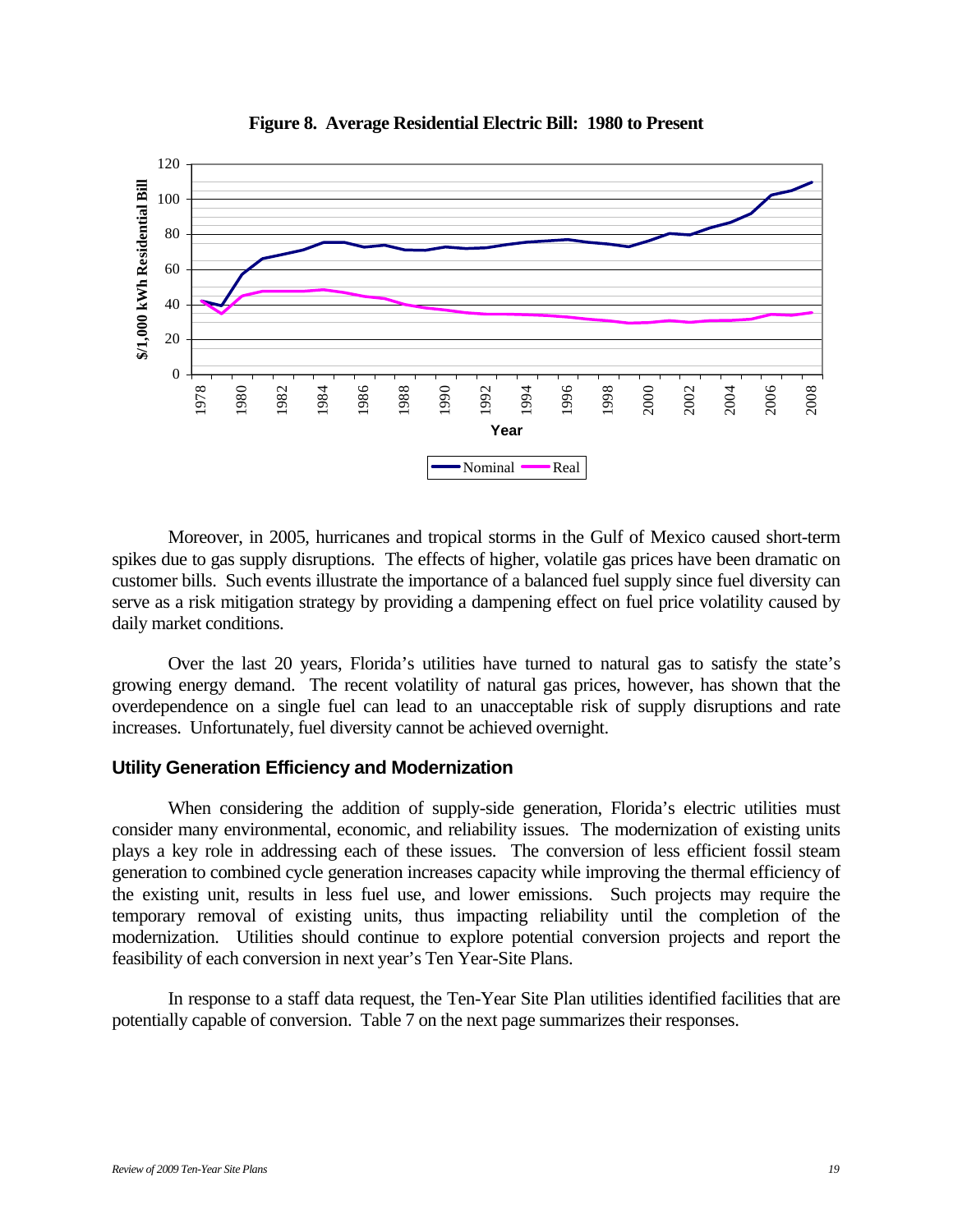| <b>Company</b>        | <b>Plant Name</b>                    | Fuel $\&$<br><b>Unit Type</b> | <b>Combined</b><br><b>Summer Capacity</b><br>(MW) | <b>In-Service Year(s)</b> |
|-----------------------|--------------------------------------|-------------------------------|---------------------------------------------------|---------------------------|
| <b>FPL</b>            | Cutler Units $5 & 6$                 | NG Steam                      | 205                                               | 1954 & 1955               |
| <b>FPL</b>            | Manatee Units $1 & 2$                | Oil Steam                     | 1,624                                             | 1976 & 1977               |
| <b>FPL</b>            | Martin Units $1 & 2$                 | Oil Steam                     | 1,652                                             | 1980 & 1981               |
| <b>FPL</b>            | Port Everglades Units ST1, 2, 3, & 4 | Oil Steam                     | 140                                               | 1971                      |
| <b>FPL</b>            | Sanford Unit 3                       | Oil Steam                     | 138                                               | 1959                      |
| <b>FPL</b>            | Turkey Point Units 1 & 2             | Oil Steam                     | 788                                               | 1967 & 1968               |
| PEF                   | Crystal River Units 1 & 2            | Coal Steam                    | 869                                               | 1966 & 1969               |
| PEF                   | Suwannee River Units 1, 2, & 3       | Oil Steam                     | 131                                               | 1953, 1954, 1956          |
| PEF                   | Anclote Units $1 & 2$                | Oil Steam                     | 1,011                                             | 1974 & 1978               |
| Gulf                  | Scholz Units $1 & 2$                 | Coal Steam                    | 92                                                | 1953                      |
| Gulf                  | Smith Unit 2                         | Coal Steam                    | 195                                               | 1967                      |
| <b>Total Capacity</b> |                                      |                               | 6,845                                             |                           |

**Table 7. Fossil Steam Facilities to Consider for Conversion** 

 The Commission has already granted determinations of need for two conversions from fossil steam to combined cycle units. The approved conversions, located at FPL's Cape Canaveral and Riviera sites, represent a significant increase in generating capacity while reusing the plant site and reducing fuel usage and emissions. PEF has also recently conducted a conversion of its Bartow plant from fossil steam to a combined cycle unit. This conversion did not require a PPSA determination of need. PEF currently plans the retirement of Crystal River Units 1 and 2 after Levy Unit 2 has completed its first fuel cycle, due to stipulations relating to environmental issues. Gulf also is evaluating the conversion of two of its smaller coal units, Scholz Units 1 and 2, to biomass fuel.

 In its Ten-Year Site Plan, FPL is planning to temporarily remove several of its older, less efficient generating units from active service and place them into "Inactive Reserve" Status. Table 8 on the next page details these units, several of which appear in the Table 7 above. With a reduction of load, and the construction of recent, more energy-efficient natural-gas fired, solar, and nuclear generation capacity, FPL has determined that by temporarily removing from service those units with higher operating costs, the utility can more affordably service customers. The units will continue to be maintained and will be placed back in service as needed. PEF, JEA, and Gulf have plans to retire some fossil steam units during the planning period.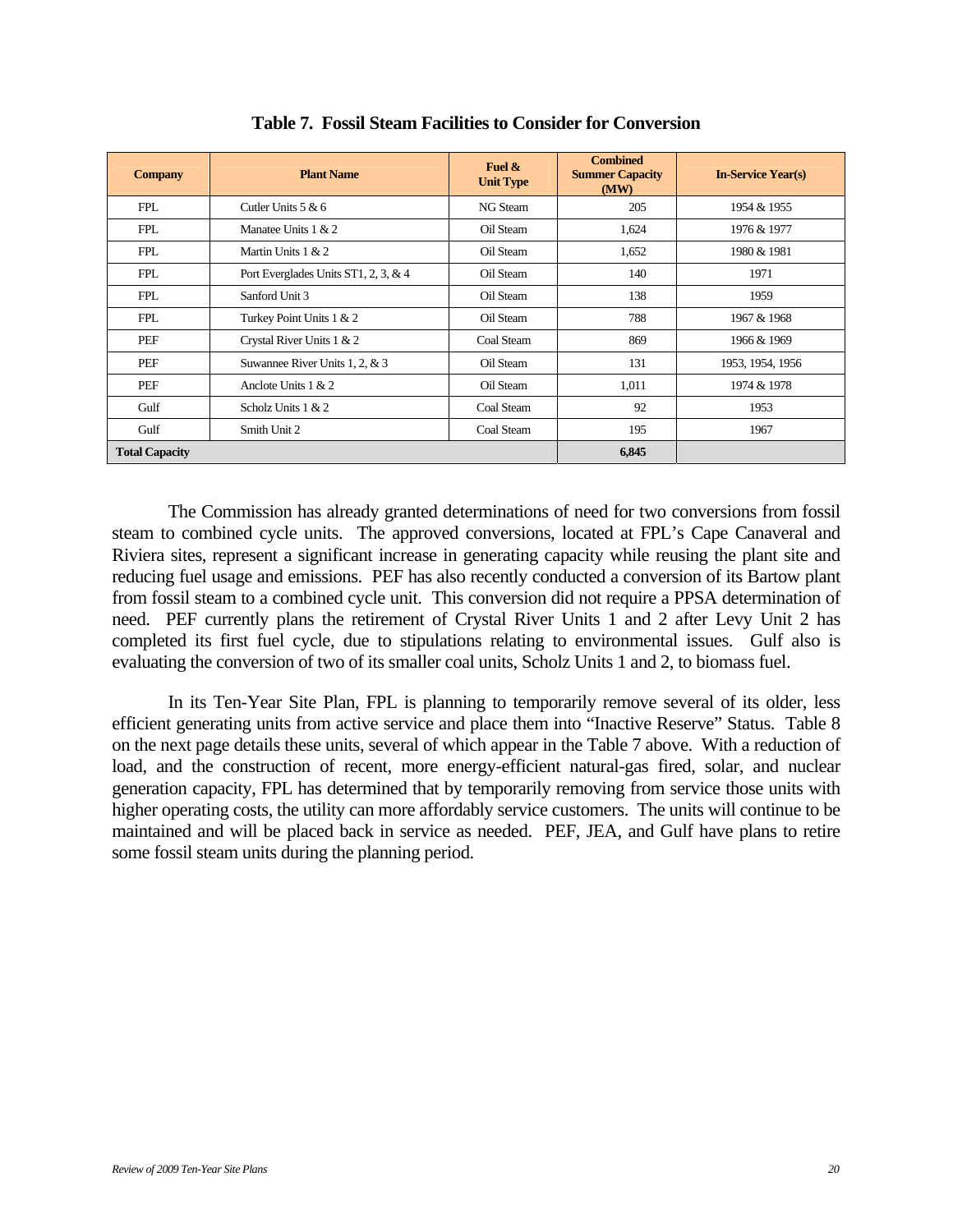| <b>Plant Name</b>      | Fuel $\&$<br><b>Unit Type</b> | <b>Summer Capacity</b><br>(MW) | <b>Year Removed from</b><br><b>Service</b> | <b>Year Returned to</b><br><b>Service</b> |
|------------------------|-------------------------------|--------------------------------|--------------------------------------------|-------------------------------------------|
| Cutler Unit 5          | NG Steam                      | 64                             | Summer 2009                                |                                           |
| Cutler Unit 6          | NG Steam                      | 137                            | Summer 2009                                |                                           |
| Port Everglades Unit 1 | Oil Steam                     | 213                            | Summer 2009                                |                                           |
| Port Everglades Unit 2 | Oil Steam                     | 213                            | Summer 2009                                |                                           |
| Sanford Unit 3         | Oil Steam                     | 139                            | Summer 2009                                |                                           |
| Martin Unit 2          | Oil Steam                     | 826                            | Summer 2010                                | Summer 2016                               |
| Manatee Unit 2         | Oil Steam                     | 822                            | Summer 2010                                | Summer 2017                               |
| <b>Total Capacity</b>  |                               | 2,414                          |                                            |                                           |

#### **Table 8. FPL's Inactive Reserve Units**

## **Proposed Generating Units**

Any proposed steam-fired or solar generating unit of at least 75 MW requires certification under Florida's PPSA. Under the PPSA, the Commission is the exclusive forum for determining the need for electric power plants. The Commission has granted a determination of need for several generating units of various technology types in recent years.

A majority of the capacity identified in the 2009 Ten-Year Site Plans has already received a determination of need from the Commission or is under construction. As a result, with approximately 11,000 MW of new natural gas-fired generation planned to enter service over the next 10 years, only 555 MW requires a determination of need by the Commission. As discussed below, a petition for determination of need could be expected by approximately 2014.

#### **Reserve Margin Requirements**

As a measure to ensure power is delivered to Florida's customers reliably, the FRCC has a resource adequacy standard of a 15 percent reserve margin above peak demand that must be met by the utilities. Multiple utilities in the FRCC region, including FPL, PEF, and TECO, have employed a higher standard of a 20 percent reserve margin criteria. The primary season when reserve margins approach the minimum FRCC reserve margin criteria is the summer. The lower summer reserve margin is partially due to load forecasting, but also due to the fact that generating units can operate at a higher capacity in the winter than the summer due to ambient temperatures.

Although the 20 percent reserve margin employed by FPL, PEF, and TECO provides increased reliability to the state's system, it is paramount that, in an era of rising rates, utilities should study all options available to mitigate price increases, including possible modification of current planning criteria.

DSM, such as load management and interruptible load, is also included in the region's reserve margin. Although the FRCC has not set a standard which limits the percentage of the reserve margin which can be met with DSM, utilities have found that when these types of programs are used frequently, customers are more likely to leave the program. The sudden loss of DSM participants can lead to a lower system reliability, so utilities must balance the reserve margin between DSM and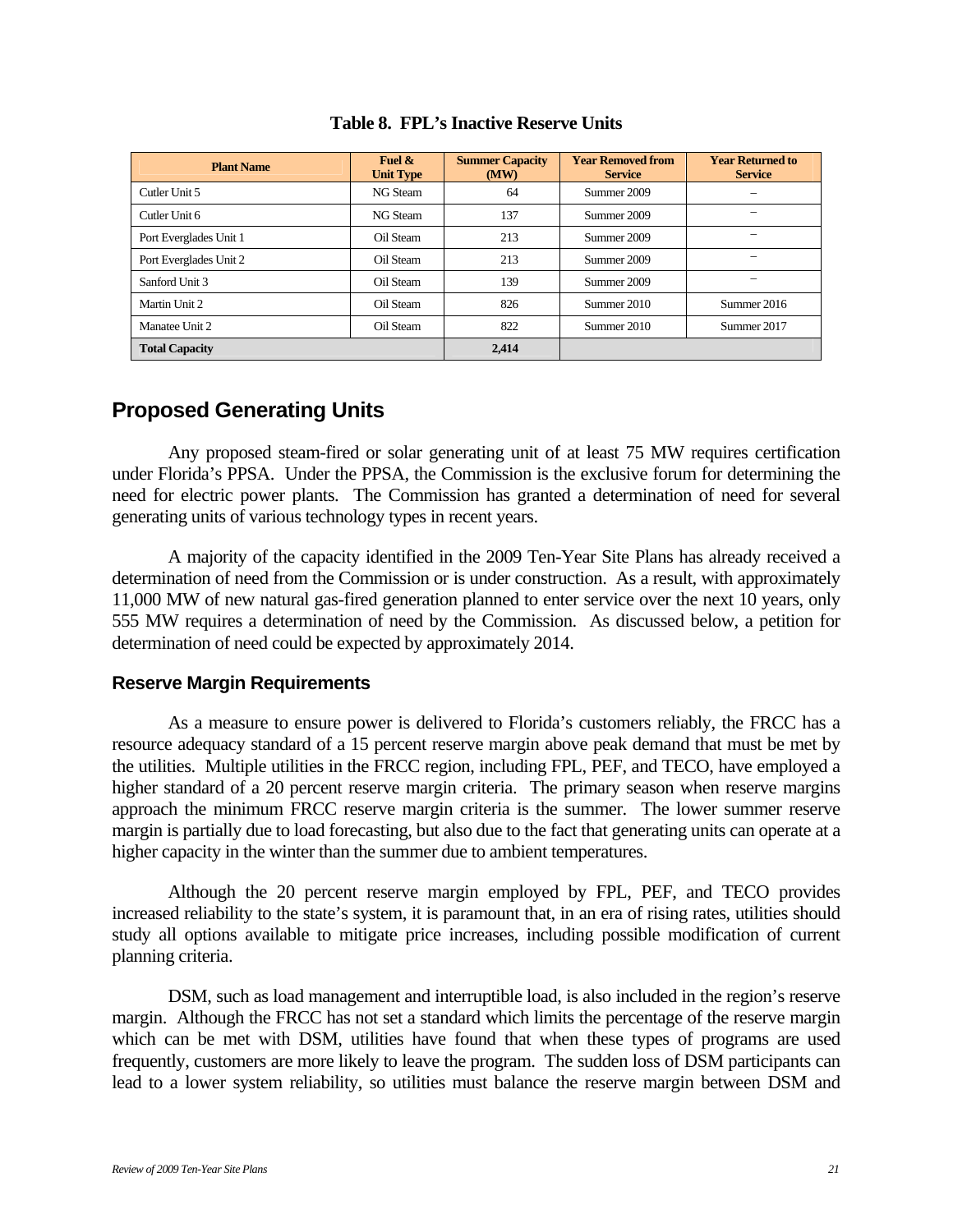generation. As shown in Figure 9 below, the projected reserve margins with and without DSM are above the FRCC minimum standard of 15 percent.





#### **Nuclear**

Nuclear generation is a generating technology that produces no greenhouse gas emissions. Significant strides have been made nationally to bring nuclear generation back to the forefront, including new standardized plant designs pre-approved by the Nuclear Regulatory Commission and streamlined safety and operating licensing to expedite construction. Nevertheless, licensing, certification, and construction of a new nuclear power plant in Florida is expected to take approximately ten years. Coupled with extremely high capital costs, due in part to worldwide industrialization and demand for construction materials and labor, the commitment to the construction of new nuclear power plants entails its own set of financial risks. In an effort to mitigate the economic risks associated with nuclear power plants, the Florida Legislature enacted Section 366.93, F.S., in June 2006. The Florida Legislature directed the Commission to establish new rules to provide for early cost recovery mechanisms for costs related to the siting, design, licensing, and construction of nuclear power plants in Florida. Rule 25-6.0423, F.A.C., enacted April 8, 2007, fulfills the legislative mandate for nuclear power plant cost recovery.

Increased nuclear capacity will significantly contribute to both greater system fuel diversity and lower greenhouse gas emissions. Additionally, nuclear generation does not face the same supply disruptions as fossil fuel generation because nuclear fuel is added to the units during refueling outages which typically take place once every 18 to 24 months.

Both FPL and PEF have included additional nuclear capacity from expansion (uprates) of their existing nuclear power plants in their 2009 Ten-Year Site Plans. Combined, the uprates of the PEF and FPL units will add approximately 554 MW of additional nuclear capacity.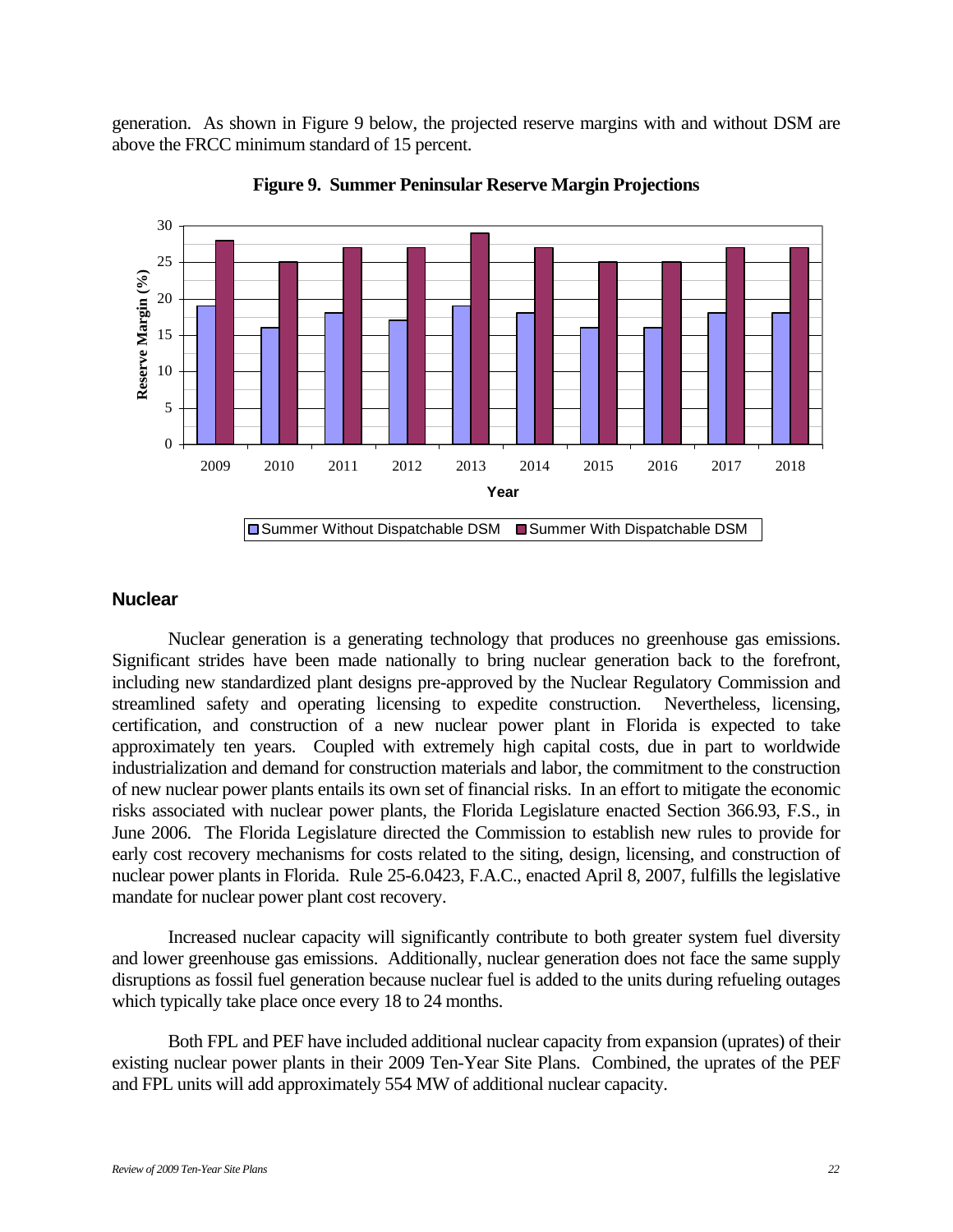In 2008, the Commission also granted PEF and FPL a determination of need for new nuclear generation. PEF's Levy Units 1 and 2 will mark the first construction of new nuclear generation in Florida in more than 20 years. According to the Ten-Year Site Plan filed on April 1, 2009, Levy Units 1 and 2 will provide approximately 1,100 MW of capacity each and will have in-service dates during 2016 and 2017, respectively. The units will be constructed on a greenfield site located eight miles from PEF's existing Crystal River site. Since the filing of its Ten-Year Site Plan, PEF announced on May 1, 2009, that the Levy Units will be delayed by a minimum of 20 months, as work requiring a Limited Work Authorization from the Nuclear Regulatory Commission could not be acquired. As a result of the delay, PEF's reserve margin will be reduced below its 20 percent threshold by 2016. The impact of the delay will be incorporated into next year's Ten-Year Site Plan.

FPL's Turkey Point Units 6 and 7 will also provide approximately 1,100 MW of capacity each. The two new nuclear units have in-service dates set for 2018 and 2020, respectively, and will be constructed at FPL's existing Turkey Point power plant site. Because of the later in-service date, Turkey Point Unit 7 does not appear in FPL's 2009 Ten-Year Site Plan. On June 30, 2009, FPL submitted its application for a Combined Operating License to the NRC.

Currently, all four new nuclear power plants have received a determination of need from the Commission, and no other new nuclear projects are within the planning period. Also, on August 11, 2009, the Governor and Cabinet unanimously approved PEF's site request for Levy Units 1 and 2. Table 9 below summarizes the new nuclear projects which have been granted a determination of need by the Commission.

|                       |                             | <b>Summer</b><br><b>Capacity</b><br>(MW) | <b>Dates</b>                         |                                          |                                  |
|-----------------------|-----------------------------|------------------------------------------|--------------------------------------|------------------------------------------|----------------------------------|
| <b>Utility</b>        | <b>Generating Unit Name</b> |                                          | <b>Need Approved</b><br>(Commission) | <b>PPSA</b><br><b>Certified</b><br>(DEP) | <b>In-Service</b><br><b>Date</b> |
| PEF                   | Crystal River Unit 3        | 26 & 129                                 | 2/2007                               | 8/2008                                   | $12/2009$ &<br>12/2011           |
| <b>FPL</b>            | St. Lucie Unit 1            | 103                                      | 1/2008                               | 9/2008                                   | 12/2011                          |
| <b>FPL</b>            | Turkey Point 3              | 104                                      | 1/2008                               | 10/2008                                  | 5/2012                           |
| <b>FPL</b>            | St. Lucie Unit 2            | 88                                       | 1/2008                               | 9/2008                                   | 6/2012                           |
| <b>FPL</b>            | Turkey Point 4              | 104                                      | 1/2008                               | 10/2008                                  | 12/2012                          |
| PEF                   | Levy Unit 1                 | 1,092                                    | 5/2008                               | 8/2009                                   | 6/2016                           |
| PEF                   | Levy Unit 2                 | 1,092                                    | 5/2008                               | 8/2009                                   | 6/2017                           |
| <b>FPL</b>            | Turkey Point 6              | 1,100                                    | 3/2008                               | $\overline{\phantom{a}}$                 | 2018                             |
| <b>FPL</b>            | Turkey Point $77$           | 1,100                                    | 3/2008                               | ۰.                                       | 2020                             |
| <b>Total Capacity</b> |                             | 4,938                                    |                                      |                                          |                                  |

**Table 9. Nuclear Capacity Additions** 

Nuclear power plant construction is capital-intensive, has a long lead time, and remains uncertain with regard to future capital costs and fuel prices. The Commission, however, reviews the continued feasibility of both Levy Units 1 and 2 and Turkey Point 6 and 7 during its annual nuclear

The authority of its in-service date, Turkey Point Unit 7 does not appear in FPL's schedules, though it is discussed within their  $^7$ Ten-Year Site Plan.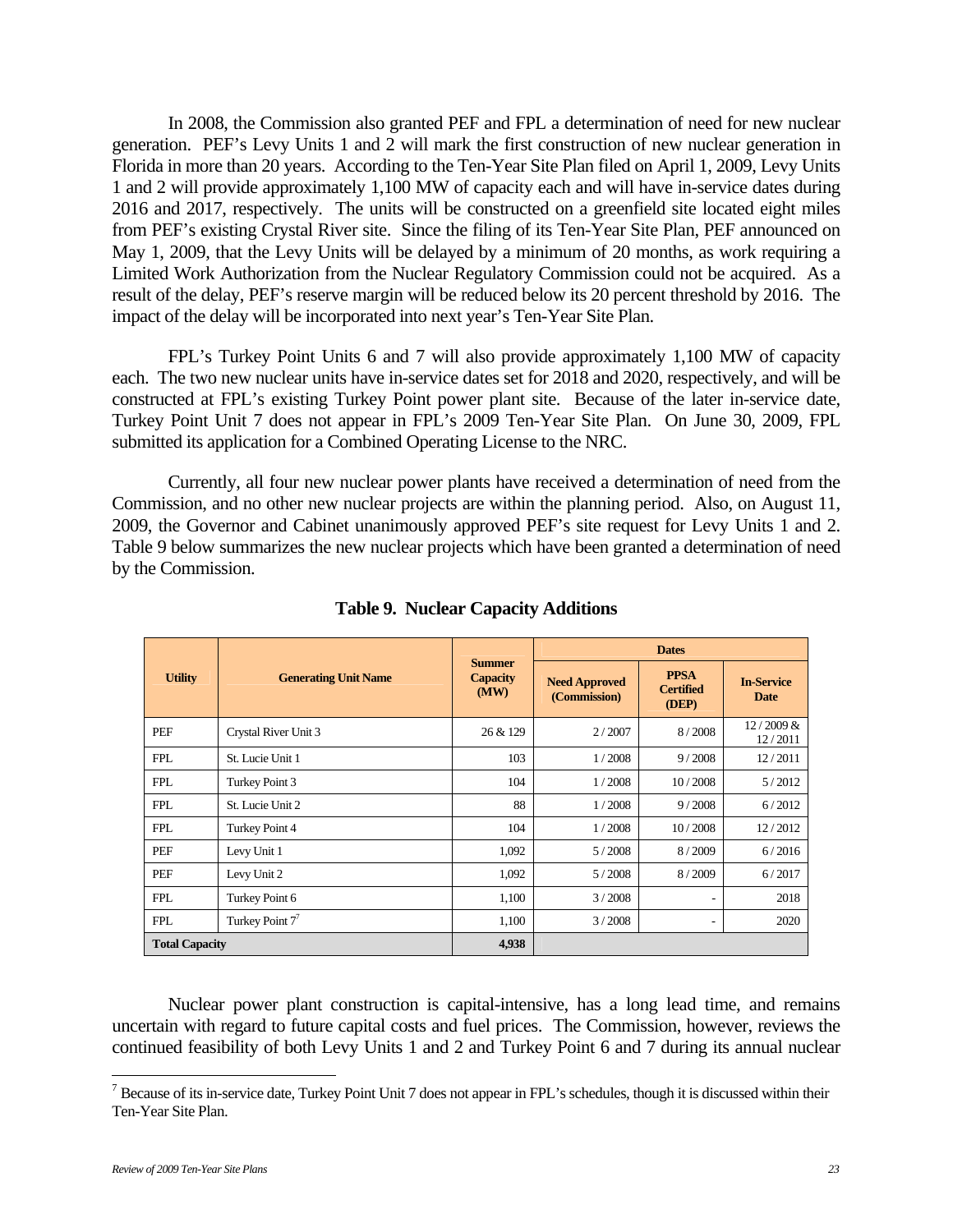cost recovery proceedings. Such proceedings provide the Commission with a forum to ensure that construction of the nuclear units continues to be in the best interest of ratepayers.

#### **Coal**

In an effort to balance the state's fuel supply, several coal-fired power plants were proposed in recent Ten-Year Site Plans. Due to a combination of fuel cost uncertainties, high capital costs, and uncertainties regarding potential environmental costs related to possible carbon emission regulations, more than 3,500 MW of coal-fired generation was canceled in 2007. Despite initial opposition, Seminole Electric Cooperative received final certification of Seminole Unit 3, a 750 MW coal-fired power plant, on June 13, 2008. Seminole Unit 3 has an in-service date of May 2016, and represents the only planned addition to Florida's coal-fired generating capacity, shown below in Table 10. Due to the opposition faced by the Seminole unit, this plant may be the last coal unit to be built in Florida for a long time, leaving natural gas and nuclear energy as the primary utility-owned generation alternatives. In addition, PEF has entered into a stipulation with DEP (to comply with environmental regulations) to retire Crystal River Units 1 and 2 when Levy Unit 2 completes its first fuel cycle.

|  |  |  | <b>Table 10. Coal Capacity Additions</b> |
|--|--|--|------------------------------------------|
|--|--|--|------------------------------------------|

|                       | <b>Summer</b>               | <b>Dates</b>            |                                      |                                          |                                  |
|-----------------------|-----------------------------|-------------------------|--------------------------------------|------------------------------------------|----------------------------------|
| Utility               | <b>Generating Unit Name</b> | <b>Capacity</b><br>(MW) | <b>Need Approved</b><br>(Commission) | <b>PPSA</b><br><b>Certified</b><br>(DEP) | <b>In-Service</b><br><b>Date</b> |
| <b>SEC</b>            | Seminole Unit 3             | 750                     | 7/2006                               | 8/2008                                   | 5/2014                           |
| <b>Total Capacity</b> |                             | 750                     |                                      |                                          |                                  |

#### **Natural Gas**

Due to the long permitting and construction periods involved with nuclear generating plants, coupled with the cancellation of more than 3,500 MW of coal-fired generation, additional natural gasfired generation has been planned for the interim. Natural gas-fired generation accounts for a majority of the incremental capacity being added to Florida's generation base and will likely be the fuel of choice for years to come. The 2009 Ten-Year Site Plans include the net addition of approximately 11,000 MW of natural gas generation. The 2008 Ten-Year Site Plans included roughly 15,500 MW of gas generation. This decline can be attributed in part to the reduction in load forecasts and the inclusion of the nuclear units in the 2009 Ten-Year Site Plans.

A total of 2,159 MW of natural gas-fired combustion turbine capacity is expected to enter service by the end of 2018. These units, as they are not steam-fired capacity, do not require siting under the PPSA, and therefore do not appear before the Commission for approval. A list of all combustion turbine units entering service is included in Table 11 on the following page.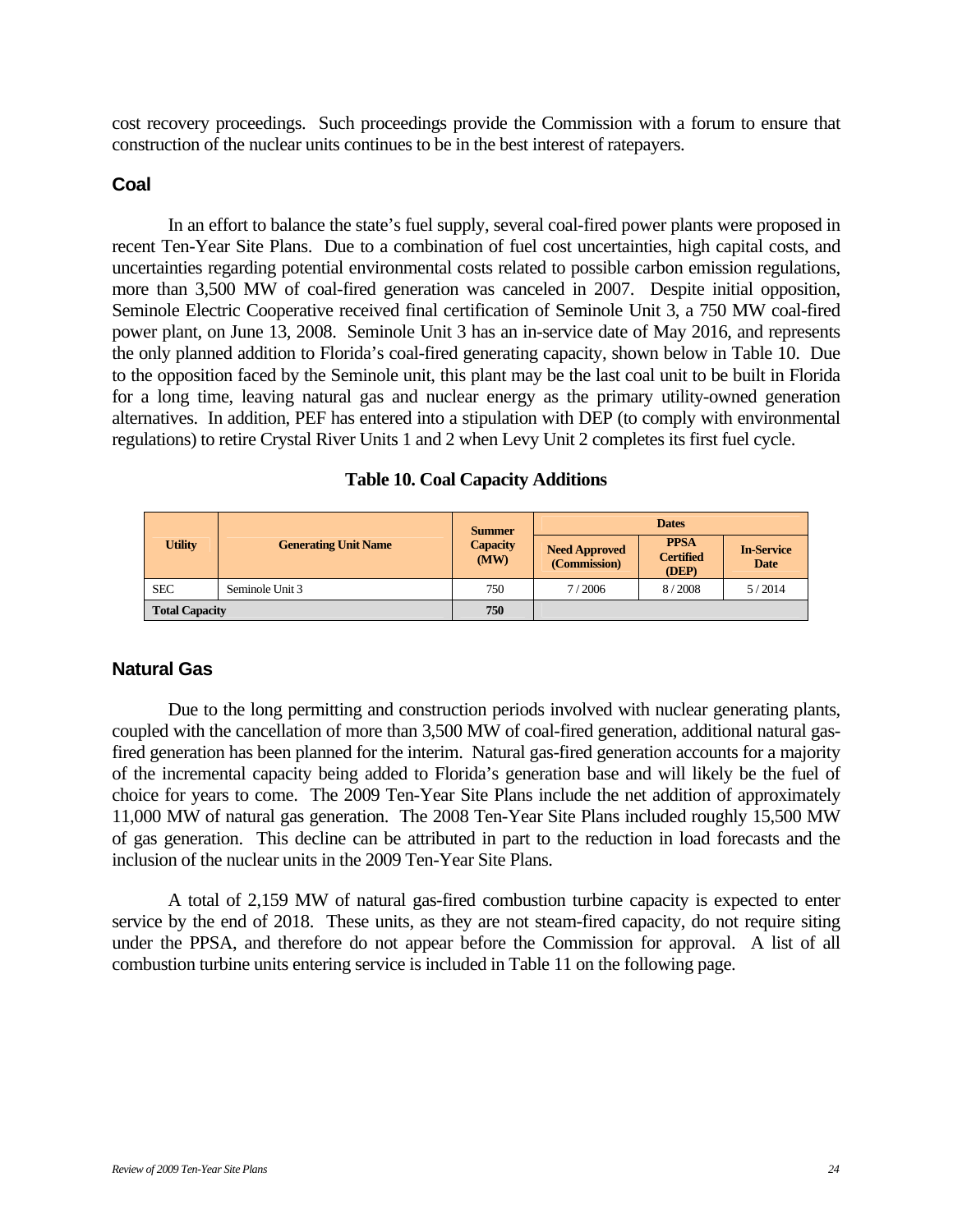| <b>Utility</b>        | <b>Generating Unit Name</b> | <b>Summer</b><br><b>Capacity</b><br>(MW) | <b>In-Service Date</b> |
|-----------------------|-----------------------------|------------------------------------------|------------------------|
| <b>GRU</b>            | South Energy Center Unit 1  | $\overline{4}$                           | 5/2009                 |
| JEA                   | JD Kennedy Unit 8           | 150                                      | 4/2009                 |
| <b>TECO</b>           | Bayside Units CT3-CT6       | 224                                      | 2009                   |
| <b>TECO</b>           | Big Bend Unit CT4           | 56                                       | 9/2009                 |
| <b>TECO</b>           | Future Units CT1-CT11       | 895                                      | $2012 - 2016$          |
| PEF                   | Suwannee River Units P4 & 5 | 356                                      | $2014 - 2015$          |
| <b>SEC</b>            | Gilchrist Units 1-3         | 474                                      | 12/2015                |
| <b>Total Capacity</b> |                             | 2,159                                    |                        |

| <b>Table 11. Natural Gas - Combustion Turbine Additions</b> |
|-------------------------------------------------------------|
|-------------------------------------------------------------|

The remainder of the natural gas capacity comes from combined cycle units, which have greater than 75 MW of steam capacity and are therefore covered under the PPSA. A majority of the capacity to be added during the ten-year period has already received a determination of need from the Commission, excluding a single proposed unit. TECO's Ten-Year Site Plan lists a 555 MW combined cycle unit with an in-service date of May 2018. Given typical lead times associated with combined cycle units, a petition would be expected for this unit by 2014. Table 12, below, includes all combined cycle units planned to enter service by 2018.

|                                               |                                          |                                      | <b>Dates</b>                             |                                  |         |
|-----------------------------------------------|------------------------------------------|--------------------------------------|------------------------------------------|----------------------------------|---------|
| <b>Utility</b><br><b>Generating Unit Name</b> | <b>Summer</b><br><b>Capacity</b><br>(MW) | <b>Need Approved</b><br>(Commission) | <b>PPSA</b><br><b>Certified</b><br>(DEP) | <b>In-Service</b><br><b>Date</b> |         |
| <b>FPL</b>                                    | West County Energy Center Unit 1         | 1,219                                | 6/2006                                   | 12/2006                          | 6/2009  |
| PEF                                           | <b>Bartow</b>                            | 1,159                                | n/a                                      | n/a                              | 6/2009  |
| <b>FPL</b>                                    | West County Energy Center Unit 2         | 1,219                                | 6/2006                                   | 12/2006                          | 11/2009 |
| <b>OUC</b>                                    | <b>Stanton Unit B</b>                    | 287                                  | 6/2006                                   | 12/2006                          | 2/2010  |
| <b>FMPA</b>                                   | Cane Island 4                            | 296                                  | 8/2008                                   | 12/2008                          | 5/2011  |
| <b>FPL</b>                                    | West County Energy Center Unit 3         | 1,219                                | 9/2008                                   | 11/2008                          | 6/2011  |
| JEA                                           | Greenland Energy Center                  | 491                                  | 2/2009                                   |                                  | 6/2014  |
| <b>FPL</b>                                    | Cape Canaveral Conversion                | 1,219                                | 9/2008                                   | ۰                                | 6/2013  |
| <b>FPL</b>                                    | Riviera Conversion                       | 1,207                                | 9/2008                                   | ٠                                | 6/2014  |
| <b>TECO</b>                                   | Future CC                                | 555                                  | $\overline{\phantom{a}}$                 | $\overline{\phantom{0}}$         | 5/2018  |
| <b>Total Capacity</b>                         |                                          | 8,871                                |                                          |                                  |         |

**Table 12. Natural Gas - Combined Cycle Additions**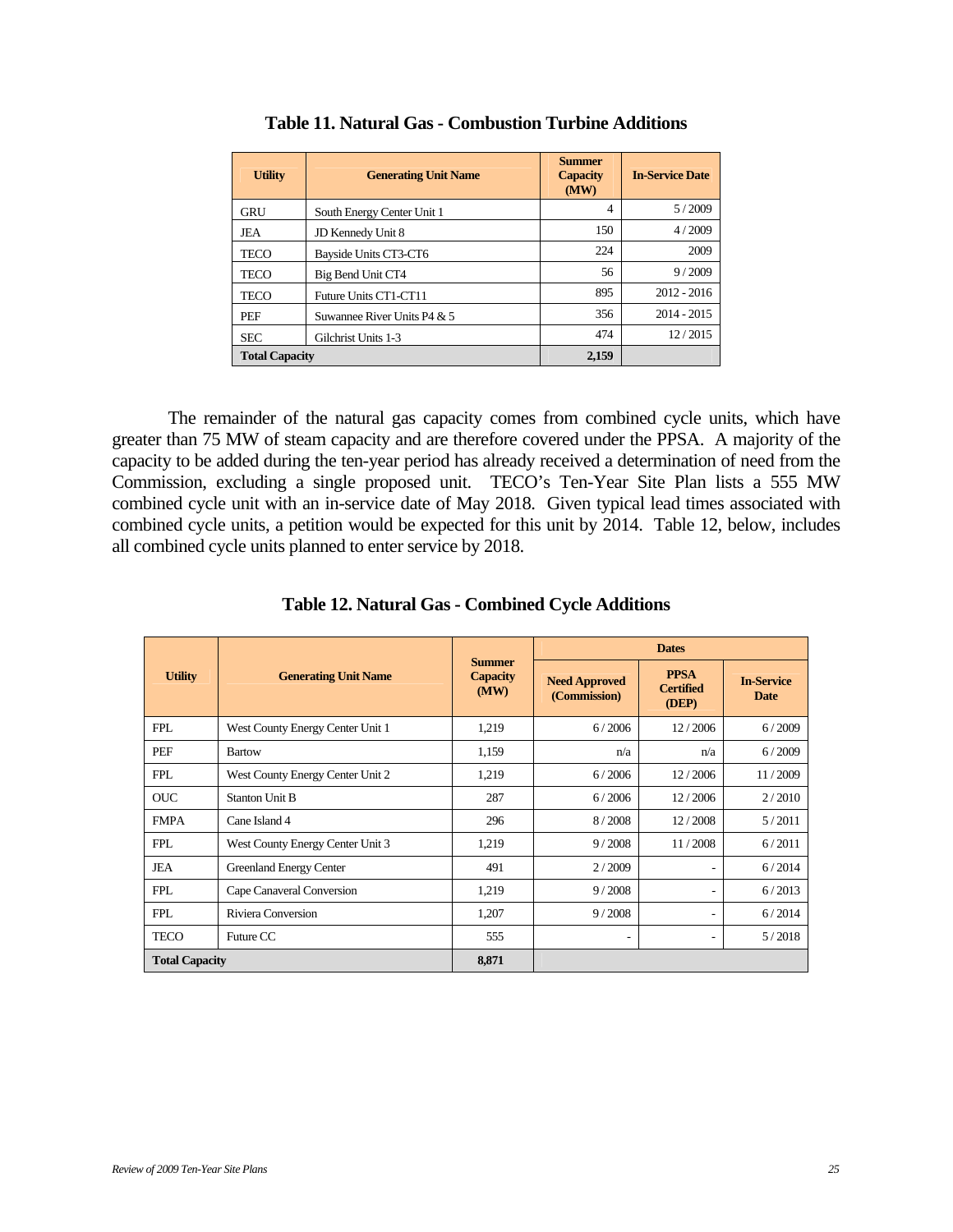#### **Resource Additions**

Table 13 below reflects the aggregate capacity additions contained in the reporting utilities' 2009 Ten-Year Site Plans. At the time of filing, the state's electric utilities planned to add a net summer capacity of 10,225 MW over the next 10 years. For example, coal, including new construction of 750 MW, has a net capacity of 489 MW over the planning period due to existing unit uprates, derates, and retirements. Negative values in the table reflect the retirement or downrating of fossil steam units, the expiration of firm capacity interchange contracts from out of state, and the expiration of firm capacity contracts with independent power producers and qualifying facilities within the state. If new contracts are signed in the future to replace those that expire, these resources will once again be included in the state's capacity mix. The subsequent effects of these additions as well as recent changes, are discussed throughout this report. These proposed capacity changes represents a decrease in approximately 4,000 MW of net summer capacity as filed with the 2008 Ten-Year Site Plans. As in past years, the majority of new capacity planned in the 2009 Ten-Year Site Plans is expected to come from gas-fired units, with nuclear generation representing the next largest fuel source.

|                                     | <b>Net Summer Capacity Changes (MW)</b>    |                                            |  |
|-------------------------------------|--------------------------------------------|--------------------------------------------|--|
| <b>Unit Type</b>                    | 2008 Ten-Year Site Plan<br>$(2008 - 2017)$ | 2009 Ten-Year Site Plan<br>$(2009 - 2018)$ |  |
| Natural Gas (NG)                    |                                            |                                            |  |
| Combined Cycle                      | 14,514                                     | 8,861                                      |  |
| <b>Combustion Turbine</b>           | 1,293                                      | 2,130                                      |  |
| Steam                               | $-247$                                     | $-277$                                     |  |
| Coal                                |                                            |                                            |  |
| <b>Steam</b>                        | 705                                        | 489                                        |  |
| <b>Integrated Coal Gasification</b> | $\mathbf{0}$                               | $\Omega$                                   |  |
| Oil                                 |                                            |                                            |  |
| Combustion Turbine & Diesel         | $-208$                                     | $-141$                                     |  |
| <b>Steam</b>                        | $-541$                                     | $-2,497$                                   |  |
| Nuclear (NUC)                       |                                            |                                            |  |
| <b>Steam</b>                        | 2,764                                      | 3,838                                      |  |
| <b>Firm Purchases</b>               |                                            |                                            |  |
| Independent Power Producer (IPP)    | $-1,496$                                   | $-1,993$                                   |  |
| Interchange                         | $-1,813$                                   | $-954$                                     |  |
| Non-Utility Generator (NUG)         | $-608$                                     | 384                                        |  |
| Renewables                          | 202                                        | 385                                        |  |
| <b>Net Capacity Additions</b>       | 14,565                                     | 10,225                                     |  |

**Table 13. State of Florida: Proposed Capacity Changes As Reported** 

Figure 10 on the following page illustrates the present and future aggregate capacity mix. The capacity values in Figure 10 incorporate all proposed additions, changes, and retirements from Table 13.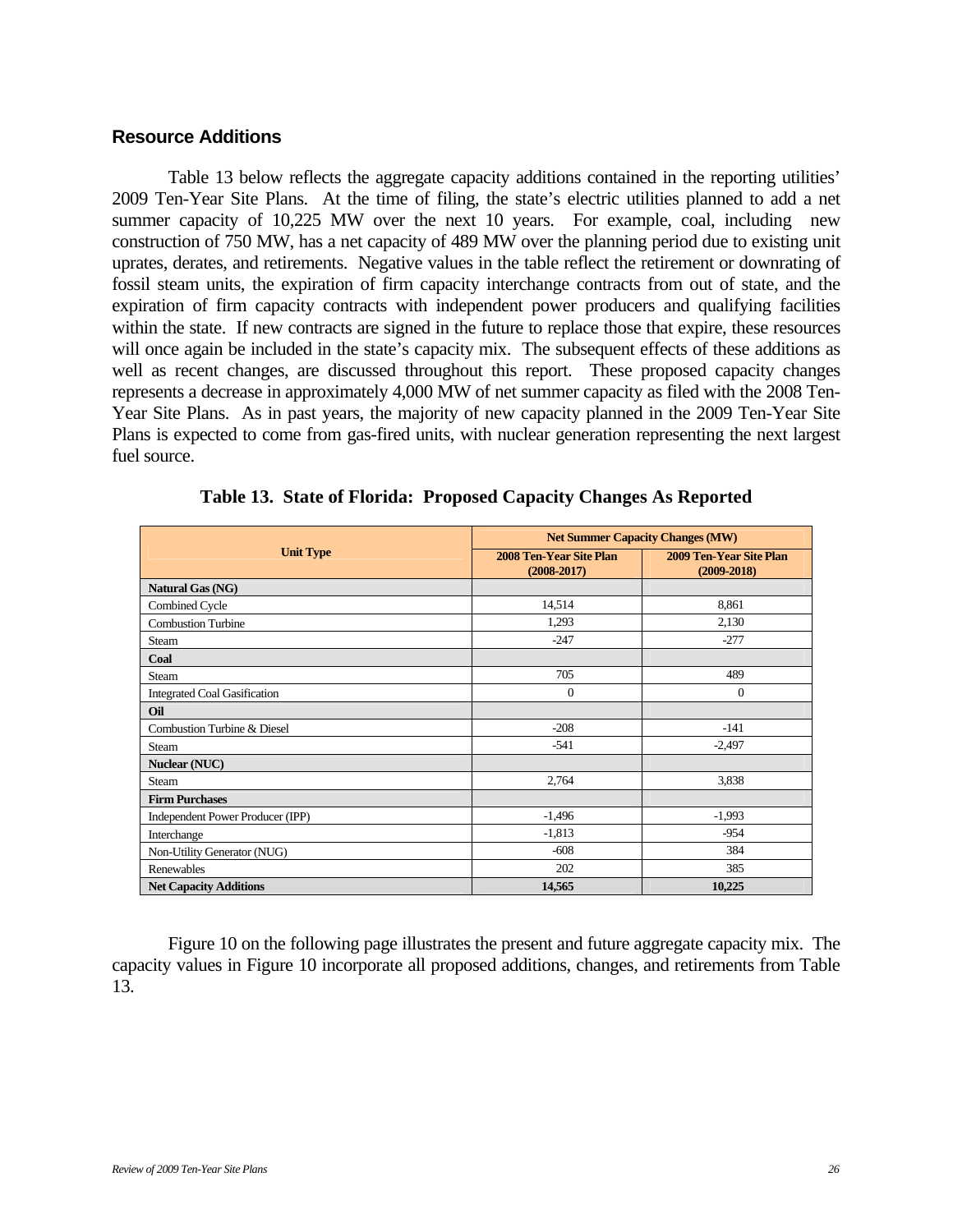

#### **Figure 10. State of Florida: Electric Utility Summer Capacity (MW) Mix As Reported**

## **Outlook**

In response to the declining load forecasts, the reporting utilities have modified the number and size of additional generation facilities required in order to maintain an adequate supply of electricity at a reasonable cost. As in past years, the majority of new capacity planned in the 2009 Ten-Year Site Plans is expected to come from gas-fired units, with nuclear generation representing the next largest fuel source. Only a single coal-fired unit is planned by 2018. Also, only a single generating unit, a natural gas-fired combined cycle, does not yet have a determination of need and requires one for construction.

While generation planning requires considerable lead time, plans are subject to change due to several factors including changes to fuel cost, energy use projections, evolving technology, and changing energy policy. The primary fuel types remaining in Florida as a viable option for new generation are natural gas, either as a combustion turbine for peaking needs or a combined cycle for intermediate or baseload capacity, or nuclear power plants, as baseload generation. As a result, fuel diversity will be impacted by the leading role of these two sources of energy for the state and may, in turn, limit the ability to protect Florida's ratepayers from price volatility.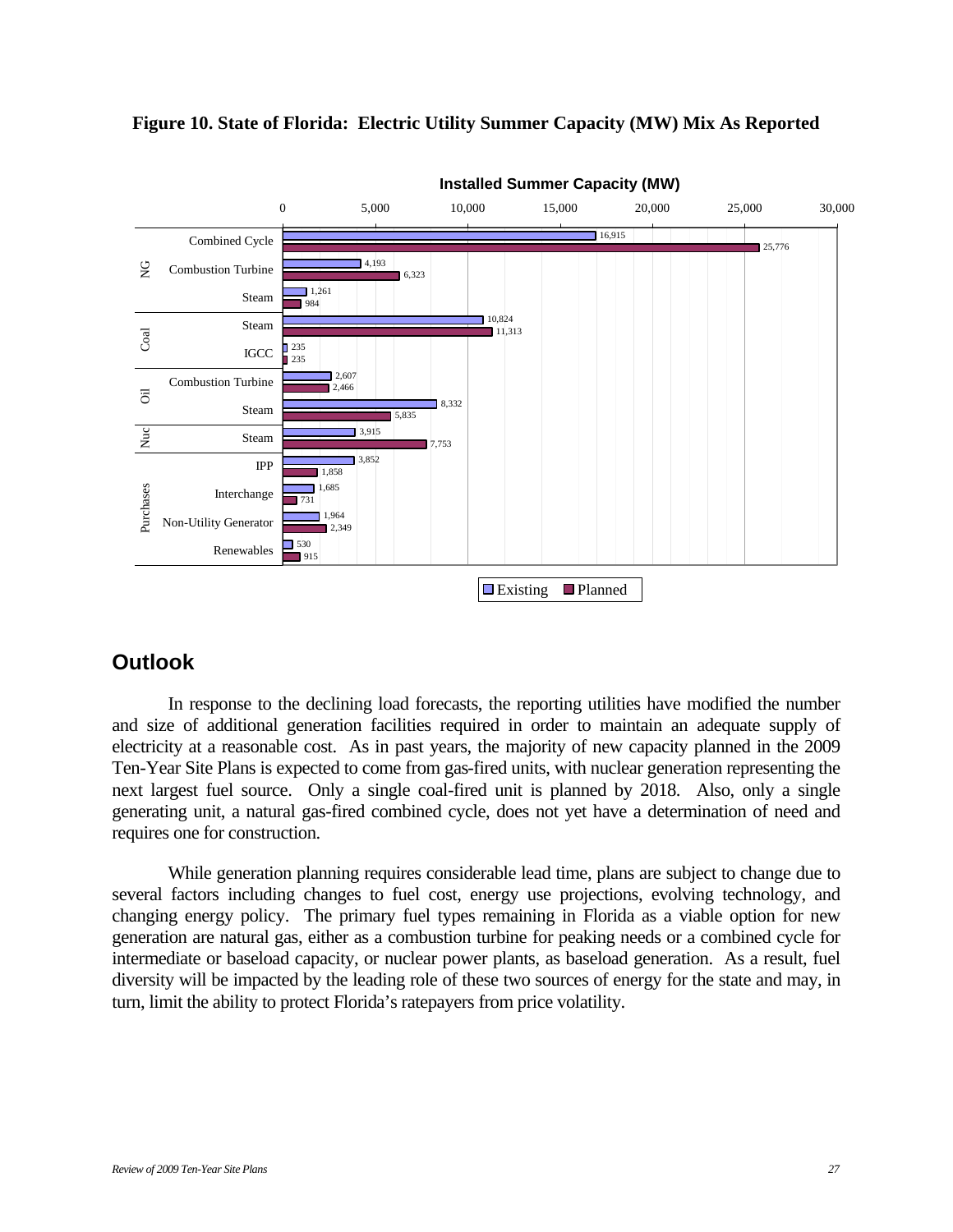## **5. FUEL PRICE, SUPPLY, AND TRANSPORTATION**

Utilities must decide which type of plant to build several years in advance: approximately four years for combined cycle, seven years for coal, and ten or more years for nuclear. Fuel price forecast is an important element of generation expansion planning. However, because long-term fuel prices cannot be predicted precisely, factors other than price such as supply, transportation, and diversity are also important.

Figure 11 below illustrates the weighted average forecasted fuel price for the 11 reporting utilities. The forecasted price for each fuel type is weighted by energy generation, meaning that utilities that generate large amounts of electricity from a particular fuel type will have more of an influence on the average. Prices for solid fuels, such as nuclear and coal, are forecasted to remain stable compared to oil and natural gas prices.



**Figure 11. Reporting Utilities: 2009 Weighted Average Fuel Price Forecast** 

#### **Natural Gas Price Forecasts and Supply**

The utilities provided forecasts of natural gas prices in nominal dollars on a delivered basis. Natural gas prices are driven by various factors, including weather, inventories, macroeconomic conditions, and prices of other refined petroleum products. Refined petroleum products such as distillate oil and residual oil have been considered as close substitutes in U.S. industry and electric power generation. Different assumptions of these factors contained in utilities' forecasting models result in different forecasts of natural gas prices. Figure 11 shows on average, that the utilities expect natural gas prices continue to be less expensive compared with distillate oil and residual oil, based on equivalent energy contained in the fuel.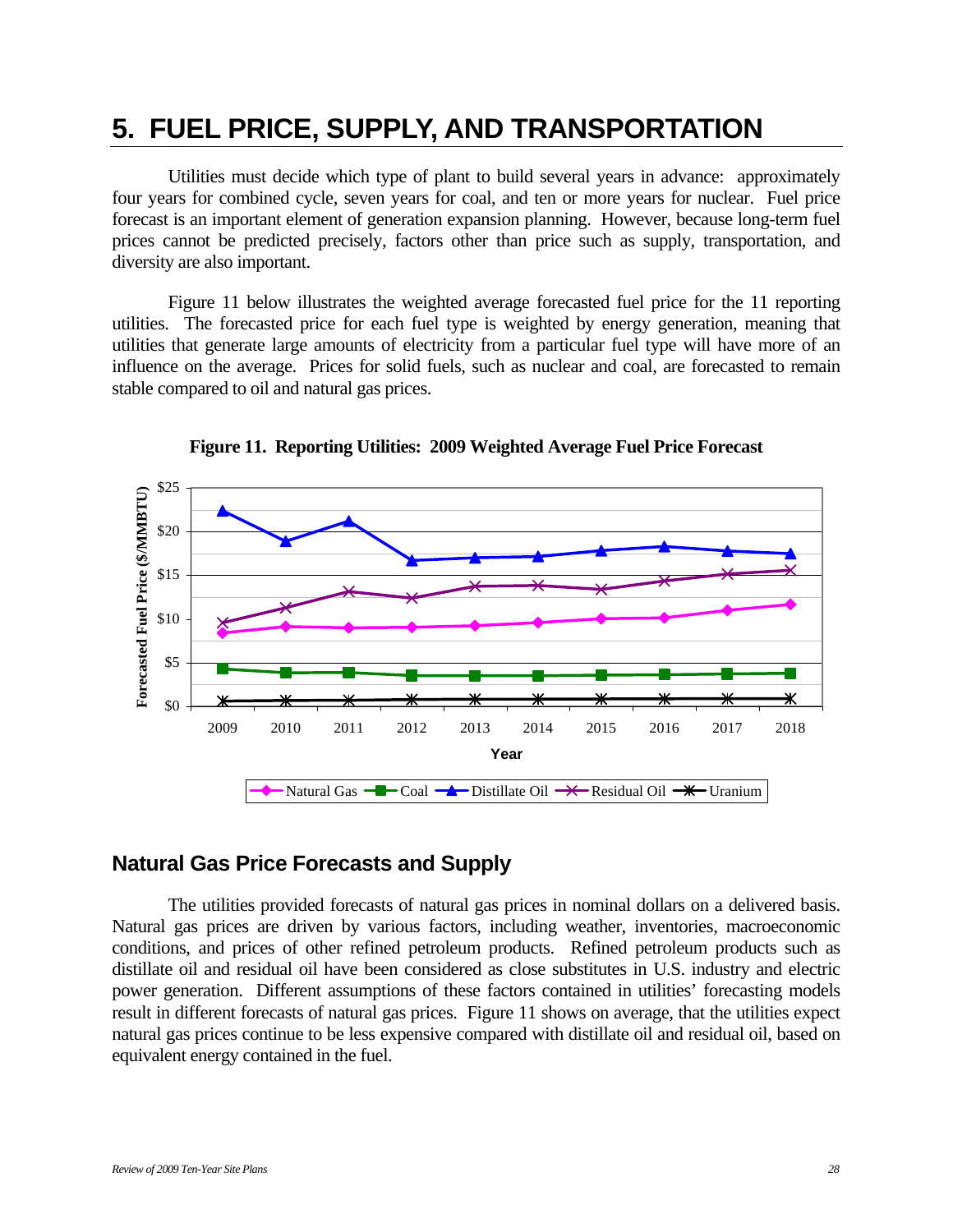Short-term supply issues such as hurricanes and tropical storms in the Gulf of Mexico typically cause spikes in the price of natural gas. Demand for natural gas over the planning period will be driven by the requirements of gas-fired electric generators. Demand growth in other industry sectors and the residential sector is expected to be modest.

#### **Transportation**

In Florida, increased dependency on natural gas could affect the reliability of electric utility generation supply, primarily from the possibility of natural gas supply or transportation disruption. The North American Electric Reliability Corporation (NERC) established a Gas/Electricity Interdependency Task Force to determine reliability impacts and to recommend mitigating measures should reliability risks arise. The NERC task force completed a study in May 2004, concluding in part that gas pipeline reliability can substantially impact electric generation and that electric system reliability can have an impact on gas pipeline operations. The FRCC continues to review the recommendations made by the NERC task force to determine where to focus future analyses. The FRCC has recommended that Peninsular Florida has adequate pipeline capacity for reliability purposes for both current and future natural gas demand. However, with this statement, the FRCC assumes that generating units having the capability to burn oil will do so at time of peak demand. Therefore, economics may be the driving factor for any future gas pipeline expansions.

For several years, Florida has relied primarily on two gas pipeline companies, Florida Gas Transmission (FGT) and Gulfstream Natural Gas (Gulfstream), to supply natural gas to electric utilities, large industrial customers, and local distribution companies. FGT operates approximately 5,000 miles of pipeline nationwide, including 3,300 miles in Florida. FGT's system has undergone 7 expansions since its inception in 1959, increasing pipeline capacity from its original 0.278 Bcf/day to its current 2.3 Bcf/day. FGT's Phase VII Expansion Project began service in May 2007. FGT is proposing its Phase VIII Expansion Project that will consist of approximately 483.2 miles of multi diameter pipeline in Alabama, Mississippi, and Florida with approximately 365.8 miles built parallel to existing pipelines. FGT estimates the total cost of the project will be \$2,455 million. The project is expected to be completed and in service in the spring of 2011.

Gulfstream has a system pipeline capacity of 1.25 Bcf/day. The first phase of Gulfstream's system, which entered service in 2002, crosses the Gulf of Mexico between Pascagoula, Mississippi, and Manatee County, Florida, with more than 430 miles of 36-inch diameter pipe. The Phase II expansion, a 110-mile extension to FPL's Martin plant site in Martin County, entered service in February 2005. Phase III expansion, which began service in the summer of 2008, has provided service to FPL's West County Energy Center. Phase IV expansion, completed in the first quarter of 2009, provides pipeline capacity for PEF's Bartow site in Pinellas County.

The newest pipeline system serving Florida is the Cypress Pipeline. Phase I of this project connects the Elba Island LNG facility near Savannah, Georgia, to FGT's system near Jacksonville. This pipeline began service in May 2007 and provides gas to PEF's Hines' units. The new pipeline provides an incremental 220 million cubic feet per day (MMcf/d) of takeaway capacity. On May 1, 2008, Phase II of the pipeline was placed into service. During this phase of the project compression, facilities were installed to add an additional 116 MMcf/d of capacity to the pipeline. Phase III of the project, which will add an incremental 164 MMcf/d through additional compression, is scheduled to be in service by 2010.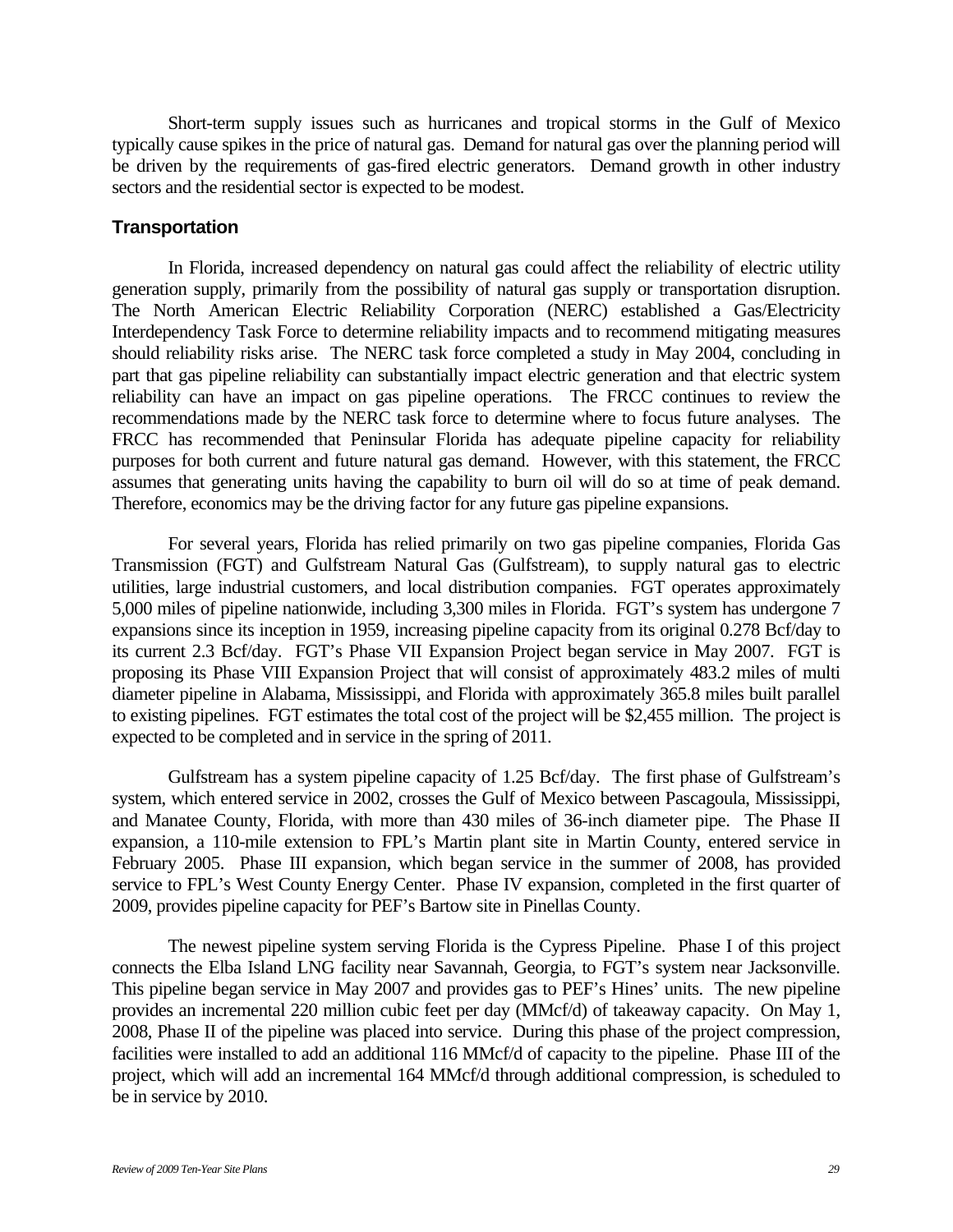On April 7, 2009, FPL petitioned the Commission to determine the need for its proposed Florida EnergySecure Pipeline, a 280-mile long, 30-inch diameter pipeline.<sup>8</sup> The proposed line would have commenced in Bradford County and extend southeast to its terminus at FPL's Martin Plant site. The pipeline's initial transportation capacity was planned as 600 million cubic feet per day (MMcf/d) with an ultimate capacity of 1.25 billion cubic feet per day (Bcf/d). The Commission denied the project's determination of need on October 6, 2009, given that the pipeline project was not the most cost-effective alternative.

Out-of-State pipeline projects also increase supply options for Florida. The Southeast Supply Header project is a 270-mile, 36-inch diameter pipeline from the Perryville hub in Louisiana to interconnect with the Gulfstream Pipeline at Pascagoula, Mississippi. FPL contracted for 50 percent of the capacity, and PEF contracted for 20 percent. For both utilities, the Commission has approved the recovery of prudent transportation costs associated with this pipeline through the fuel cost recovery clause. This pipeline began service in September 2008. Other examples are the expansion projects by Gulf South Pipeline Company that bring unconventional gas, from areas such as the Barnett Shale and Bossier Sands in east Texas, to connections with FGT and Gulfstream.

In addition to the Cypress Pipeline, one other LNG project is proposed to serve Florida. Höegh LNG – Port Dolphin, a proposed offshore terminal and submerged buoy system, would be 28 miles offshore and will be connected to Port Manatee near Tampa Bay by a 42-mile pipeline. The project is scheduled to start commercial operations by 2011 with a peak send-out capacity of 1.2 Bcf/day. The pipeline project application was approved by the Governor on September 11, 2009.

#### **Coal Price Forecasts and Supply**

The reporting utilities forecasted coal prices on a delivered basis, resulting in differences in the forecasted prices depending on the location of the particular utility's coal plant and the mode of transportation. The forecasts use existing long-term contract prices and estimates of the spot market prices.

The reporting utilities generally see relatively stable coal prices over the planning horizon. Ample supply of domestic coal and the availability of imported coal should provide support for a stable commodity pricing. However, rising rail transportation costs may contribute to higher delivered prices. As railroads expand tracks to relieve congestion problems, transportation costs will increase since the railroads will include returns on expansions in their rates. Some reporting utilities depend entirely on rail for coal transport. Others use waterborne and rail transportation, both of which can reduce costs. Over the planning horizon, the Energy Information Administration (EIA) sees periodic bottlenecks for railroads transporting western coal to the eastern United States. Potentially, a combination of ocean transport with short-haul rail transport can reduce delivered MMBtu costs. For utilities with plants at interior sites, the ability to get short-haul rail transport contracts is an important factor for reducing the costs of delivered coal over the planning period.

 $\overline{a}$ 

 $8$  Docket No. 090172-EI – Petition to determine need for Florida EnergySecure Pipeline by Florida Power & Light Company.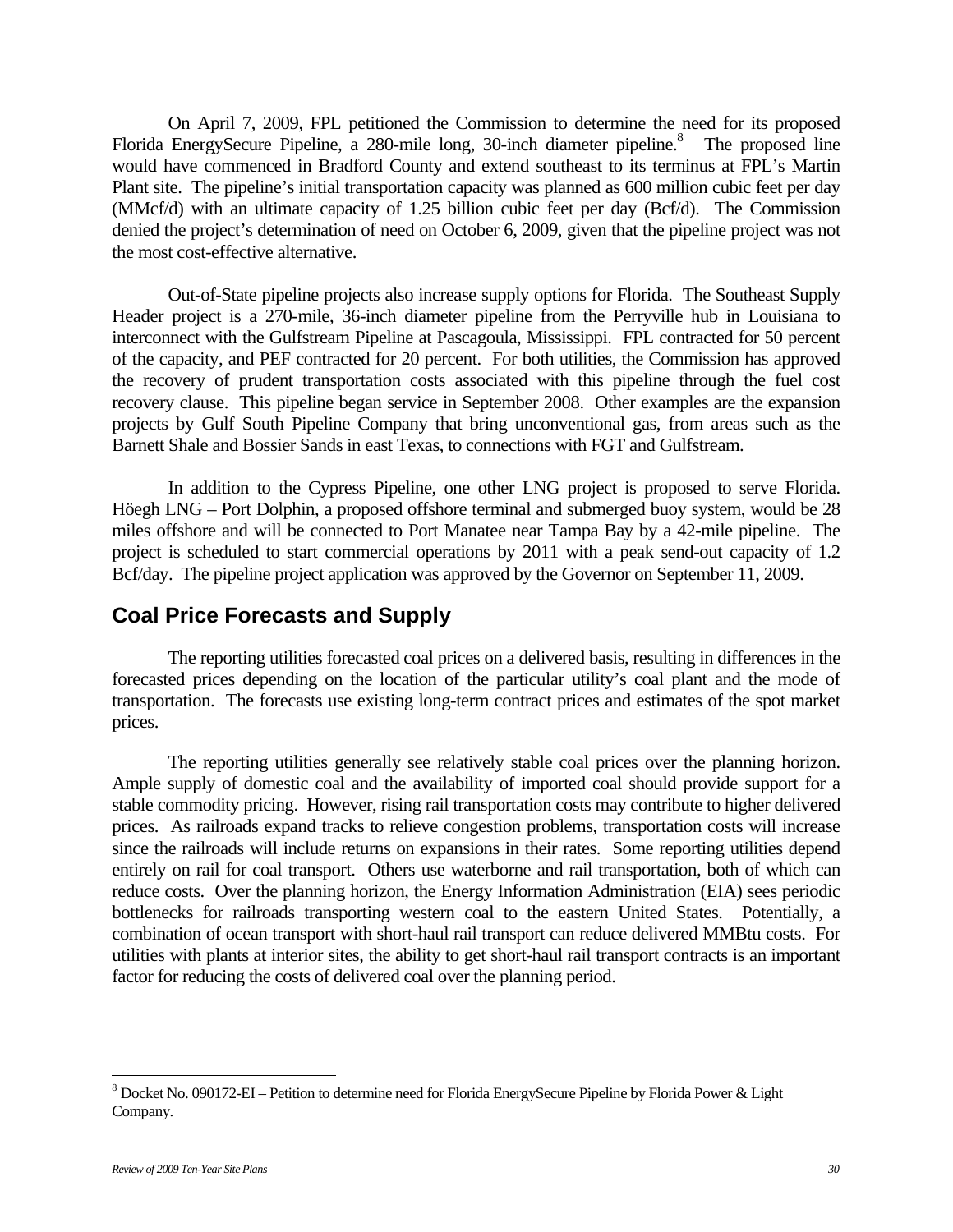Figure 11 shows on average, that the utilities expect coal prices continue to be less expensive compared with other fossil fuels, based on equivalent energy contained in the fuel. Therefore, existing coal plants may continue to play an important role in fuel diversity and lower fuel costs for customers.

### **Residual and Distillate Oil Price Forecast and Supply**

Oil prices depend on global economic growth, other competing energy developments, and geopolitics. Economic growth in India, China, and the Pacific Rim countries has increased demand. Platts, an energy information service, states there will always be a geopolitical risk premium in oil prices. Sources of geopolitical risk for oil prices are Venezuela, Nigeria, Russia, the former Soviet states, and the Middle East. These factors contributed to the increased volatility of crude oil prices in recent years. Residual oil and distillate oil prices have been affected by being the refined products of crude oil.

Several Florida electric utilities continue the use of residual fuel oil (heavy oil) for generation. The companies provided price forecasts showing nominal delivered prices for residual fuel oil, typically in three categories based on sulfur content. Florida electric utilities also use distillate oil (No. 2 fuel oil) as a back-up fuel for natural gas plants that are fuel switchable and as a starter fuel for coal plants. Due to its relatively high price, utilities do not use distillate oil to generate a significant amount of electricity. Figure 11 shows on average, that the utilities expect natural gas prices continue to be less expensive compared with distillate oil and residual oil, based on equivalent energy contained in the fuel. Distillate oil and residual oil are likely to continue their declining significance as a source of electric generation in Florida.

## **Nuclear Fuel Price Forecasts and Supply**

The long-term outlook for the nuclear fuel supply chain is currently influenced by the following factors:

- Aging milling, conversion, and enrichment facilities
- Lack of excess capacity
- Lack of supply diversification at processing facilities
- Potential regulatory changes and increased security requirements
- Number and timing of the start-up of new nuclear plants
- Number and timing of the start-up of new mines and milling facilities
- Performance of processing plants

Traditionally, nuclear fuel prices have been very stable; however, based on the above factors, prices are becoming more volatile. Both owners of Florida nuclear units, PEF and FPL, are forecasting a moderate upward trend in nuclear fuel prices for the 2009 to 2018 planning period. An additional feature of industry pricing is that utilities depend increasingly on long-term contracts, with terms out to five years, for uranium conversion, enrichment, and fabrication.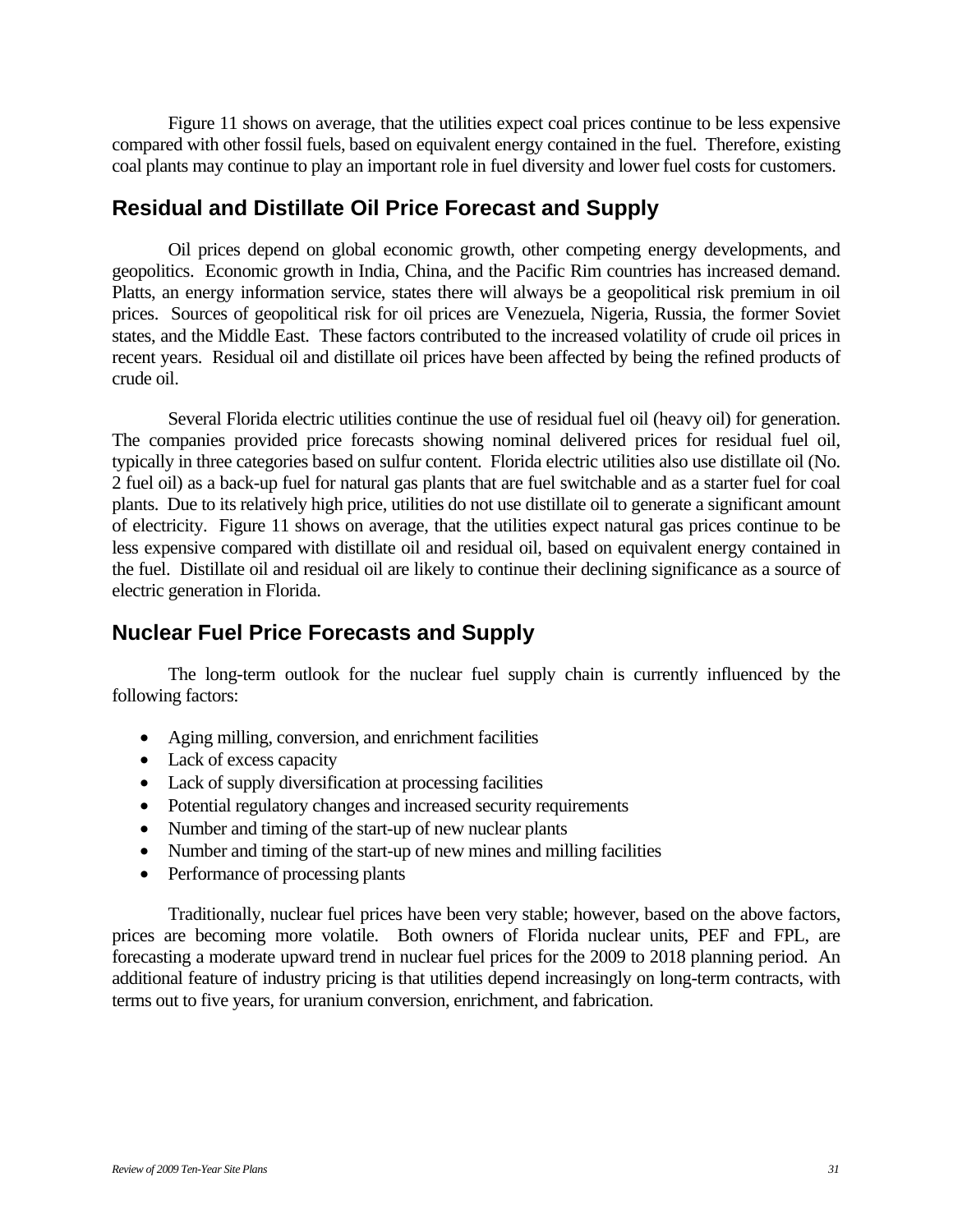## **6. TRANSMISSION PLANS**

As generation capacities increase, the transmission system must grow accordingly to maintain the capability of delivering the energy to the end user. The Commission has been given broad authority under certain sections of Chapter 366, F.S., known as the Grid Bill, to require reliability within Florida's coordinated electric grid and to ensure the planning, development, and maintenance of adequate generation, transmission, and distribution facilities within the state.

### **Reliability Standards**

Nationwide, electric utilities plan their bulk power systems (100 kV and above) to comply with the NERC and regional reliability standards. The NERC's mission is to ensure that the bulk electric system in North America is reliable, adequate, and secure. Since its formation in 1968, the NERC operated successfully as a self-regulatory organization, and the electric industry voluntarily complied with the NERC's reliability standards. Changes in the electric industry, however, have rendered the voluntary compliance system inadequate. In response to these industry changes, Congress required the Federal Energy Regulatory Commission (FERC) to develop a new mandatory system of reliability standards and compliance. The Energy Policy Act of 2005 authorized the creation of an electric reliability organization (ERO) with the statutory authority to enforce compliance with reliability standards among all market participants. The NERC received certification as the ERO from the FERC in July 2006.

NERC works with all stakeholder segments of the electric industry, including electricity users, to develop standards for the reliable planning and operation of the bulk power systems. Fundamentally, a power system should always operate in such a way that no credible contingency could trigger cascading outages or another form of instability. Reliability standards are generally applied as follows:

- Under a single-contingency criterion, a utility's transmission system experiences no equipment overloads, voltage violations, or instability following a contingency outage of the single most crucial element, whether that piece of equipment is a generator, a transmission line, or a transformer. The single-contingency criterion is generally the minimum reliability standard at which electric utilities plan their bulk power systems.
- Under a multiple-contingency criterion, a utility's transmission system must withstand the simultaneous failure of two or more elements with a controlled loss of load and no cascading outages which affect neighboring utilities. The transmission system must subsequently be able to adjust so that all elements operate within their emergency ratings for the duration of the outage.

In response to congressional actions to require mandatory reliability standards, which were supported by the Commission, the FRCC has implemented a compliance program that will monitor and enforce compliance with the NERC and the FRCC reliability standards. The program relies on self-assessment, periodic reporting, and on-site audits for compliance. In administering the compliance program, the FRCC works closely with all owners, operators, and users of the state's bulk electric system. The Commission staff attends FRCC meetings and maintains an open dialog with the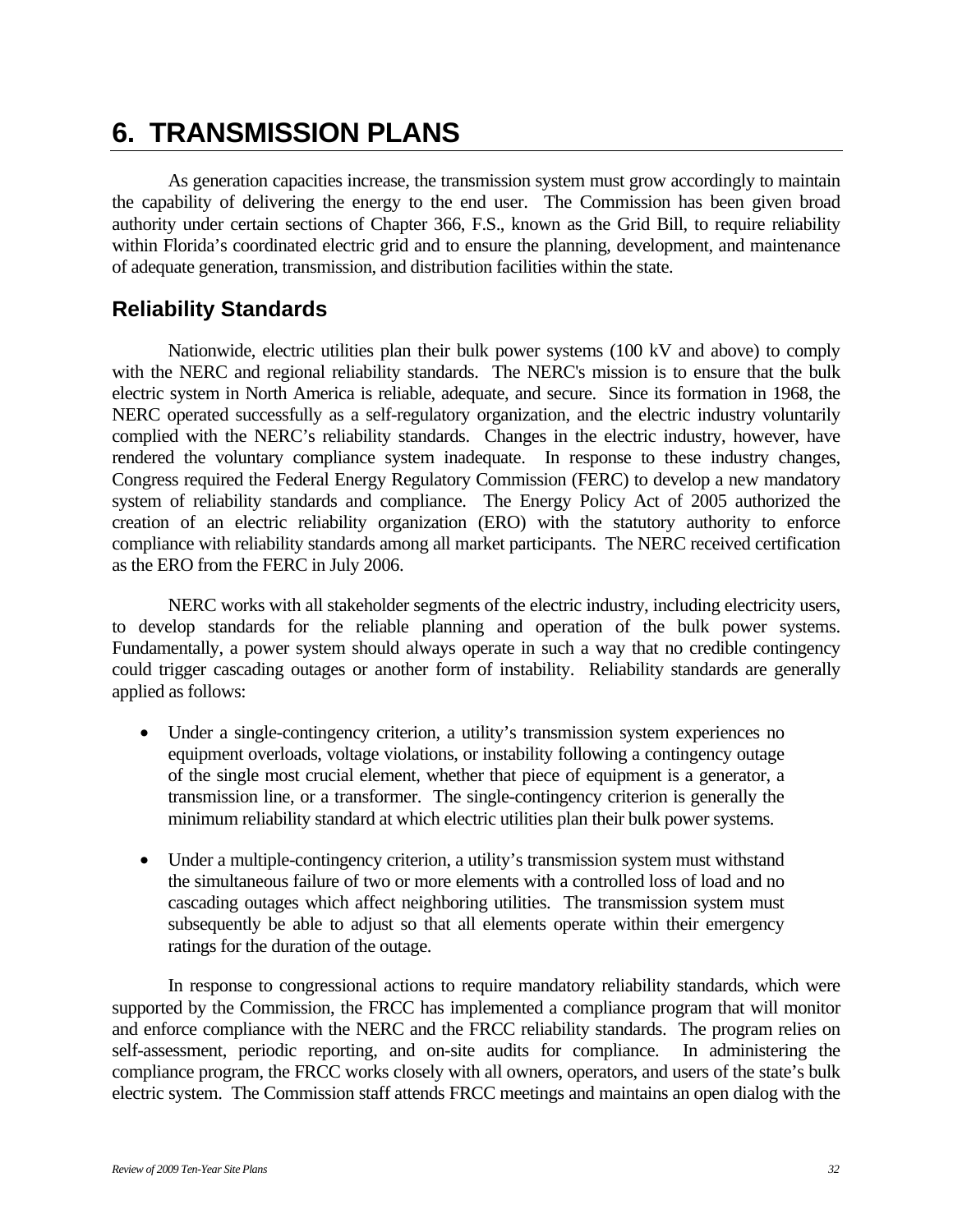FRCC on reliability matters affecting the state. The Commission will continue to work closely with the FRCC, NERC, and FERC to guarantee the adequacy and reliability of Florida's electric grid.

### **FRCC Transmission Planning Process**

One of the benefits attributed to the formation of a regional transmission organization (RTO) is centralized, coordinated transmission planning. In April 2006, the Commission closed a lengthy investigation into the prudence of forming an RTO, known as GridFlorida, because the RTO did not appear to be cost-effective. The Commission directed Peninsular Florida's utilities to coordinate their transmission planning activities through the FRCC in an effort to capture some benefits of an RTO. The FRCC's transmission planning process is expected to yield a more complete transmission expansion plan from a peninsular perspective. The process will make sure that the reliability standards and criteria established by the NERC and the FRCC are met and will use the specific design, operating, and planning criteria employed by Peninsular Florida transmission owners. The Commission staff continues to participate in the FRCC's meetings on transmission planning. The Commission will continue to monitor coordinated planning efforts by Florida's utilities and, if necessary, will exercise its Grid Bill authority to ensure the adequacy and reliability of Florida's transmission system.

The FRCC performs a long range, ten-year study, as well as a study of the interface between Florida and the Southern Company (Southern). Sensitivity studies test the robustness of Peninsular Florida's transmission system under various conditions and are performed within both studies. Examples of the sensitivities studied are as follows:

- Transmission and/or generation facilities unavailable due to scheduled and/or forced outages
- Weather extremes for summer and winter periods
- Different load levels (e.g., 100-, 80-, 60-, and 40 percent) and/or seasons of the year
- Various generation dispatches that will test or stress the transmission system
- Reactive supply and demand assessment (generator reactive limits and power factor)
- Specific areas of combination/cluster of generation and load serving capability among various transmission owners/providers in the FRCC that continually experience or are expected to experience significant congestion
- Other scenarios or system conditions, such as stability analysis

Consistent with the FRCC transmission planning process, these sensitivity studies will not necessarily call for the construction of transmission facilities identified in the studies, but will furnish insight into how robust the planned transmission system is expected to be.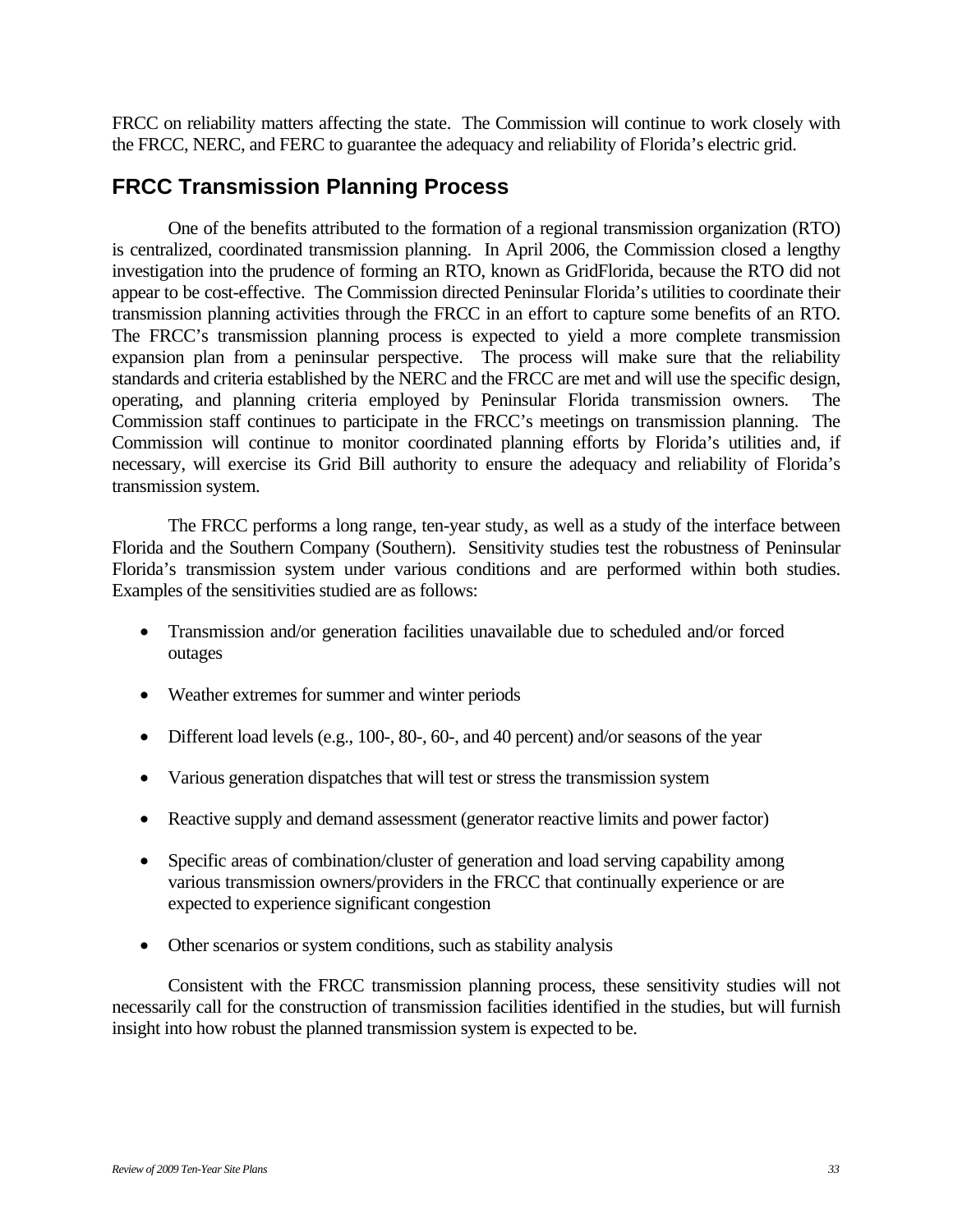### **2009-2018 Long Range Transmission Study**

The long range transmission study is a steady-state assessment of the adequacy of the FRCC's bulk and 69 kV transmission system for 2009-2018. The NERC Transmission Planning Standards are used to gauge the adequacy of the transmission system. These transmission planning standards state that the transmission system must remain stable within the applicable thermal and voltage rating limits without cascading outages, under normal system conditions, as well as during single and multiple contingency events. The FRCC's Long Range Transmission Reliability Study covers both near-term and long-term portions of the planning horizon. The near-term part examines years two through five (2009-2013) and analyzes in detail specific remedies identified for all thermal and/or voltage screening criteria exceptions. The long-term section examines years six through ten (2014-2018) to determine if any trends are developing that would require attention.

The Long Range Transmission Reliability Study for transmission facilities, 69kV and greater, within the FRCC Region concluded that potential thermal and voltage screening criteria violations can be resolved by operator intervention meeting the NERC Transmission Planning Standards. The resolutions were thoroughly reviewed by the transmission owners and found to be adequate to maintain acceptable system performance under all conditions and events. The FRCC found no major projects requiring long lead times.

## **Florida-Southern Interface Transfer Capability Study**

Currently, Peninsular Florida imports 1,605 MW of firm capacity into the FRCC region from the Southern Control Area within the SERC region (Southern). The remaining transferrable capacity, nearly 2,000 MW, is available for non-firm energy sales. Firm capacity exports to Southern do not occur at this time, nor are they forecasted to occur during the planning horizon. The FRCC and Southern annually perform an interregional transmission study to confirm the maximum import and export capability between the two regions and to make sure that the transmission plans of both regions jointly meet the NERC reliability standards. Based on studies performed by the FRCC and Southern, there do not appear to be any reliability constraints at the Florida-Southern interface at this time concerning the current use of interface capacity. The 2009 study confirmed the total transfer capabilities between the FRCC and Southern, which are shown in Table 14 below.

| <b>Transfer</b>              | <b>Transfer Capability (MW)</b> |               |  |
|------------------------------|---------------------------------|---------------|--|
|                              | <b>Summer</b>                   | <b>Winter</b> |  |
| Southern to Florida (import) | 3600                            | 3800          |  |
| Florida to Southern (export) | 1000                            | 1900          |  |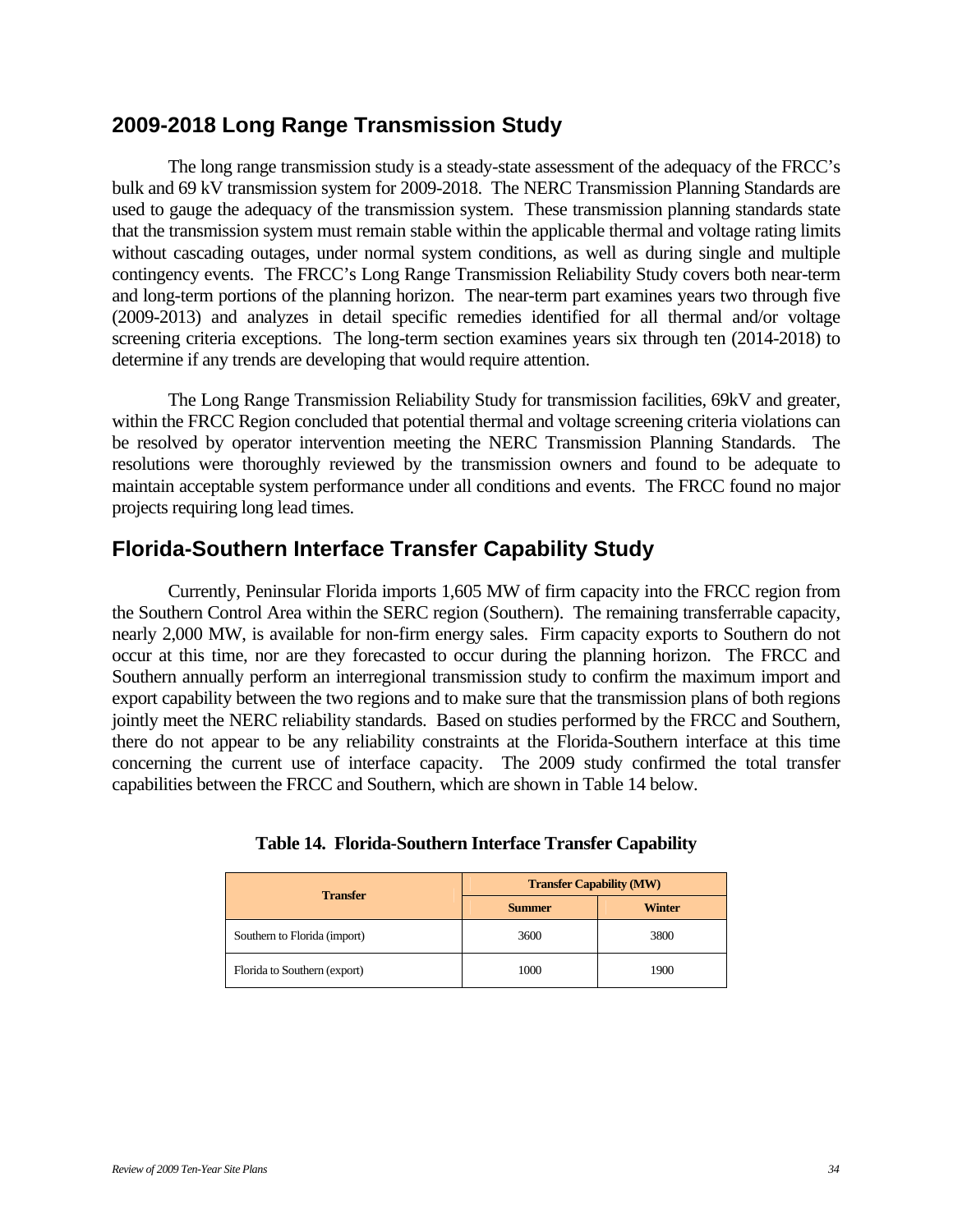## **Proposed Transmission Lines Requiring Certification**

Many of the transmission lines proposed by the FRCC as needing to be built require TLSA certification. To require certification under Florida's TLSA, a proposed transmission line must meet the following criteria: a rating of at least 230 kV, crossing a county line, and a length of at least 15 miles. Proposed lines in an existing corridor are exempt from TLSA requirements. The Commission determines the reliability need for and the proposed starting and ending points for lines requiring TLSA certification. The Commission must issue a final order granting or denying a determination of need within 90 days of the petition filing. The proposed corridor route is determined by the DEP during the certification process. The Governor and Cabinet sitting as the Siting Board ultimately must approve or deny the overall certification of the proposed line.

The Commission has granted a determination of need for four transmission lines in recent years. Two of these facilities have also received certification under the TLSA by Florida's Governor and Cabinet. Table 15 below lists all proposed transmission lines in the Ten-Year Site Plans that meet the criteria for TLSA certification.

| Line<br>Owner | <b>Transmission Line</b> | Line<br>Length<br>(Miles) | <b>Nominal</b><br><b>Voltage</b><br>(kV) | <b>Dates</b>            |                                 | <b>In-Service</b> |
|---------------|--------------------------|---------------------------|------------------------------------------|-------------------------|---------------------------------|-------------------|
|               |                          |                           |                                          | <b>Need</b><br>Approved | <b>TLSA</b><br><b>Certified</b> | Date              |
| <b>FPL</b>    | St. Johns-Pringle        | 26.0                      | 230                                      | 5/2005                  | 4/2006                          | 6/2009            |
| PEF/TECO      | Lake Agnes-Gifford       | 32.3                      | 230                                      | 9/2007                  |                                 | 6/2011            |
| <b>FPL</b>    | Manatee-Bob White        | 30.0                      | 230                                      | 8/2006                  |                                 | 12/2011           |
| <b>TECO</b>   | Willow Oak-Davis         | 29.4                      | 230                                      | 6/2007                  | 8/2008                          | 6/2012            |

**Table 15. Proposed Transmission Lines Requiring Certification**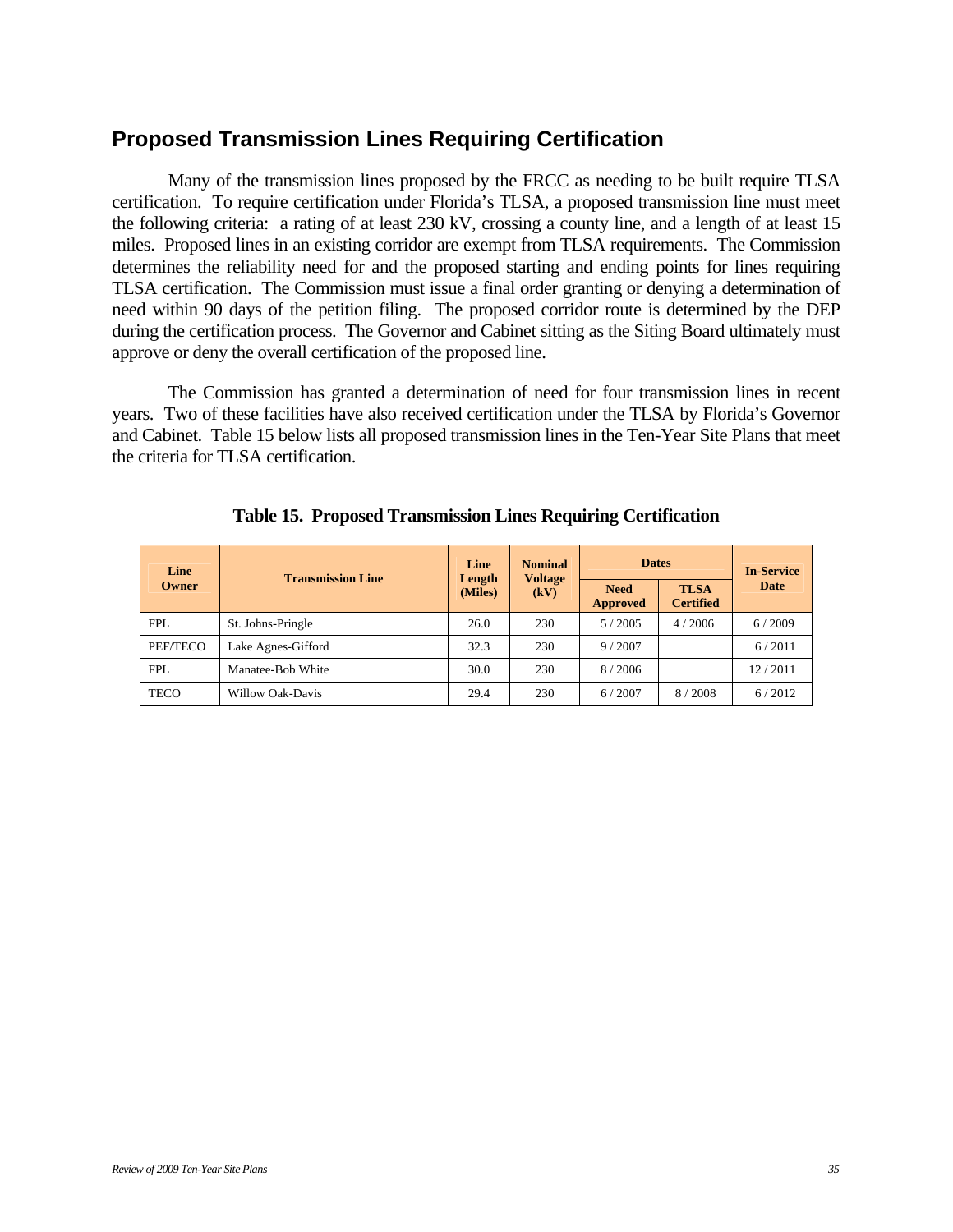## **7. STATE, REGIONAL, AND LOCAL COMMENTS**

## **Florida Municipal Power Agency**

Florida Energy and Climate Commission: No comment on FMPA's Ten-Year Site Plan.

Treasure Coast Regional Planning Council: The TCRPC considers the Ten-Year Site Plan to be inconsistent with Regional Goal 9.1 and Strategy 9.1.1 of the Strategic Regional Policy Plan. Council urges FMPA to develop new programs to reduce the reliance on fossil fuels, increase conservation activities, and increase the use of renewable energy sources to produce electricity.

Withlacoochee Regional Planning Council: FMPA's Ten-Year Site Plan is adequate for planning purposes.

South Florida Water Management District: No comment on FMPA's Ten-Year Site Plan.

### **Florida Power & Light Company**

Fish and Wildlife Conservation Commission: The three sites FPL anticipates developing may become community issues due to water needs. Also, the environmental impact of water use needs to be developed and explained. The FWC therefore does not find FPL's Ten-Year Site Plan adequate for planning purposes.

Florida Energy and Climate Commission: No comment on FPL's Ten-Year Site Plan.

Central Florida Regional Planning Council: FPL's Ten-Year Site Plan is adequate for planning purposes.

Southwest Florida Regional Planning Council: Based on information provided in the plan, the existing and potential development located in southwest Florida as described will enhance the health, safety, and welfare of the region's population through the adequate provision of electrical power.

Tampa Bay Regional Planning Council: FPL's Ten-Year Site Plan is adequate for planning purposes.

Treasure Coast Regional Planning Council: The Council considers the Ten-Year Site Plan to be inconsistent with Regional Goal 9.1 and Strategy 9.1.1 of the Strategic Regional Policy Plan. Council urges FPL to develop new programs to reduce the reliance on fossil fuels, increase conservation activities, and increase the use of renewable energy sources to produce electricity. The council encourages FPL to develop more solar and wind generation as well as developing additional regeneration programs modeled after the California Edison plan.

South Florida Water Management District: No comment on FPL's Ten-Year Site Plan.

Manatee County: No comment on FPL's Ten-Year Site Plan.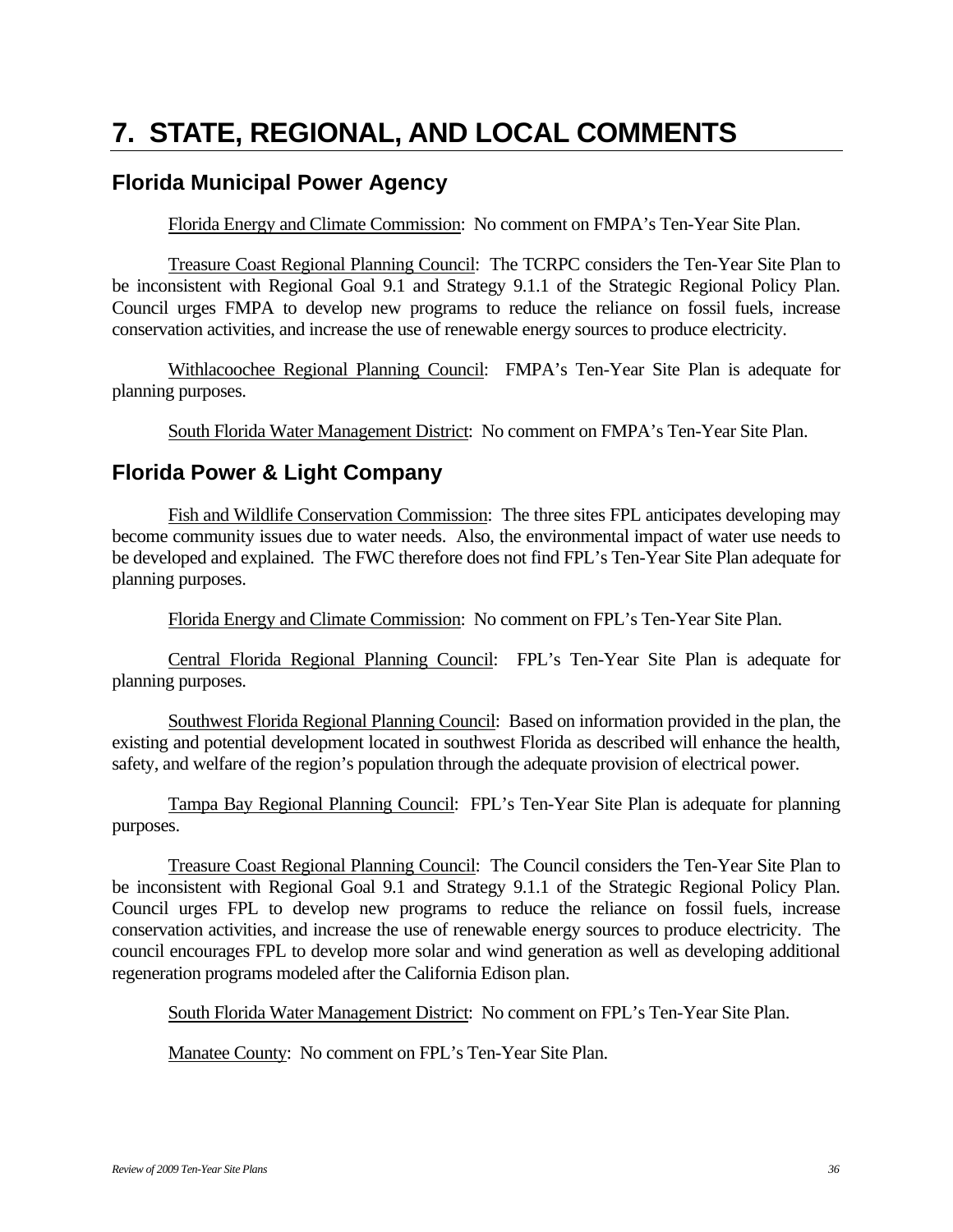## **Gainesville Regional Utilities**

Fish and Wildlife Conservation Commission: The FWC does not find the Ten-Year Site Plan adequate as their anticipated environmental and land use expansion needs are not explained.

Florida Energy and Climate Commission: No comment on GRU's Ten-Year Site Plan.

North Central Florida Regional Planning Council: No comment on GRU's Ten-Year Site Plan.

## **Gulf Power Company**

Fish and Wildlife Conservation Commission: The FWC found the information submitted for Gulf Power Company suitable for planning purposes.

Florida Energy and Climate Commission: No comment on Gulf's Ten-Year Site Plan.

West Florida Regional Planning Council: Gulf's Ten-Year Site Plan is adequate for planning purposes.

Escambia County: No comment on Gulf's Ten-Year Site Plan.

### **JEA**

Fish and Wildlife Conservation Commission: The FWC does not find the report sufficient as JEA did not report environmental and land use data. This information is needed to cover anticipated environmental issues and land use changes

Florida Energy and Climate Commission: No comment on JEA's Ten-Year Site Plan.

Northeast Florida Regional Planning Council: The Council staff supports JEA and the State in its efforts to continue developing programs that reduce the reliance on coal and oil along with conservation efforts to develop and provide reliable electric service at the lowest cost.

## **City of Lakeland**

Fish and Wildlife Conservation Commission: The Commission found the information submitted for Lakeland Electric suitable for planning purposes.

Florida Energy and Climate Commission: No comment on Gulf's Ten-Year Site Plan.

### **Orlando Utilities Commission**

Fish and Wildlife Conservation Commission: The Commission found the information submitted for OUC suitable for planning purposes.

Florida Energy and Climate Commission: No comment on OUC's Ten-Year Site Plan.

South Florida Water Management District: No comment on OUC's Ten-Year Site Plan.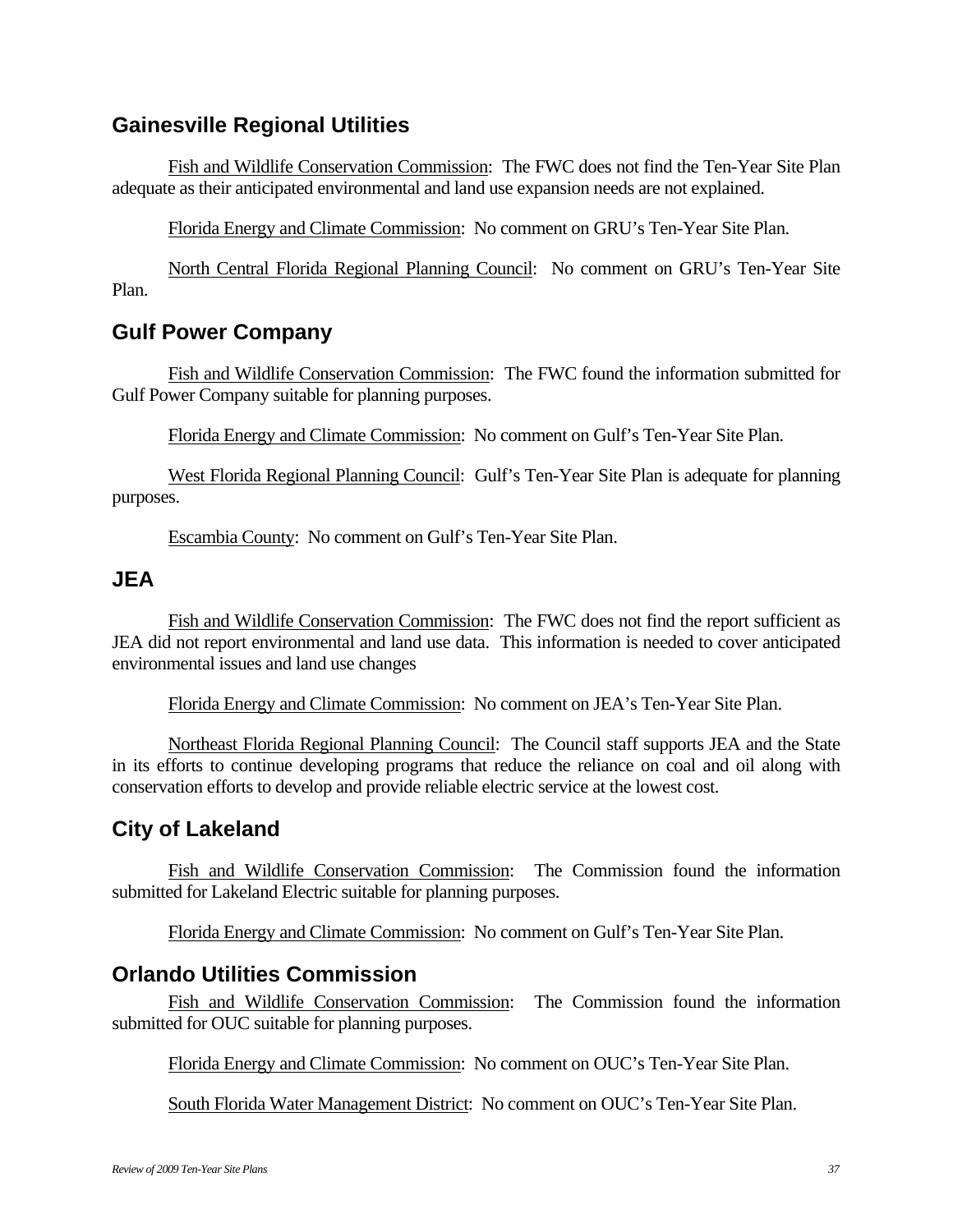## **Progress Energy Florida**

Fish and Wildlife Conservation Commission: The Commission finds the PEF plan suitable for the area and the people served.

Florida Energy and Climate Commission: No comment on PEF's Ten-Year Site Plan.

North Central Florida Regional Planning Council: No comment on PEF's Ten-Year Site Plan.

Tampa Bay Regional Planning Council: PEF's Ten-Year Site Plan is adequate for planning purposes.

Withlacoochee Regional Planning Council: No comment on PEF's Ten-Year Site Plan.

Pinellas County: The County will continue to support renewable energy resources and development by the utility. The County would like to review any transmission corridors that impact the environment, the county, and its land use.

## **Seminole Electric Cooperative**

Fish and Wildlife Conservation Commission: The FWC finds the information submitted by SEC inadequate for planning purposes in developing the Putnam County and Gilchrist county generating facilities.

Florida Energy and Climate Commission: No comment on SEC's Ten-Year Site Plan.

North Central Florida Regional Planning Council: No comment on SEC's Ten-Year Site Plan.

Northeast Florida Regional Planning Council: The Council staff supports SEC and the State in its efforts to continue developing programs that reduce the reliance on coal and oil along with conservation efforts to develop and provide reliable electric service at the lowest cost.

Putnam County: No comment on SEC's Ten-Year Site Plan.

## **City of Tallahassee**

Fish and Wildlife Conservation Commission: The Commission did not find any projects or enhancements planned by the City of Tallahassee. Therefore, fish and wildlife resources are not likely to be affected.

Florida Energy and Climate Commission: No comment on TAL's Ten-Year Site Plan.